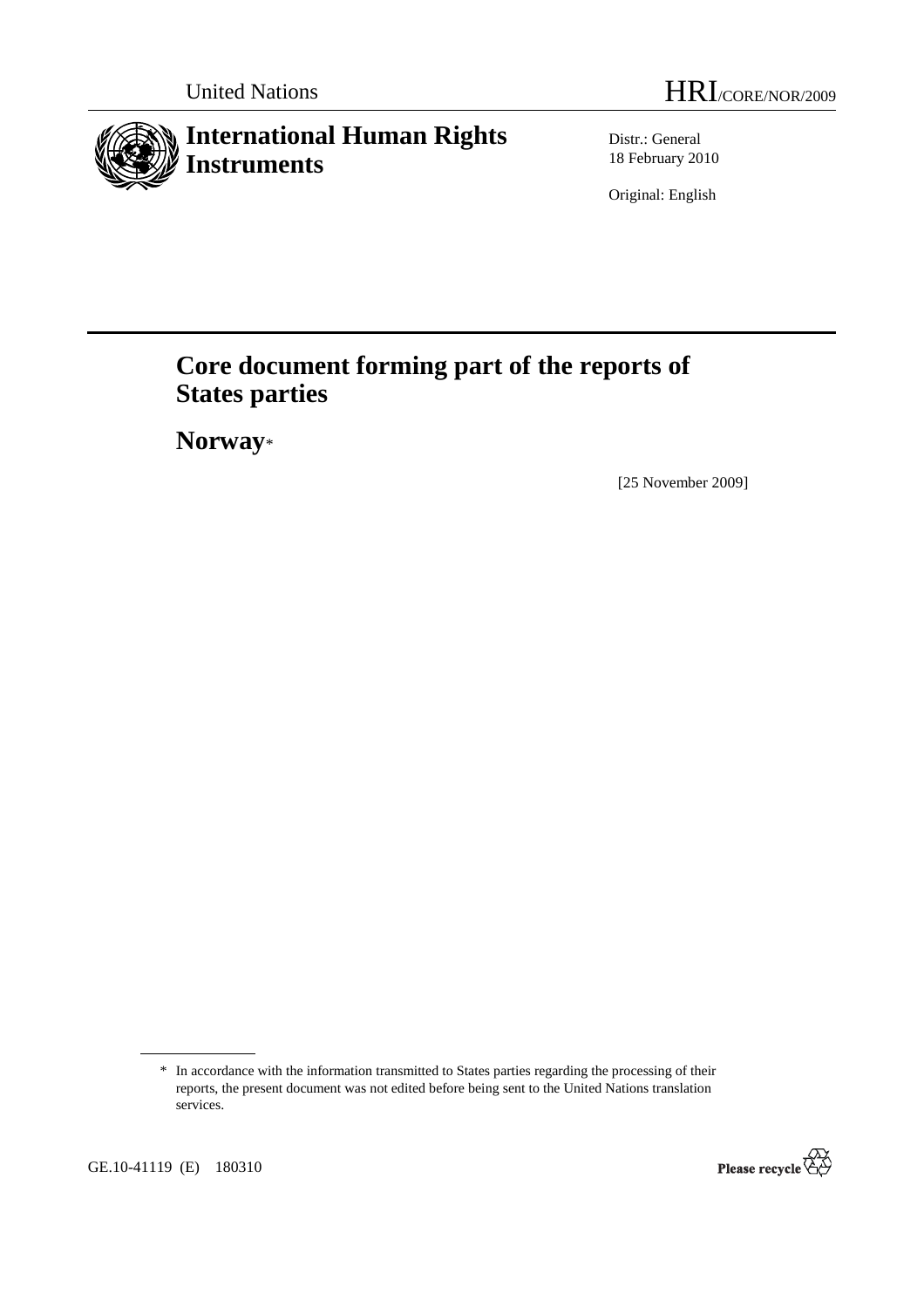## Contents

| Chapter |           |    |                                                                          | Paragraphs  | Page |
|---------|-----------|----|--------------------------------------------------------------------------|-------------|------|
| I.      |           |    |                                                                          | $1 - 90$    | 5    |
|         | A.        |    | Geographical, economic, demographic, social and cultural indicators      | $1 - 68$    | 5    |
|         |           | 1. |                                                                          | $1 - 5$     | 5    |
|         |           | 2. |                                                                          | $6 - 20$    | 5    |
|         |           | 3. |                                                                          | $21 - 30$   | 11   |
|         |           | 4. |                                                                          | $31 - 32$   | 13   |
|         |           | 5. |                                                                          | $33 - 68$   | 14   |
|         | <b>B.</b> |    |                                                                          | $69 - 90$   | 25   |
|         |           | 1. |                                                                          | $69 - 71$   | 25   |
|         |           | 2. | Democracy, political parties and the electoral system                    | $72 - 77$   | 26   |
|         |           | 3. |                                                                          | $78 - 79$   | 27   |
|         |           | 4. |                                                                          | 80          | 28   |
|         |           | 5. |                                                                          | $81 - 84$   | 28   |
|         |           | 6. |                                                                          | $85 - 89$   | 28   |
|         |           | 7. |                                                                          | 90          | 29   |
| П.      |           |    | General framework for the protection and promotion of human rights       | $91 - 181$  | 29   |
|         | C.        |    |                                                                          | $91 - 97$   | 29   |
|         |           | 1. | Main international human rights conventions and protocols                | 91          | 29   |
|         |           | 2. | Other United Nations human rights and related conventions                | 92          | 33   |
|         |           | 3. |                                                                          | 93          | 33   |
|         |           | 4. | Conventions of the United Nations Educational, Scientific and            | 94          | 34   |
|         |           | 5. | Conventions of the Hague Conference on Private International Law         | 95          | 34   |
|         |           | 6. | Geneva Convention and other treaties on international                    |             |      |
|         |           |    |                                                                          | 96          | 35   |
|         |           | 7. |                                                                          | 97          | 36   |
|         | D.        |    | Legal framework for the protection of human rights at the national level | 98-110      | 36   |
|         |           | 1. |                                                                          | 98-106      | 36   |
|         |           | 2. | Competencies of judicial, administrative and other public                | 107         | 38   |
|         |           | 3. |                                                                          | $108 - 109$ | 38   |
|         |           | 4. | The European Court of Human Rights and other international               | 110         | 39   |
|         | Е.        |    | Framework within which human rights are promoted at the national level   | $111 - 171$ | 39   |
|         |           | 1. |                                                                          | $111 - 114$ | 39   |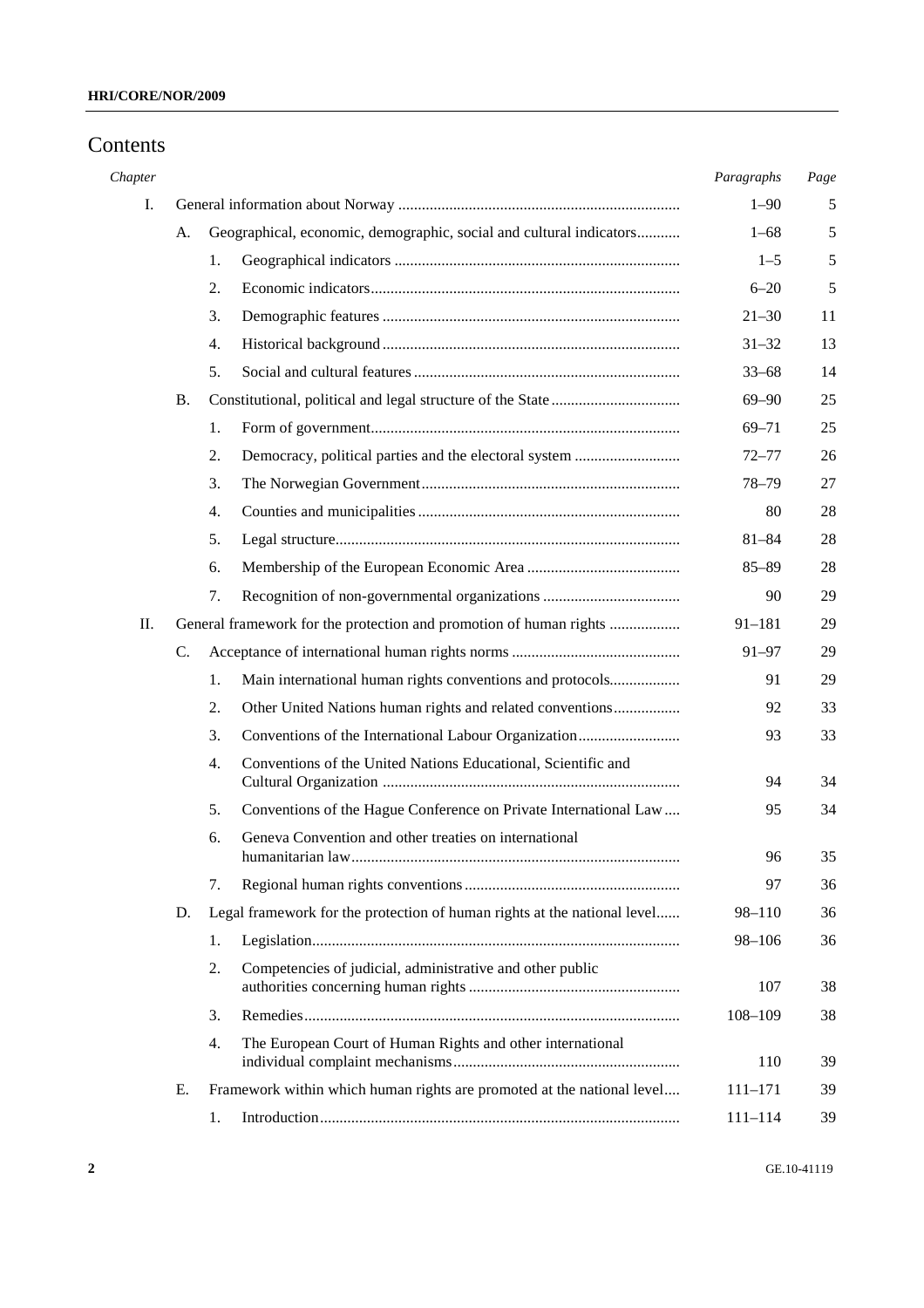## **HRI/CORE/NOR/2009**

|    |    | 2.  |                                                                                                                   | $115 - 117$ | 40 |
|----|----|-----|-------------------------------------------------------------------------------------------------------------------|-------------|----|
|    |    | 3.  |                                                                                                                   | 118-128     | 40 |
|    |    | 4.  |                                                                                                                   | $129 - 150$ | 41 |
|    |    | 5.  |                                                                                                                   | $151 - 153$ | 44 |
|    |    | 6.  | Raising human rights awareness among public officials and other                                                   | 154–156     | 45 |
|    |    | 7.  | Promotion of human rights awareness through educational<br>programmes and Government-sponsored public information | $157 - 164$ | 45 |
|    |    | 8.  | Promotion of human rights awareness through the media                                                             | 165         | 47 |
|    |    | 9.  | Role of civil society, including non-governmental organizations                                                   | 166-168     | 47 |
|    |    | 10. |                                                                                                                   | 169         | 47 |
|    |    | 11. |                                                                                                                   | 170-171     | 47 |
|    | F. |     |                                                                                                                   | $172 - 181$ | 48 |
|    |    | 1.  | Convention against Torture and Other Cruel, Inhuman or                                                            | 172         | 48 |
|    |    | 2.  |                                                                                                                   | 173         | 48 |
|    |    | 3.  |                                                                                                                   | 174-175     | 48 |
|    |    | 4.  | Convention on the Elimination of All Forms of Discrimination                                                      | 176         | 48 |
|    |    | 5.  | International Convention on the Elimination of All Forms of                                                       | $177 - 178$ | 49 |
|    |    | 6.  | International Covenant on Economic, Social and Cultural Rights                                                    | 179-180     | 49 |
|    |    | 7.  |                                                                                                                   | 181         | 49 |
| Ш. |    |     | Information on non-discrimination and equality and effective remedies                                             | 182-287     | 50 |
|    | G. |     | Protection against discrimination – introduction to the                                                           | 182-229     | 50 |
|    |    | 1.  |                                                                                                                   | 190-193     | 51 |
|    |    | 2.  |                                                                                                                   | 194-204     | 51 |
|    |    | 3.  |                                                                                                                   | $205 - 212$ | 52 |
|    |    | 4.  |                                                                                                                   | $213 - 214$ | 53 |
|    |    | 5.  |                                                                                                                   | 215-219     | 53 |
|    |    | 6.  |                                                                                                                   | 220-225     | 54 |
|    |    | 7.  | The Commission to propose more comprehensive                                                                      | 226-227     | 54 |
|    |    | 8.  | Ratification of Protocol No. 12 to the European Convention on                                                     | 228-229     | 55 |
|    | Η. |     | Organization of the Government's efforts to promote equal rights and                                              | 230-287     | 55 |
|    |    | 1.  |                                                                                                                   | 232-235     | 55 |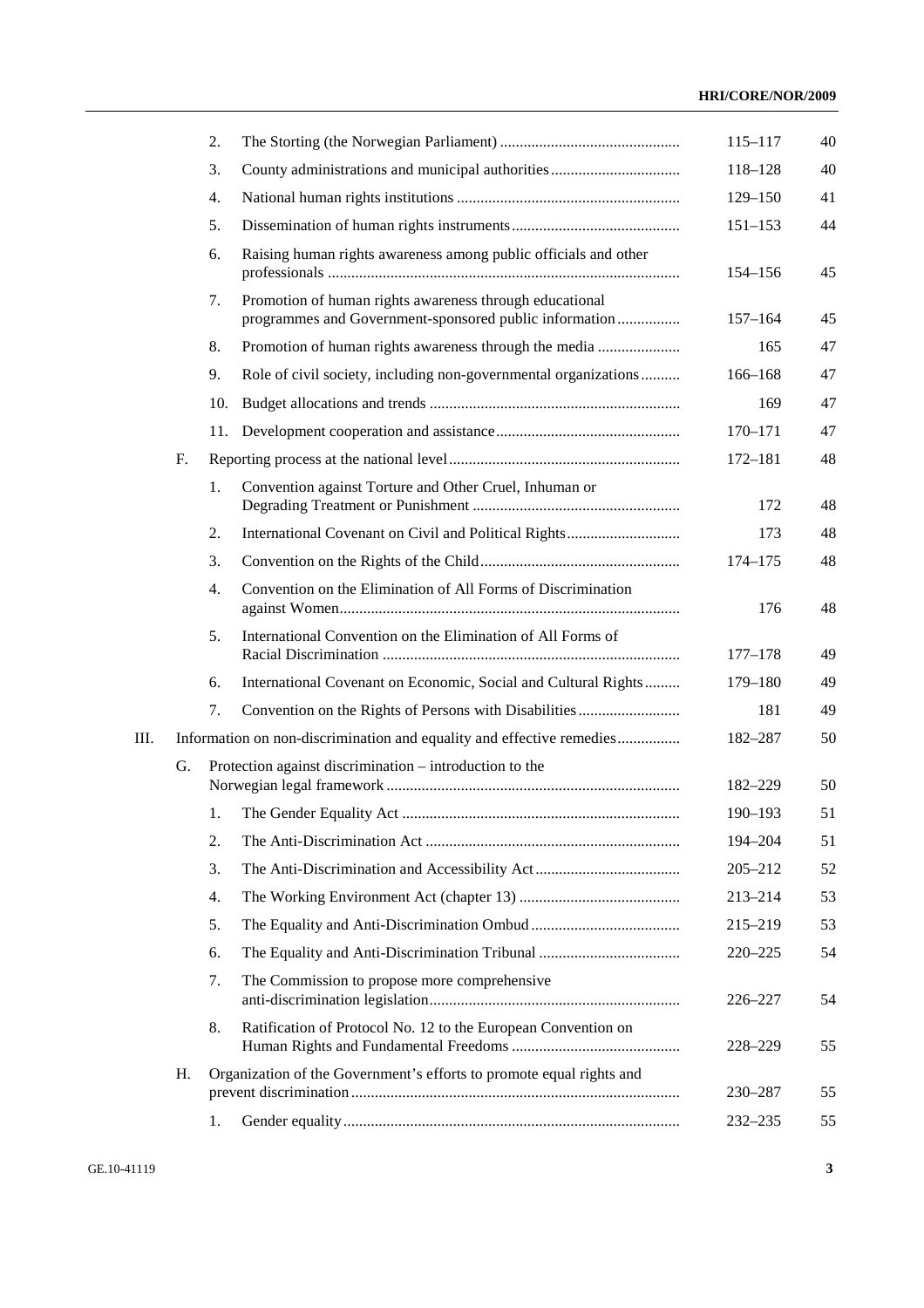| 2. | Equal rights for gay, lesbian, bisexual and transgender people | 236–241     | 56 |
|----|----------------------------------------------------------------|-------------|----|
| 3. |                                                                | $242 - 243$ | 57 |
| 4. |                                                                | 244-249     | 57 |
| 5. |                                                                | $250 - 261$ | 58 |
| 6. |                                                                | $262 - 265$ | 59 |
| 7. |                                                                | $266 - 268$ | 60 |
| 8. |                                                                | $269 - 282$ | 60 |
| 9. |                                                                | 283-287     | 62 |
|    |                                                                |             |    |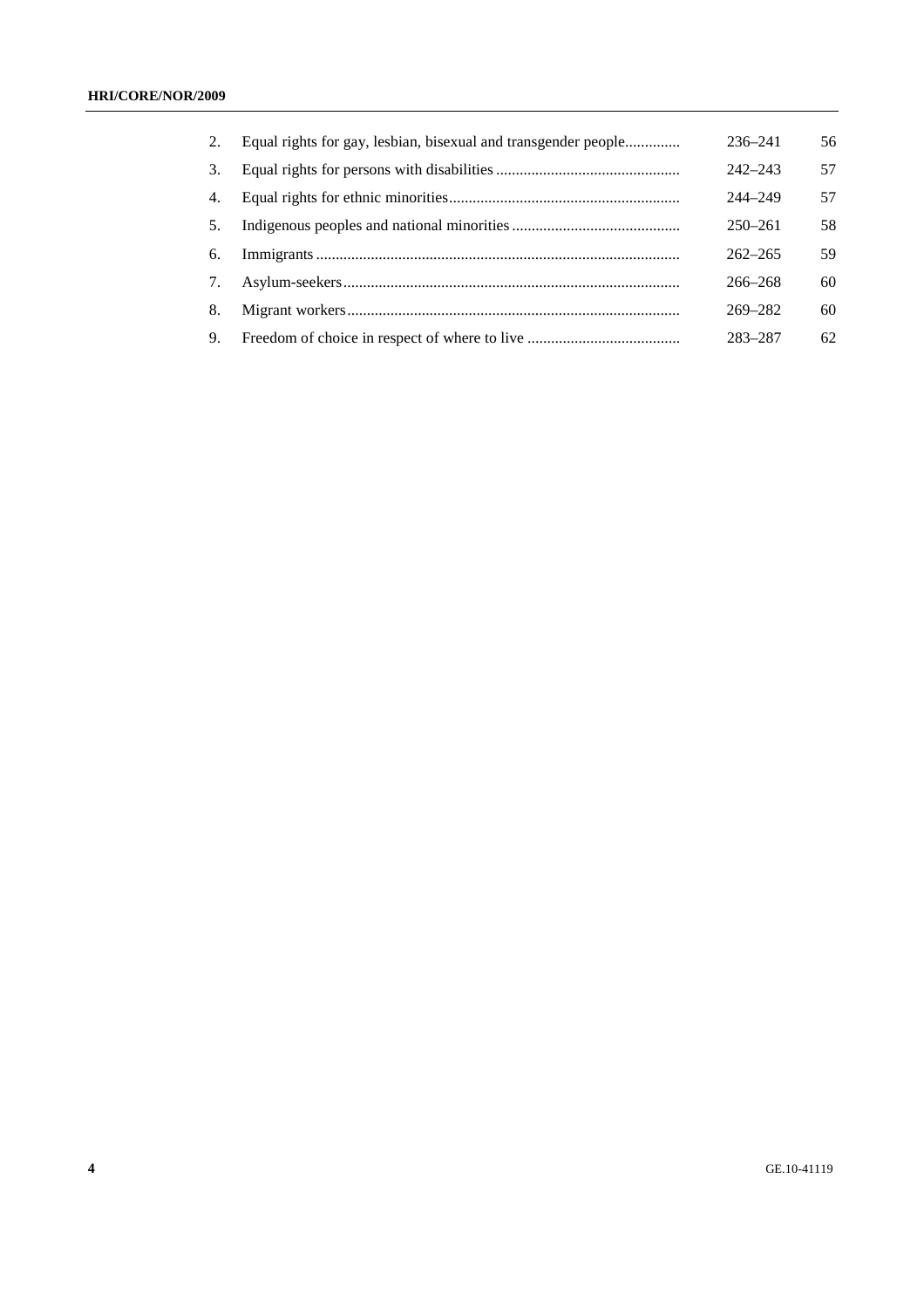## **I. General information about Norway**

## **A. Geographical, economic, demographic, social and cultural indicators**

#### **1. Geographical indicators**

1. Norway is a monarchy situated in Northern Europe. It consists of the western and northern parts of the Scandinavian peninsula and the northern territories of Jan Mayen and the Svalbard archipelago, and Bouvet Island, Peter I Island and Queen Maud Land in the Antarctic. To the east, Norway shares borders with Sweden, Finland and Russia, and to the north, west and south the country is surrounded by ocean: the Barents Sea, the Norwegian Sea, the North Sea and the Skagerrak. Norway's mainland coast, including fjords and bays, is more than 20,000 km long. Although it is Europe's sixth largest country in terms of land area, Norway is sparsely populated and ranks only twenty-eighth in terms of population.

2. Norway is divided into 19 counties and 430 municipalities (2008).

3. Distances are long – the distance between the southernmost point and the North Cape is about 2,500 km. There are dramatic variations in the landscape, which encompasses fjords, glaciers, waterfalls, mountains, lowland, agricultural areas and large forests. Norway is one of the few countries in the world with fjords – deep indentations in the coastline formed by the scouring action of glaciers millions of years ago. The highest point is Galdhøpiggen (2,469 m above sea level). Sixty per cent of the mainland is less than 600 m above sea level, 20 per cent is 600–900 m above sea level and 20 per cent is more than 900 m above sea level.

4. The weather fluctuates considerably from year to year, especially in the north, which is on the edge of the global temperate zone. However, given the country's extreme northerly position, its mainland climate is surprisingly mild. Norway is the northernmost country in the world to have open waters. This is due to the trade winds that blow east-west across the Atlantic to the American continent and the warm currents flowing from the Equator to the Norwegian Sea, where the angle of the Norwegian coastline and the open path to the Arctic Ocean guides the temperate air and waters to more northerly latitudes.

5. Norway covers an area of  $385,155$  km<sup>2</sup>. Seventy-nine per cent of Norway's 4,812,000 inhabitants (2009) live in urban settlements (919 urban settlements with populations of at least 200). In 2008 the proportional increase in the number of people living in urban settlements was greater than the proportional increase in the total size of the area covered by these settlements, which shows that land use is becoming increasingly efficient. The average population density of urban settlements in Norway was 1,615 on 1 January 2009, compared with 1,595 on 1 January 2008.

### **2. Economic indicators**

#### *(a) General remarks*

6. Only a small percentage of Norway's land area is suitable for cultivation. However, the country is richly endowed with natural resources, including offshore petroleum and natural gas, various ores, fish, timber  $(75,000 \text{ km}^2)$  is covered by productive forests) and hydropower. Norway is the sixth largest producer of hydropower in the world. The Norwegian hydropower sector has been designed to accommodate variations in the natural supply of water to power stations and to match production to with seasonal changes in demand. Thanks in part to these resources, Norway has become one of the world's richest countries per capita GDP, particularly in the offshore sector. This is partly due to its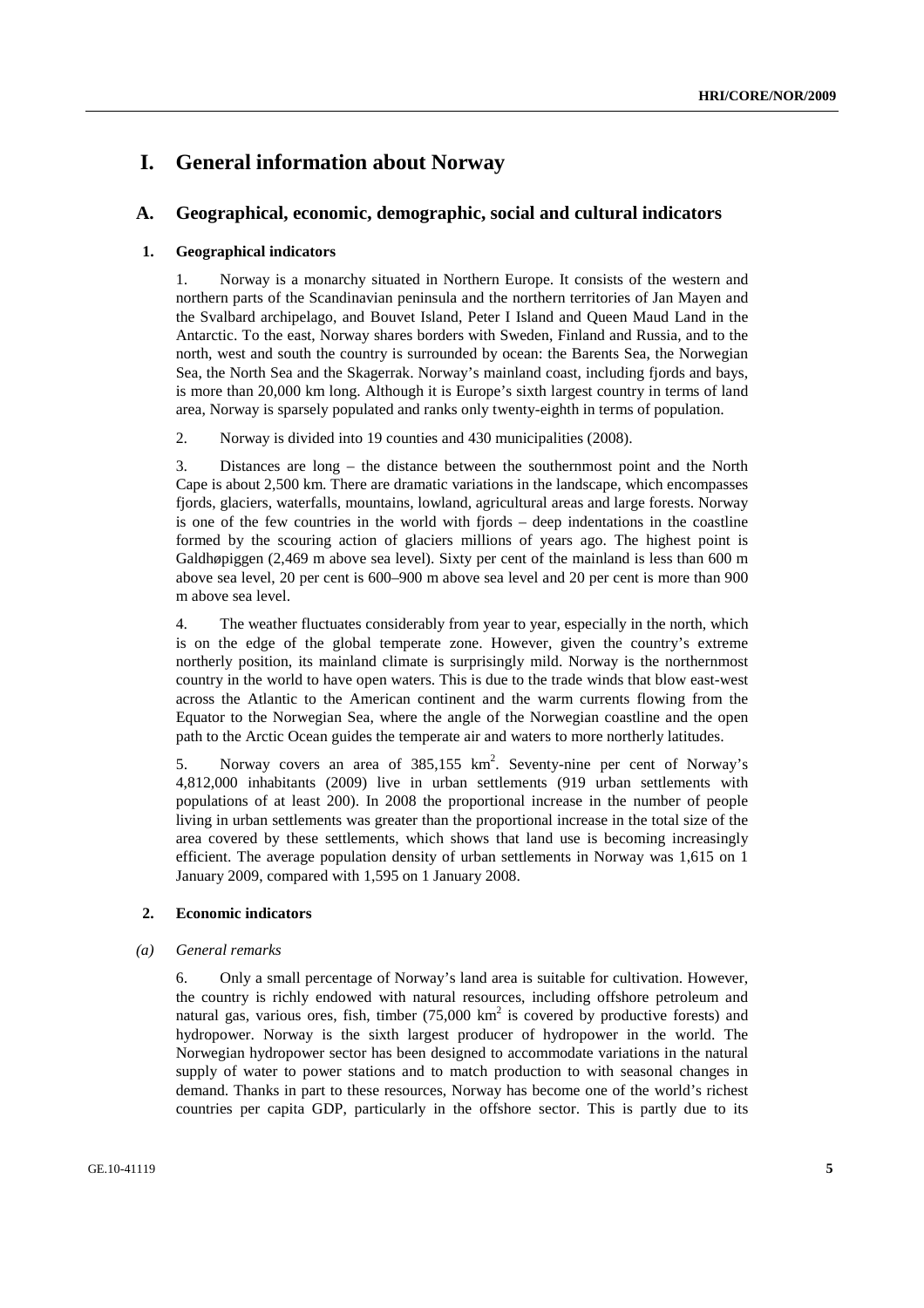proximity to the important markets of Western Europe, its easy access to energy, its welldeveloped industrial sector, its political stability and its high educational standard.

7. Norwegian industries are diversified, and there is a free market economy and generally low trade barriers. A significant share of the Norwegian economy consists of service industries, including wholesale and retail industries, banking, insurance, engineering, transport and communications, and public-sector services. In 2008, the services sector as a whole accounted for approximately 48 per cent of GDP. Norway's petroleum industries, including exploration and extraction, accounted for 26 per cent of GDP and about 49 per cent of exports. Manufacturing accounted for just under 9 per cent of GDP.

8. The major manufacturing industries are machinery, construction of ships and oil platforms, paper products, metal products, base chemicals and electrical and electronic equipment. All these industries are highly export oriented. The paper, metal and chemical industries have benefited from the access to hydropower and to some extent also to raw materials.

9. The discovery of substantial petroleum deposits in the Norwegian sector of the North Sea in the late 1960s and the start of North Sea oil production in 1971 has resulted in a well-developed petroleum sector. From the beginning of the 1970s this sector has accounted for the highest growth in the economy.

10. The exploitation of petroleum resources on the Norwegian continental shelf has had a major impact on the economy, and in 2008 Norwegian petroleum production totalled approximately 242 million standard  $m<sup>3</sup>$  of oil equivalents (scm o.e.). Norway is the world's fifth largest oil exporter and the third largest gas exporter.

#### *(b) Economic power*

11. In 2008 Norway's GDP amounted to NOK 2,548 billion, or approximately US\$ 452 billion (average rate of exchange in 2008). The 2008 GDP was 2.1 per cent higher than in 2007 in constant prices. In 2007 total foreign assets amounted to NOK 5,548 billion and liabilities to NOK 1,350 billion, resulting in a net external debt of NOK 4,198 billion.

|                                             | 2004      | 2005    | 2006      | $2007*$       | 2008*         |
|---------------------------------------------|-----------|---------|-----------|---------------|---------------|
| Gross domestic product (GDP)<br>NOK million | 1 743 041 | 1945716 | 2 159 573 | 2 277 111     | 2 548 322     |
| Annual growth rate                          | 3.9       | 2.7     | 2.3       | 3.1           | 2.1           |
| Gross national income (GNI)<br>NOK million  | 1 746 397 | 1959166 | 2 161 141 | 2 2 9 3 4 7 8 | 2 5 7 1 5 8 5 |
| NOK per capita GDP                          | 379 600   | 420 851 | 463 360   | 483 550       | 534 440       |
| NOK per capita GNI                          | 380 331   | 423 760 | 463 697   | 487 026       | 539 319       |

12. Since 1970, annual economic growth has averaged 3.4 per cent. Norway experienced strong economic expansion from 2003 to 2007, with an annual average growth in mainland GDP of 5 per cent. Growth in the mainland economy reached 6 per cent in 2007, but declined to 3.2 per cent in 2008, according to provisional national accounts figures.

13. The cyclical peak was passed at the turn of the year 2007/2008, and the Norwegian economy is now experiencing a downturn. The turnaround began with a slowdown in housing investment, which became more pronounced during 2008. A decline in the demand for consumer durables followed, and there was a clear downward shift in consumption in 2008. The turnaround was intensified by the international financial crisis and the global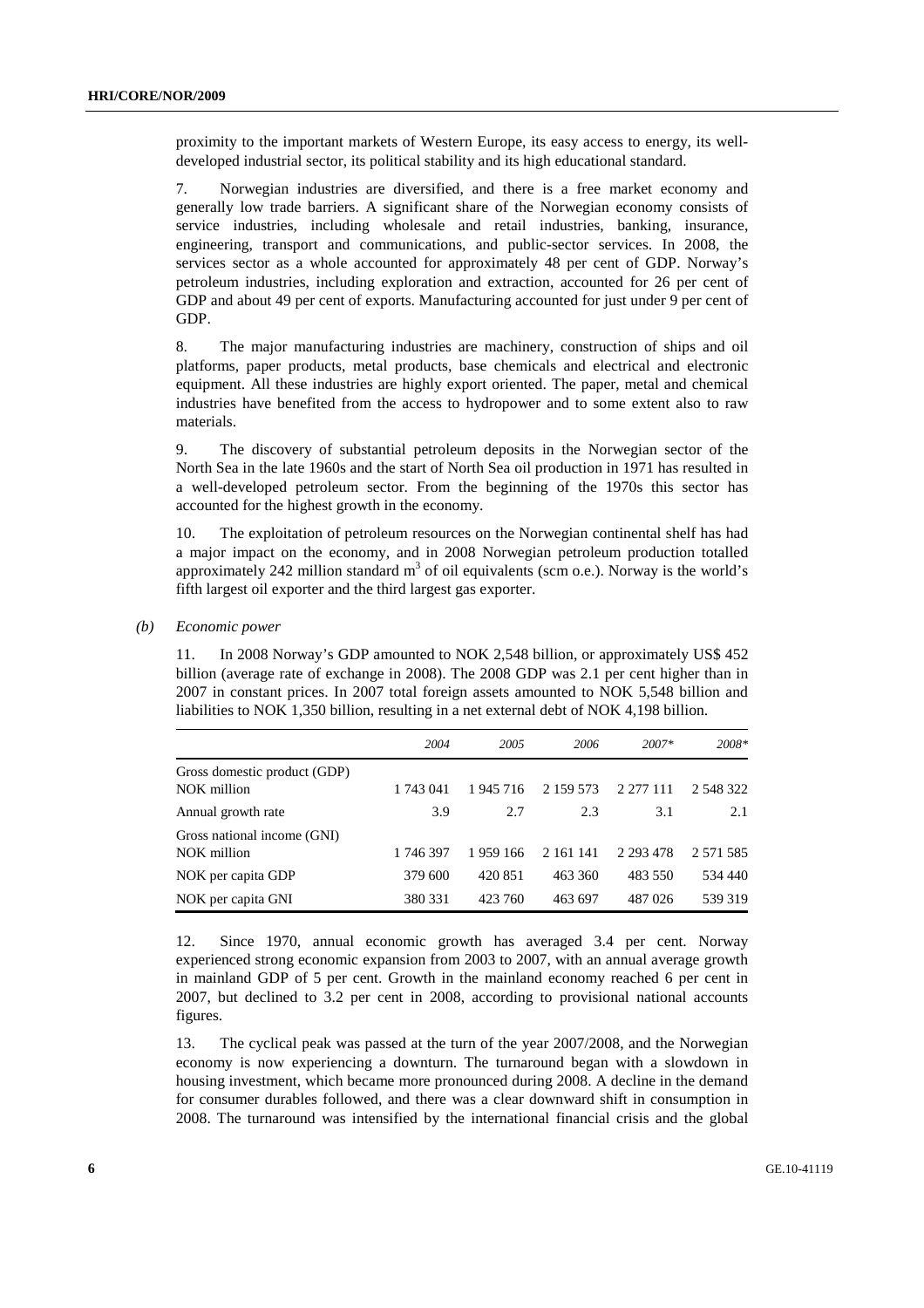economic downturn. However, the impact of the crisis has not been as severe in Norway as in most other countries, and this situation is expected to continue in the time ahead. The effects on demand of monetary and fiscal policy stimulus are expected to limit the downturn, and private consumption is forecast to rise again in the course of 2009. Petroleum investment is expected to remain high in 2009. Exports, mainland business investment and housing investment will reduce economic activity. Mainland Norway GDP is projected to fall by 1 per cent this year, but to rise again in 2010 to an estimated 0.75 per cent.

|                                | 2004        |      | 2005        |      | 2006        |      | 2007        |      | 2008         |      |
|--------------------------------|-------------|------|-------------|------|-------------|------|-------------|------|--------------|------|
|                                | (mill. NOK) | $\%$ | (mill. NOK) | $\%$ | (mill. NOK) | $\%$ | (mill. NOK) | $\%$ | (mill. NOK)  | $\%$ |
| COF06 Housing<br>and Community | 5 7 2 7     | 0.8  | 3887        | 0.5  | 4 6 3 9     | 0.6  | 5 1 9 0     | 0.6  | 6461         | 0.7  |
| COF07 Health                   | 126 654     | 17   | 132 897     | 17.3 | 140 684     | 17.1 | 152 618     | 17.5 | 161 970 16.9 |      |
| COF09 Education                | 104 207     | 14   | 107 306     | 14   | 112792      | 13.7 | 119 160     | 13.6 | 128 107 13.4 |      |
| COF10 Social<br>services       | 301 082     | 40.5 | 311426      | 40.6 | 328 638     | 40   | 349 863     | 40   | 381 891 39.9 |      |
| Social expenditures            | 537 670     | 72.3 | 555 516     | 72.4 | 586753      | 71.4 | 626 831     | 71.7 | 678 429      | 70.9 |
| <b>GDP</b>                     | 1 743 041   |      | 1945716     |      | 2 159 573   |      | 2 277 111   |      | 2 548 322    |      |
| Social<br>expenditures/GDP     |             | 0.31 |             | 0.29 |             | 0.27 |             | 0.28 |              | 0.27 |
| Public<br>expenditures/GDP     |             | 0.43 |             | 0.39 |             | 0.38 |             | 0.38 |              | 0.38 |

#### 14. **Public administration: Expenditures**

15. The Government Pension Fund was established in 2006, and encompassed the former Government Petroleum Fund and the National Insurance Scheme Fund. The purpose of the Government Pension Fund is to facilitate Government savings necessary to meet the rapid rise in public pension expenditures in the coming years, and to support a long-term management of petroleum revenues.

16. The Ministry of Finance is responsible for managing the Government Pension Fund. The Ministry determines the general investment strategy of the Pension Fund and its ethical and corporate governance principles. Operational management of the Government Pension Fund — Global has been delegated to Norges Bank and of the Government Pension Fund — Norway to Folketrygdfondet.

17. The total market value of the Government Pension Fund was NOK 2,363 billion at the end of 2008, an increase of NOK 227 billion from 2007. Inflow of petroleum revenues amounted to NOK 384 billion, but negative developments in the financial markets reduced the value of the Fund by approximately NOK 663 billion. A significant depreciation of the Norwegian krone, as measured against the currency basket of the Government Pension Fund – Global, increased the market value of the Fund by NOK 506 billion. However, changes in the Norwegian krone exchange rate do not affect the assessment of the Fund's international purchasing power.

18. Total accrued taxes as a percentage of GDP are estimated at 43.6 for 2007, and when adjusted for petroleum activities, the tax level is estimated at 46.2 per cent. The main goals of the tax system are to finance public services and income redistribution. The tax system is intended to increase Government revenues in ways that permit the optimal use of labour, capital and natural resources.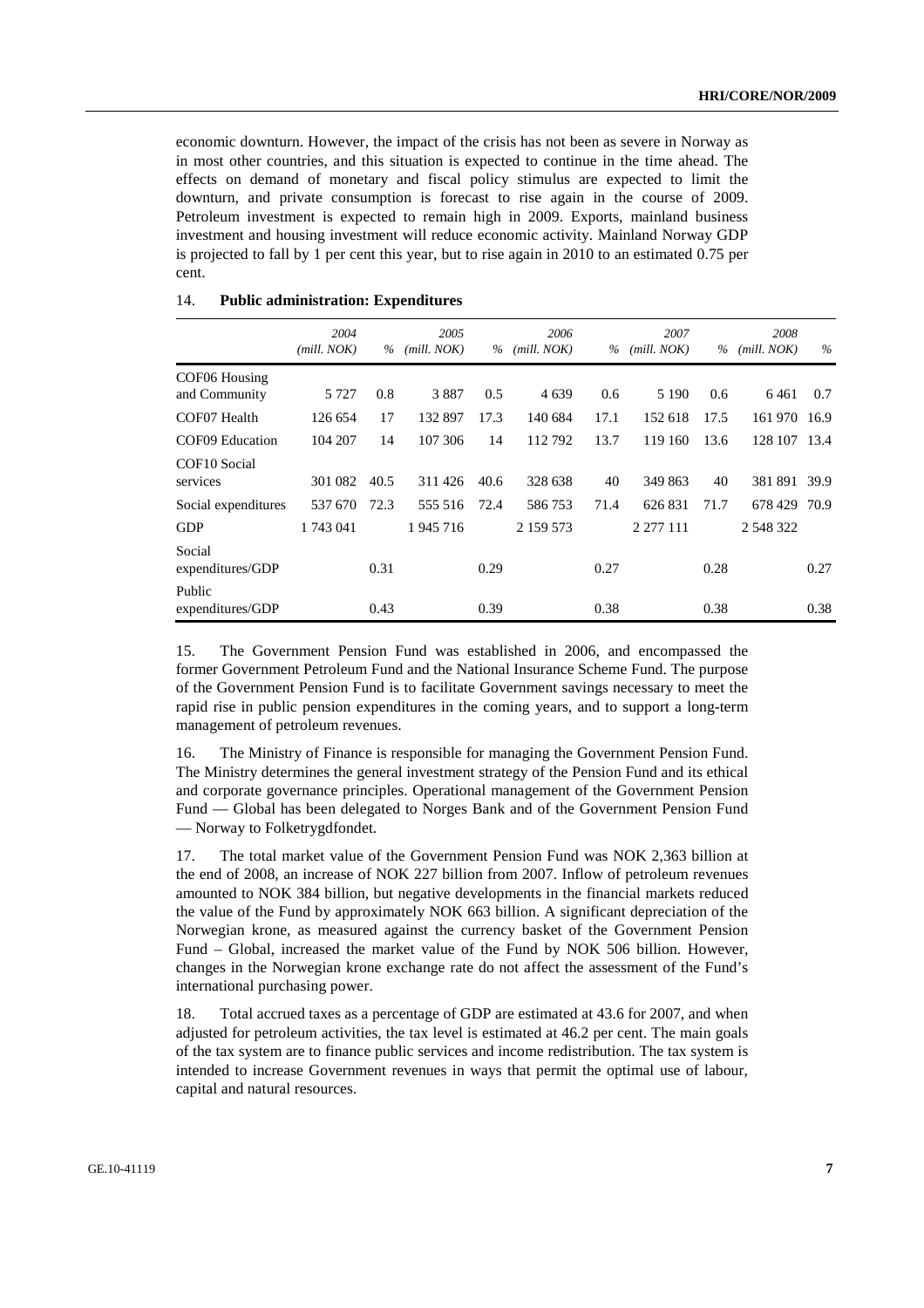19. Inflation in Norway rose appreciably from 2007 to 2008. In particular, a sharp rise in energy prices led to consumer price inflation (CPI), which escalated from 0.8 to 3.8 per cent. The rise in energy prices has fed through to other prices. The prolonged economic upturn resulted in a relatively sharp rise in costs, and contributed to higher inflation, excluding energy products. Underlying consumer price inflation, as measured by CPI adjusted for changes in excise duties and excluding energy (CPI-ATE), has increased slightly more than the inflation target since the summer of 2008. The effects of the economic downturn and lower energy prices will probably lead to lower inflation towards the end of 2009. CPI-ATE is forecast at 2.4 per cent in 2009 and headline inflation at 1.8 per cent.

|          | Average annual index for CPI | Change rate |
|----------|------------------------------|-------------|
| 1980     | 40.2                         | 11.0        |
| 1981     | 45.6                         | 13.4        |
| 1982     | 50.8                         | 11.4        |
| 1983     | 55.1                         | 8.5         |
| 1984     | 58.6                         | 6.4         |
| 1985     | 61.9                         | 5.6         |
| 1986     | 66.3                         | 7.1         |
| 1987     | 72.1                         | 8.7         |
| 1988     | 76.9                         | 6.7         |
| 1989     | 80.4                         | 4.6         |
| 1990     | 83.7                         | 4.1         |
| 1991     | 86.6                         | 3.5         |
| 1992     | 88.6                         | 2.3         |
| 1993     | 90.6                         | $2.3\,$     |
| 1994     | 91.9                         | 1.4         |
| 1995     | 94.2                         | $2.5\,$     |
| 1996     | 95.3                         | 1.2         |
| 1997     | 97.8                         | 2.6         |
| 1998     | 100.0                        | $2.2\,$     |
| 1999     | 102.3                        | 2.3         |
| 2000     | 105.5                        | 3.1         |
| 2001     | 108.7                        | $3.0\,$     |
| 2002     | 110.1                        | $1.3\,$     |
| 2003     | 112.8                        | $2.5\,$     |
| 2004     | 113.3                        | $0.4\,$     |
| 2005     | 115.1                        | 1.6         |
| $2006\,$ | 117.7                        | 2.3         |
| 2007     | 118.6                        | $0.8\,$     |
| 2008     | 123.1                        | 3.8         |

#### **Consumer price index**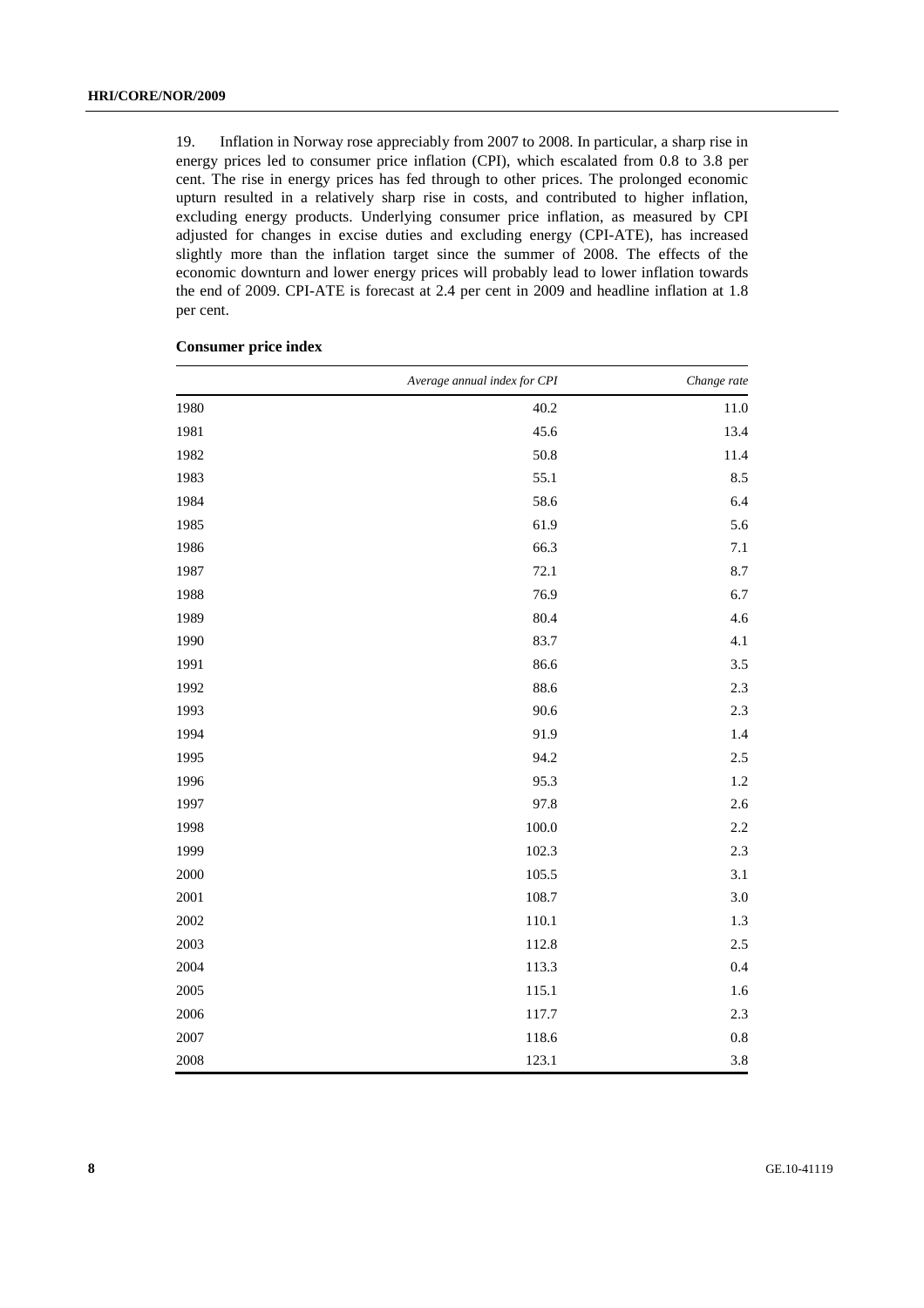#### *(c) Employment*

20. There has been a significant increase in unemployment since 2008, when it reached a 20-year low of 2.4 per cent in the third quarter of the year. However, it rose to 3.1 per cent in the first quarter of 2009. The economic outlook indicates that the unemployment rate will increase to 4.25 per cent by the end of 2009 and to an average of 4.75 per cent in 2010. Seven out of 10 women and almost eight out of 10 men are currently in employment. Fewer women and more men currently work part time than 10 years ago: 43 per cent of working women and 13 per cent of men now work part time. The employment rate among immigrants increased from 63.3 per cent in the fourth quarter of 2007 to 64.2 per cent in the fourth quarter of 2007.

#### **Percentage of the total population in the labour force and unemployed persons as a percentage of the labour force**

|                 | Annual average 2006     |      |                 | Annual average 2007     |     | Annual average 2008             |                         |                          |
|-----------------|-------------------------|------|-----------------|-------------------------|-----|---------------------------------|-------------------------|--------------------------|
|                 | Labour force Unemployed |      |                 | Labour force Unemployed |     |                                 | Labour force Unemployed |                          |
|                 | 72.0                    | 3.4  |                 | 72.8                    | 2.5 |                                 | 73.9                    | 2.6                      |
| $15-19$ years   | 43.2                    | 11.6 | $15-19$ years   | 44.8                    |     | 10.4 15-19 years                | 49.9                    | 11.8                     |
| $20-29$ years   | 80.3                    | 5.5  | $20 - 29$ years | 80.6                    |     | 4.0 20-29 years                 | 81.8                    | 3.9                      |
| $30 - 39$ years | 87.9                    | 3.4  | $30 - 39$ years | 88.7                    |     | 2.0 30-39 years                 | 89.8                    | 2.0                      |
| $40-49$ years   | 87.8                    | 2.4  | $40-49$ years   | 88.6                    | 1.7 | $40-49$ years                   | 89.4                    | 1.5                      |
| $50 - 59$ years | 81.1                    | 1.4  | $50 - 59$ years | 81.9                    | 1.1 | $50-59$ years                   | 82.8                    | 1.3                      |
| $60 - 66$ years | 51.0                    | 1.3  | $60-66$ years   | 53.8                    | 1.1 | $60 - 66$ years                 | 54.0                    | 0.9                      |
| $67-74$ years   | 9.0                     | 0.9  | $67-74$ years   | 10.5                    | 0.7 | $67-74$ years                   | 11.3                    | 0.1                      |
| Males           |                         |      | Males           |                         |     | Males                           |                         |                          |
|                 | 75.6                    | 3.5  |                 | 76.0                    | 2.6 |                                 | 77.1                    | 2.8                      |
| $15-19$ years   | 41.0                    | 12.1 | $15-19$ years   | 42.6                    |     | 11.2 $15-19$ years              | 48.5                    | 13.2                     |
| $20-29$ years   | 83.5                    | 5.5  | $20-29$ years   | 82.7                    |     | 4.1 20–29 years                 | 83.7                    | 4.3                      |
| $30 - 39$ years | 91.8                    | 3.5  | $30 - 39$ years | 92.3                    | 1.9 | $30-39$ years                   | 93.2                    | 1.8                      |
| $40-49$ years   | 91.1                    | 2.6  | $40-49$ years   | 91.7                    |     | 1.8 40-49 years                 | 92.1                    | 1.6                      |
| $50 - 59$ years | 85.3                    | 1.4  | $50 - 59$ years | 85.9                    |     | 1.2 50–59 years                 | 86.3                    | 1.5                      |
| $60 - 66$ years | 56.9                    | 1.4  | $60-66$ years   | 58.8                    |     | 1.4 60-66 years                 | 59.8                    | 1.2                      |
| $67-74$ years   | 12.0                    |      | $-67-74$ years  | 14.0                    |     | 1.0 67-74 years                 | 14.7                    | $0.2\,$                  |
| Females         |                         |      | Females         |                         |     | Females                         |                         |                          |
|                 | 68.3                    | 3.4  |                 | 69.5                    | 2.5 |                                 | 70.7                    | 2.4                      |
| $15-19$ years   | 45.6                    | 11.1 | $15-19$ years   | 47.0                    |     | 9.8 $15-19$ years               | 51.4                    | 10.4                     |
| $20-29$ years   | 77.0                    | 5.5  | $20 - 29$ years | 78.4                    | 3.9 | $20 - 29$ years                 | 79.7                    | 3.5                      |
| $30 - 39$ years | 83.8                    | 3.3  | $30 - 39$ years | 84.9                    | 2.1 | $30 - 39$ years                 | 86.2                    | 2.2                      |
| $40 - 49$ years | 84.5                    | 2.1  | $40-49$ years   | 85.4                    | 1.6 | $40-49$ years                   | 86.6                    | 1.3                      |
| $50 - 59$ years | 76.7                    | 1.4  | $50 - 59$ years | 77.8                    | 1.0 | $50 - 59$ years                 | 79.3                    | 1.1                      |
| $60 - 66$ years | 45.0                    | 1.2  | $60-66$ years   | 48.7                    |     | $0.8\;60 - 66$ years            | 48.3                    | 0.7                      |
| $67-74$ years   | 6.2                     |      | 2.4 67-74 years | 7.4                     |     | $0.2\; 67 - 74 \; \text{years}$ | 8.2                     | $\overline{\phantom{a}}$ |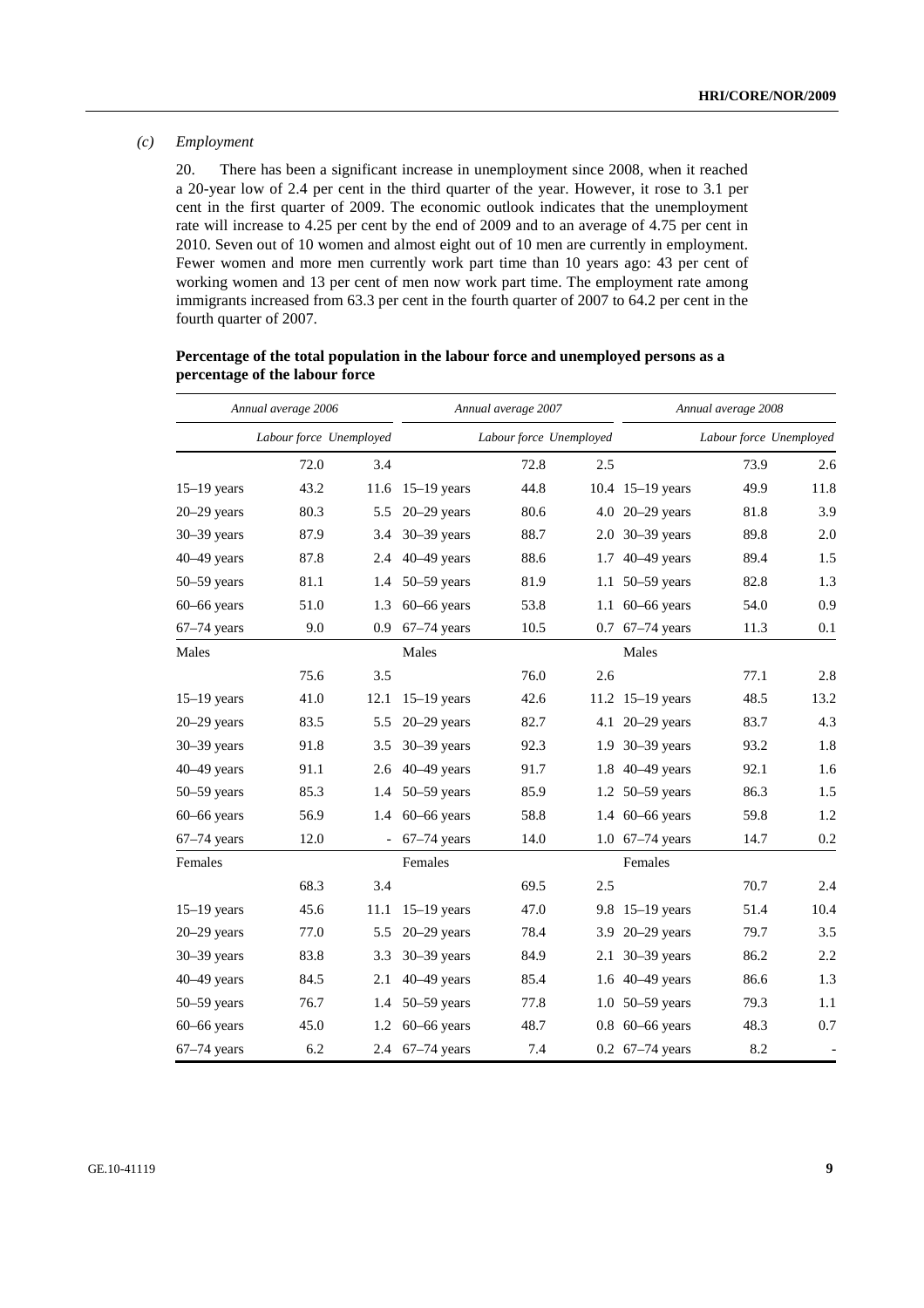## **Numbers of employed persons by major industries and age**

| Annual average 2008                          |                      | $15 - 19$<br>years           | $20 - 29$<br>years       | $30 - 39$<br>years       | $40 - 49$<br>years | 50-59<br>years           | 60-66<br>years   | $67 - 74$<br>years |
|----------------------------------------------|----------------------|------------------------------|--------------------------|--------------------------|--------------------|--------------------------|------------------|--------------------|
| Total (thousands)                            | 2524                 | 139                          | 464                      | 601                      | 601                | 495                      | 194              | 30                 |
| Unspecified                                  |                      |                              |                          |                          |                    |                          |                  |                    |
|                                              | 1                    | $\bf{0}$                     | 1                        | $\bf{0}$                 | $\bf{0}$           | $\bf{0}$                 | $\bf{0}$         |                    |
| Males                                        | 1                    | $\mathbf{0}$                 | $\boldsymbol{0}$         | $\boldsymbol{0}$         | $\overline{0}$     | 0                        | 0                |                    |
| Females                                      | 1                    | $\mathbf{0}$                 | $\boldsymbol{0}$         | $\overline{\phantom{0}}$ | 0                  | 0                        | $\boldsymbol{0}$ |                    |
| 01-02 Agriculture and forestry               |                      |                              |                          |                          |                    |                          |                  |                    |
|                                              | 56                   | 5                            | 4                        | 8                        | 15                 | 13                       | 8                | 3                  |
| Males                                        | 41                   | 4                            | 3                        | 6                        | 11                 | 9                        | 6                | $\overline{c}$     |
| Females                                      | 15                   | 2                            | 1                        | $\overline{c}$           | $\overline{4}$     | 3                        | $\overline{c}$   | $\mathbf{1}$       |
| 05<br>Fishing                                |                      |                              |                          |                          |                    |                          |                  |                    |
|                                              | 14                   | $\mathbf{1}$                 | $\boldsymbol{2}$         | 3                        | 3                  | $\mathbf{3}$             | 1                | $\bf{0}$           |
| Males                                        | 13                   | 1                            | $\overline{c}$           | 3                        | 3                  | 3                        | 1                | 0                  |
| Females                                      | 1                    | $\qquad \qquad \blacksquare$ | $\boldsymbol{0}$         | $\boldsymbol{0}$         | 0                  | 0                        | $\boldsymbol{0}$ |                    |
| 11<br>Oil and gas extraction                 |                      |                              |                          |                          |                    |                          |                  |                    |
|                                              | 37                   | $\bf{0}$                     | 4                        | 10                       | 14                 | 8                        | 1                |                    |
| Males                                        | 29                   | $\mathbf{0}$                 | 4                        | 7                        | 11                 | 7                        | 1                |                    |
| Females                                      | 8                    | $\boldsymbol{0}$             | $\mathbf{1}$             | 3                        | 3                  | 1                        | $\mathbf{0}$     |                    |
| $10.12 - 14$                                 | Mining and quarrying |                              |                          |                          |                    |                          |                  |                    |
|                                              | 5                    | $\bf{0}$                     | 1                        | $\boldsymbol{2}$         | 1                  | $\mathbf{1}$             | $\bf{0}$         |                    |
| Males                                        | $\overline{4}$       | $\boldsymbol{0}$             | $\mathbf{1}$             | 1                        | 1                  | 1                        | $\mathbf{0}$     |                    |
| Females                                      | 0                    | $\qquad \qquad -$            | $\overline{\phantom{0}}$ | $\boldsymbol{0}$         | $\boldsymbol{0}$   | $\boldsymbol{0}$         | $\mathbf{0}$     |                    |
| 15-37 Manufacturing                          |                      |                              |                          |                          |                    |                          |                  |                    |
|                                              | 286                  | 11                           | 46                       | 72                       | 73                 | 59                       | 22               | 3                  |
| Males                                        | 213                  | 7                            | 33                       | 54                       | 55                 | 44                       | 17               | $\overline{c}$     |
| Females                                      | 73                   | $\overline{4}$               | 12                       | 18                       | 18                 | 14                       | 5                | 1                  |
| 40-41 Electricity, gas, water supply         |                      |                              |                          |                          |                    |                          |                  |                    |
|                                              | 18                   | $\mathbf 1$                  | 3                        | $\mathbf{3}$             | 5                  | 5                        | 1                |                    |
| Males                                        | 14                   | $\boldsymbol{0}$             | $\sqrt{2}$               | $\boldsymbol{2}$         | $\overline{4}$     | $\overline{\mathcal{A}}$ | $\mathbf{1}$     |                    |
| Females                                      | 5                    | $\boldsymbol{0}$             | $\mathbf{1}$             | $\mathbf{1}$             | $\mathbf{1}$       | $\mathbf{1}$             | $\boldsymbol{0}$ |                    |
| Construction<br>45                           |                      |                              |                          |                          |                    |                          |                  |                    |
|                                              | 183                  | 11                           | 42                       | 42                       | 46                 | 31                       | 11               | $\mathbf{1}$       |
| Males                                        | 172                  | 10                           | 41                       | 40                       | 42                 | 29                       | 10               | 1                  |
| Females                                      | 11                   | $\mathbf{1}$                 | $\mathbf{1}$             | $\sqrt{2}$               | $\overline{4}$     | 2                        | $\,1$            | $\boldsymbol{0}$   |
| 50-55 Domestic services, hotels, restaurants |                      |                              |                          |                          |                    |                          |                  |                    |
|                                              | 430                  | 65                           | <b>111</b>               | 93                       | 82                 | 52                       | 24               | 4                  |
| Males                                        | 214                  | 25                           | 51                       | 50                       | 45                 | 28                       | 12               | 3                  |
| Females                                      | 217                  | 39                           | 60                       | 43                       | 37                 | 24                       | 12               | $\mathbf{1}$       |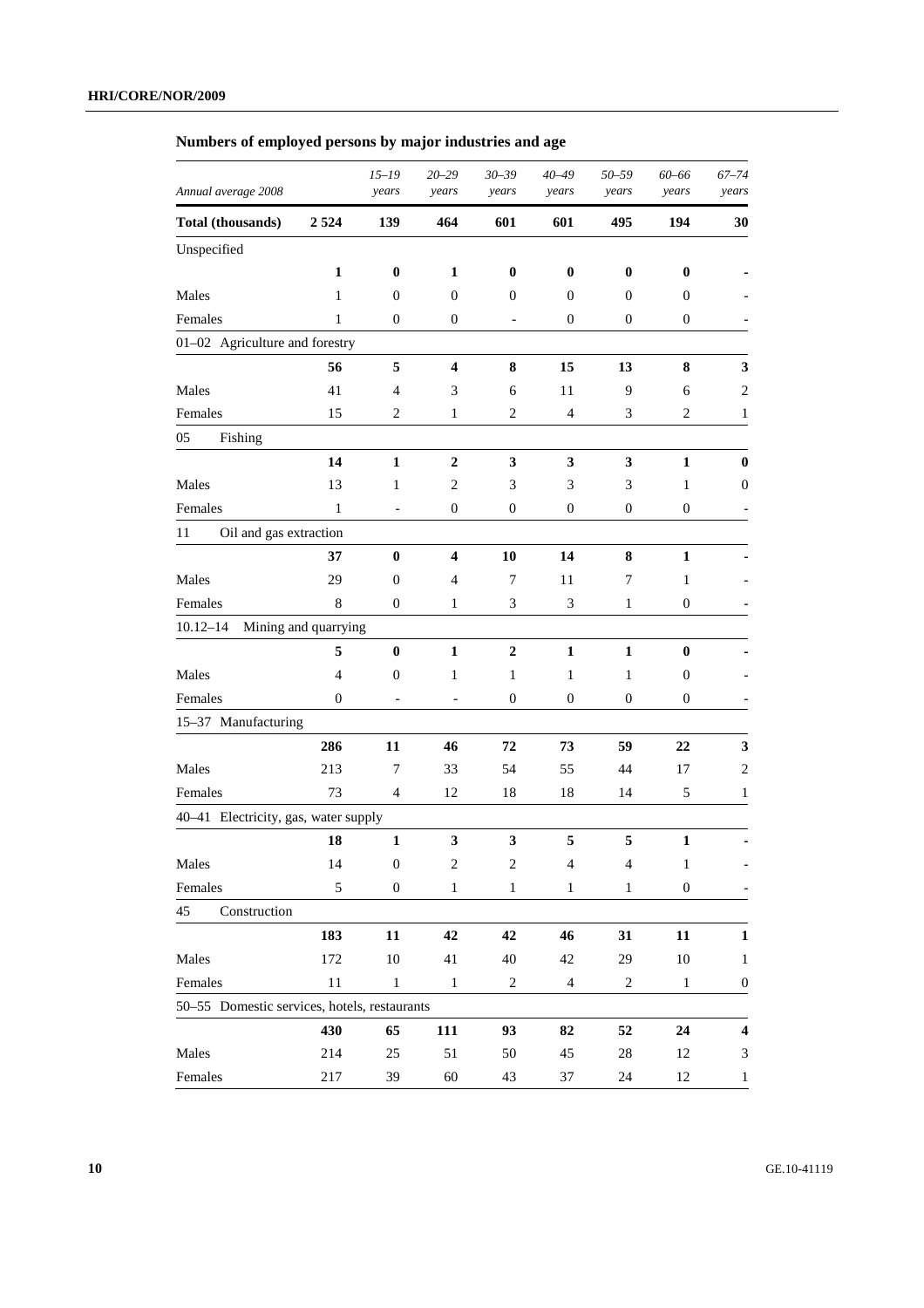| Annual average 2008                                              |                                   | $15 - 19$<br>years      | $20 - 29$<br>years | $30 - 39$<br>years | $40 - 49$<br>years | 50-59<br>years | 60-66<br>years | $67 - 74$<br>years       |
|------------------------------------------------------------------|-----------------------------------|-------------------------|--------------------|--------------------|--------------------|----------------|----------------|--------------------------|
| 60-64 Transport and communications                               |                                   |                         |                    |                    |                    |                |                |                          |
|                                                                  | 156                               | $\overline{\mathbf{4}}$ | 29                 | 37                 | 38                 | 33             | 14             | 1                        |
| Males                                                            | 117                               | 3                       | 20                 | 28                 | 28                 | 26             | 11             | 1                        |
| Females                                                          | 39                                | 1                       | 9                  | 9                  | 11                 | 7              | $\overline{2}$ | $\boldsymbol{0}$         |
| 65–67 Financial intermediation, real estate, business activities |                                   |                         |                    |                    |                    |                |                |                          |
|                                                                  | 55                                | 0                       | 7                  | 15                 | 15                 | 13             | 5              | $\bf{0}$                 |
| Males                                                            | 29                                | $\Omega$                | 3                  | 9                  | $\overline{7}$     | 6              | 3              | $\boldsymbol{0}$         |
| Females                                                          | 26                                | $\qquad \qquad -$       | 3                  | 6                  | 8                  | 6              | 2              | $\overline{0}$           |
| 70-74 Real estate, renting, business activities                  |                                   |                         |                    |                    |                    |                |                |                          |
|                                                                  | 290                               | 8                       | 55                 | 79                 | 72                 | 51             | 21             | 5                        |
| Males                                                            | 187                               | 4                       | 33                 | 51                 | 46                 | 34             | 15             | $\overline{\mathcal{L}}$ |
| Females                                                          | 103                               | $\overline{4}$          | 22                 | 27                 | 26                 | 17             | 6              | $\mathbf{1}$             |
| 75                                                               | Public administration and defence |                         |                    |                    |                    |                |                |                          |
|                                                                  | 162                               | 6                       | 21                 | 36                 | 41                 | 41             | 16             | 1                        |
| Males                                                            | 85                                | 5                       | 14                 | 16                 | 21                 | 22             | 7              | 1                        |
| Females                                                          | 78                                | 1                       | 8                  | 20                 | 21                 | 19             | 9              | $\boldsymbol{0}$         |
| 80<br>Education                                                  |                                   |                         |                    |                    |                    |                |                |                          |
|                                                                  | 220                               | $\overline{2}$          | 28                 | 56                 | 45                 | 60             | 25             | 3                        |
| Males                                                            | 77                                | $\mathbf{1}$            | 10                 | 18                 | 16                 | 19             | 11             | $\boldsymbol{2}$         |
| Females                                                          | 143                               | $\mathbf{1}$            | 18                 | 38                 | 30                 | 41             | 14             | $\mathbf{2}$             |
| 85                                                               | Health and social work            |                         |                    |                    |                    |                |                |                          |
|                                                                  | 502                               | 17                      | 86                 | 122                | 127                | 108            | 37             | 6                        |
| Males                                                            | 86                                | 5                       | 15                 | 23                 | 19                 | 17             | 7              | 1                        |
| Females                                                          | 416                               | 12                      | 71                 | 100                | 108                | 90             | 30             | 4                        |
| 90-99 Other activities                                           |                                   |                         |                    |                    |                    |                |                |                          |
|                                                                  | 109                               | 9                       | 25                 | 23                 | 23                 | 18             | 9              | $\boldsymbol{2}$         |
| Males                                                            | 51                                | 4                       | 11                 | 10                 | 11                 | 10             | 4              | 1                        |
| Females                                                          | 58                                | 5                       | 14                 | 13                 | 13                 | 8              | $\overline{4}$ | $\boldsymbol{0}$         |

## **3. Demographic features**

21. The population of Norway is 4,812,000 (April 2009). Oslo, the capital and largest city, had a population of 575,475 in 1 January 2009.

| Year | Population size<br>(in millions) | Population growth rate<br>(%) | <i>Inhabitants</i><br>(per $km^2$ ) |
|------|----------------------------------|-------------------------------|-------------------------------------|
| 2009 | 4 799 252                        | 1.013                         | 16                                  |
| 2008 | 4 7 3 7 1 7 1                    | 1.012                         | 16                                  |
| 2007 | 4 681 134                        | 1.009                         | 15                                  |
| 2006 | 4 640 219                        | 1.007                         | 15                                  |
| 2005 | 4 606 363                        | 1.006                         | 15                                  |
| 2004 | 4 577 457                        | 1.006                         | 15                                  |
| 2003 | 4 5 5 2 2 5 2                    |                               | 15                                  |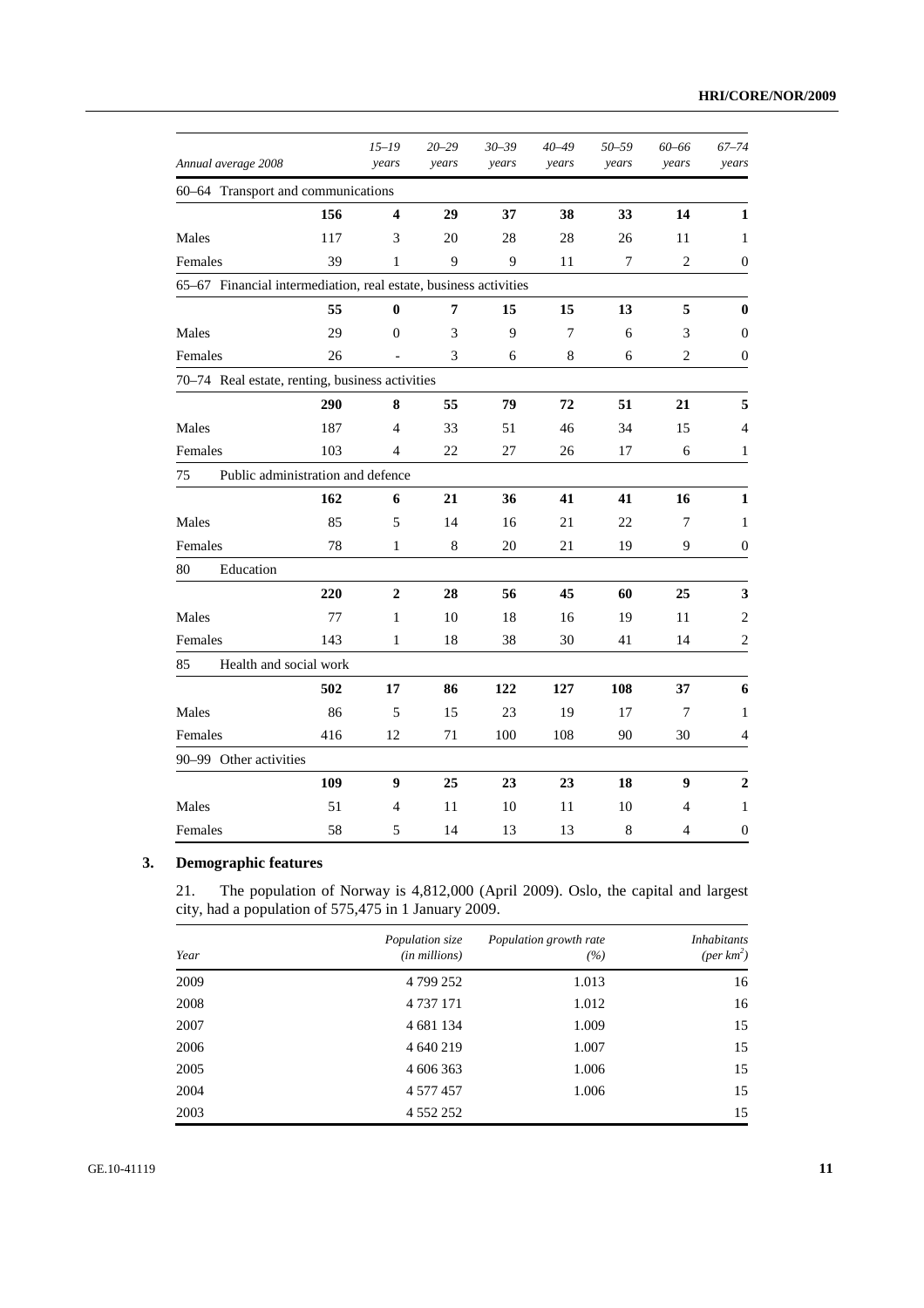| Year | Population in rural areas<br>(in millions) | Population in urban areas<br>(in millions) |
|------|--------------------------------------------|--------------------------------------------|
| 2009 | 1 009 435                                  | 3780068                                    |
| 2008 | 1 000 943                                  | 3722786                                    |
| 2007 | 1 012 003                                  | 3 655 391                                  |
| 2006 | 1 016 736                                  | 3 607 813                                  |
| 2005 | 1 027 690                                  | 3 560 137                                  |
| 2004 | 1 020 840                                  | 3 536 454                                  |
| 2003 | 1 0 14 8 54                                | 3 5 1 4 4 1 7                              |

22. The following table shows the population in rural and urban areas:

23. With regard to the dependency ratio (percentage of population under 15 and over 65 years of age), approximately 26 per cent of the population is below the age of 20, while approximately 13 per cent is above the age of 66. About 50.1 per cent of the population are women and 49.9 per cent are men.

|      | Men   |       | Women |       |
|------|-------|-------|-------|-------|
| Year | >15   | 65<   | >15   | 65<   |
| 2009 | 0.104 | 0.063 | 0.099 | 0.084 |
| 2008 | 0.105 | 0.063 | 0.100 | 0.084 |
| 2007 | 0.106 | 0.062 | 0.101 | 0.084 |
| 2006 | 0.107 | 0.062 | 0.102 | 0.085 |
| 2005 | 0.108 | 0.062 | 0.103 | 0.085 |

24. The following table shows the birth rate and mortality:

| Year | Birth rate<br>(live births per $1,000$ inhabitants) | Mortality<br>(deaths per 1,000 inhabitants) |
|------|-----------------------------------------------------|---------------------------------------------|
| 2008 | 12.7                                                | 8.7                                         |
| 2007 | 12.4                                                | 8.9                                         |
| 2006 | 12.6                                                | 8.9                                         |
| 2005 | 12.3                                                | 8.9                                         |
| 2004 | 12.4                                                | 9.0                                         |
| 2003 | 12.3                                                | 9.3                                         |

| 25. |  | The life expectancy of women is 83 years and of men 78.3 years (2008): |  |
|-----|--|------------------------------------------------------------------------|--|
|     |  |                                                                        |  |

| Year     | 2003  |       | 2004  |                  | 2005  |       | 2006  |       | 2007  |       | 2008  |       |
|----------|-------|-------|-------|------------------|-------|-------|-------|-------|-------|-------|-------|-------|
| Age      | M     | F     | M     | $\boldsymbol{F}$ | M     | F     | M     | F     | M     | F     | M     | F     |
| $\Omega$ | 77.04 | 81.93 | 77.5  | 82.33            | 77.72 | 82.52 | 78.12 | 82.66 | 78.24 | 82.66 | 78.31 | 82.95 |
|          | 76.32 | 81.18 | 76.76 | 81.59            | 76.98 | 81.75 | 77.41 | 81.87 | 77.49 | 81.9  | 77.57 | 82.13 |
| 2        | 75.36 | 80.22 | 75.8  | 80.61            | 76    | 80.78 | 76.43 | 80.9  | 76.51 | 80.92 | 76.59 | 81.14 |
| 3        | 74.37 | 79.24 | 74.81 | 79.62            | 75.04 | 79.78 | 75.44 | 79.91 | 75.52 | 79.95 | 75.62 | 80.16 |
| 4        | 73.38 | 78.25 | 73.83 | 78.63            | 74.05 | 78.79 | 74.46 | 78.91 | 74.53 | 78.95 | 74.62 | 79.17 |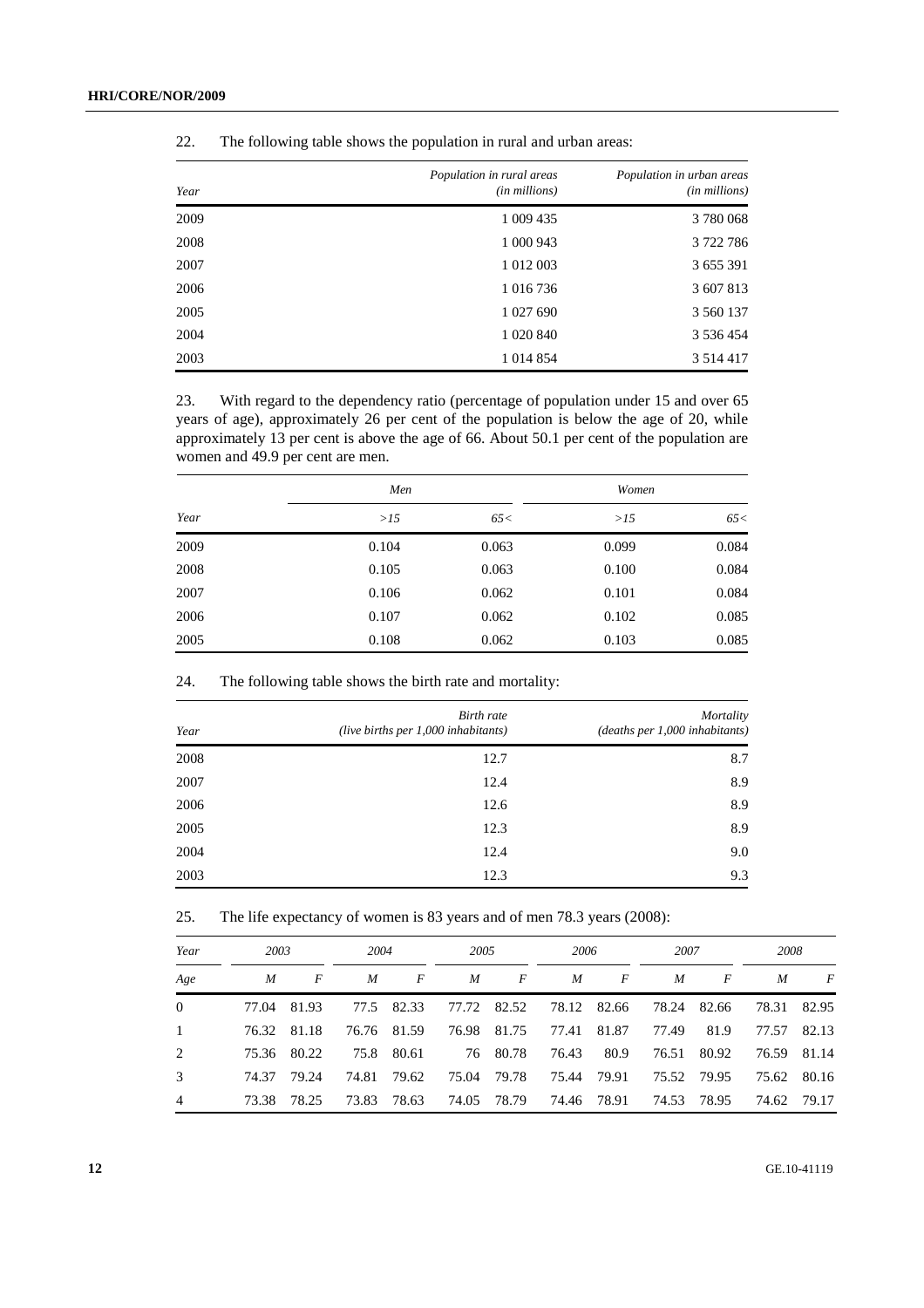| Year        | 1991–1995 | 1996–2000                                                                                 | 2001-2005 |  |
|-------------|-----------|-------------------------------------------------------------------------------------------|-----------|--|
| Age (years) |           | (live births per 1,000 women) (live births per 1,000 women) (live births per 1,000 women) |           |  |
| $15 - 19$   | 15.2      | 12.4                                                                                      | 9.3       |  |
| $20 - 24$   | 82.6      | 70.6                                                                                      | 59.9      |  |
| $25 - 29$   | 137.7     | 130.9                                                                                     | 123.3     |  |
| $30 - 34$   | 100.2     | 107.8                                                                                     | 113.2     |  |
| $35 - 39$   | 37.2      | 43.5                                                                                      | 47        |  |
| $40 - 44$   | 5.6       | 6.9                                                                                       | 7.8       |  |
| $45 - 49$   | 0.2       | 0.2                                                                                       | 0.3       |  |

26. Fertility (live births per 1,000 women) is 1.96 (2008):

27. The following table shows the composition of households from 2005 to 2009:

| Year | Average household size<br>(no. of persons) | Single parents as a percentage<br>of all families |
|------|--------------------------------------------|---------------------------------------------------|
| 2009 | 2.2                                        | 8.7                                               |
| 2008 | 2.2                                        | 8.6                                               |
| 2007 | 2.2                                        | 8.8                                               |
| 2006 | 2.3                                        | 8.8                                               |
| 2005 | 2.3                                        | 8.8                                               |

28. The majority of the population is Norwegian and have Norwegian as their mother tongue. Immigrants (423,000) and Norwegians born to immigrant parents (86,000) amount to 10.6 per cent of the population (2009). In terms of geographical region of origin, 203,000 have a European background, 60,500 of whom have a background from a country outside the EU/EEA. A total of 186,000 persons have a background from Asia, 61,000 from Africa, 17,000 from Latin America and 10,500 from North America and Oceania. The largest groups of immigrants are from Poland, Sweden, Germany and Iraq. Thirty-six per cent of immigrants have Norwegian nationality.

29. The main official language is Norwegian (there are two written versions of Norwegian, *bokmål* and *nynorsk*). In some districts, Sami (the language of Norway's indigenous population) is also an official language.

30. Norway has its own indigenous population, the Sami. They have their own parliament and live mainly in the county of Finnmark in North Norway. The traditional occupations of the Sami are reindeer herding, hunting and fishing, but in 2007 only 7.5 per cent earned their living in this way. Since, owing to the right to privacy, there is no overall registration of Sami, it is difficult to determine the exact number living in Norway, but the figure is generally estimated at approximately 37,760 (2007).

#### **4. Historical background**

31. In 1814, after Norway had been in a union with Denmark for more than four centuries, Denmark ceded Norway to Sweden as part of the Kiel Peace Agreement at the end of the Napoleonic Wars. Wishing to regain its independence, Norway drafted and adopted the Constitution still in effect today (the Constitution of 17 May 1814). Sweden agreed that Norway could retain its Constitution if the country accepted being a partner in a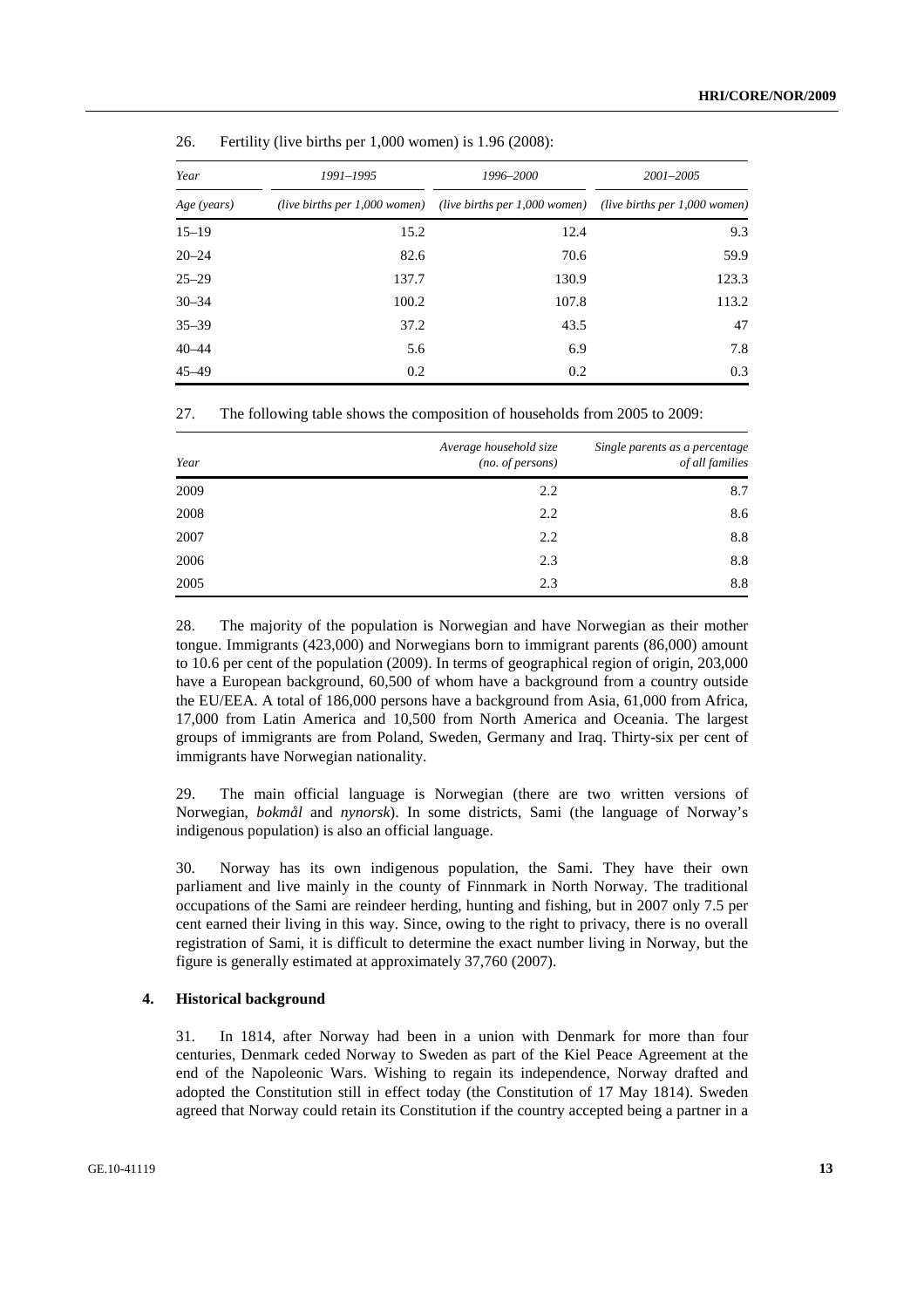union under the King of Sweden. However, Norway had its own parliamentary assembly and an increasing degree of autonomy. The union with Sweden was formally dissolved in 1905 and Norway has been an independent country ever since. The day the Constitution was adopted, 17 May, is Norway's national day.

32. Norway's wealth increased steadily through the 1900s. The development of hydropower started in 1905 and the discovery and exploitation of oil and gas began in the 1970s. Norway also has a long maritime tradition, and is the sixth largest shipping nation in the world (2009).

#### **5. Social and cultural features**

#### *(a) Literacy rate and education*

33. The literacy rate in Norway is virtually 100 per cent. Since the illiterate population is assumed to be negligible, there are no statistics or indicators on literacy. However, Norway is included in the Adult Literacy and Life Skills (ALL) survey and the International Adult Literacy Survey (IALS). Although the survey in 2003 placed Norway as number one among the countries that participated, it still showed that 430,000 adults in Norway do not have the sufficient knowledge of reading and understanding of numbers to face the challenges in today's work life.

34. In Norway, 79 per cent of the total population aged 25–64 years had attained upper secondary education or higher in 2007. The proportion of people whose level of education was below lower secondary school has declined over the last 20 years, and in 2007, only 30 per cent of this group had educational attainment lower than upper secondary school, compared with 45 per cent in 1985. The proportion of the population to attain tertiary education has doubled over the last two decades – from 13 per cent in 1985 to 26 per cent in 2007. Fifty-seven per cent of pupils at upper secondary school complete their education during the standard period of time (three years), while seven out of 10 finish after five years (2007). One out of four has higher education. Sixty per cent of higher education students are women (2007).

|                              |        |                                 |                                          | Enrolment rates in primary and secondary education  |                                                     |
|------------------------------|--------|---------------------------------|------------------------------------------|-----------------------------------------------------|-----------------------------------------------------|
| School/academic year 2004/05 |        | Population on<br>1 January 2005 | <b>ISCED 1</b><br>(Primary<br>education) | <b>ISCED 2</b><br>(Lower<br>secondary<br>education) | <b>ISCED 3</b><br>(Upper<br>secondary<br>education) |
| $5-14$ years*                | Male   | 318491                          | 69.4                                     | 20.2                                                | 0.0                                                 |
|                              | Female | 301 681                         | 69.5                                     | 20.3                                                | 0.0                                                 |
| $15-24$ years                | Male   | 287410                          |                                          | 10.9                                                | 36.4                                                |
|                              | Female | 275 539                         |                                          | 10.9                                                | 35.5                                                |
| $25-34$ years                | Male   | 318 649                         |                                          |                                                     | 1.2                                                 |
|                              | Female | 313 000                         |                                          |                                                     | 1.5                                                 |
| $35-44$ years                | Male   | 348 813                         |                                          |                                                     | 0.4                                                 |
|                              | Female | 334 993                         |                                          |                                                     | 0.8                                                 |
| $45-54$ years                | Male   | 313 256                         |                                          |                                                     | 0.1                                                 |
|                              | Female | 303 543                         |                                          |                                                     | 0.3                                                 |

35. The following table shows the enrolment rates in primary and secondary education: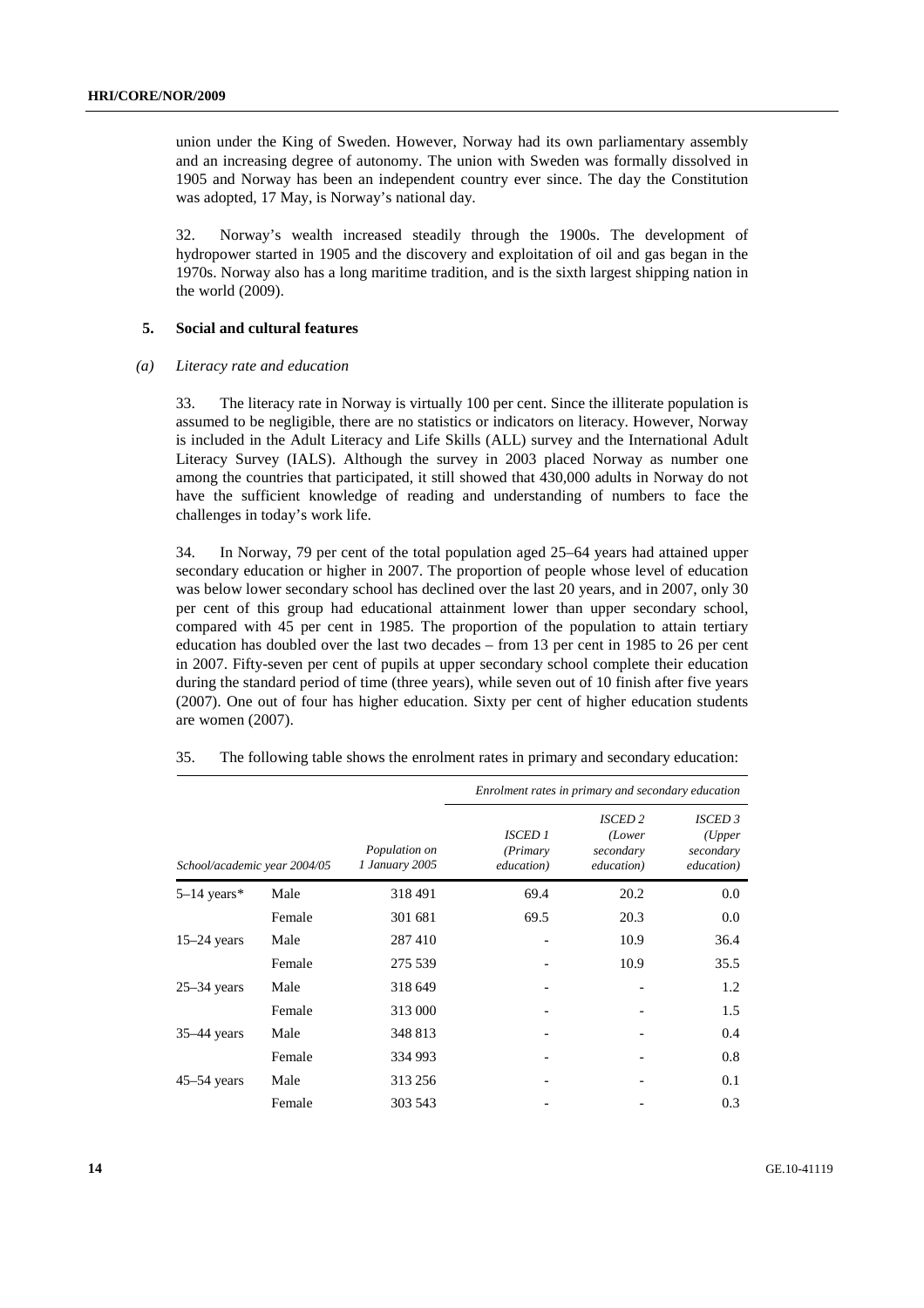|                              |        |                                 | Enrolment rates in primary and secondary education |                                                     |                                                     |  |
|------------------------------|--------|---------------------------------|----------------------------------------------------|-----------------------------------------------------|-----------------------------------------------------|--|
| School/academic year 2004/05 |        | Population on<br>1 January 2005 | <b>ISCED 1</b><br>(Primary<br>education)           | <b>ISCED 2</b><br>(Lower<br>secondary<br>education) | <b>ISCED 3</b><br>(Upper<br>secondary<br>education) |  |
| $55-64$ years                | Male   | 264 310                         |                                                    |                                                     | 0.0                                                 |  |
|                              | Female | 259 812                         |                                                    |                                                     | 0.1                                                 |  |
| $65$ years +                 | Male   | 292 719                         |                                                    |                                                     | 0.0                                                 |  |
|                              | Female | 414 724                         |                                                    |                                                     | 0.0                                                 |  |

| School/academic year 2005/06 |        | Population on  | Enrolment rates in primary and secondary education |                |                    |  |
|------------------------------|--------|----------------|----------------------------------------------------|----------------|--------------------|--|
|                              |        | 1 January 2006 | <b>ISCED 1</b>                                     | <b>ISCED 2</b> | ISCED <sub>3</sub> |  |
| $5-14$ years                 | Male   | 318 110        | 69.2                                               | 20.4           | 0.0                |  |
|                              | Female | 301 318        | 69.6                                               | 20.3           | 0.1                |  |
| $15-24$ years                | Male   | 293 022        |                                                    | 11.0           | 37.7               |  |
|                              | Female | 281 161        |                                                    | 10.9           | 35.9               |  |
| $25-34$ years                | Male   | 314 464        |                                                    |                | 1.1                |  |
|                              | Female | 309 226        |                                                    |                | 1.3                |  |
| $35-44$ years                | Male   | 352 844        |                                                    |                | 0.4                |  |
|                              | Female | 339 081        |                                                    |                | 0.7                |  |
| $45-54$ years                | Male   | 315 383        |                                                    |                | 0.1                |  |
|                              | Female | 305 670        |                                                    |                | 0.3                |  |
| $55-64$ years                | Male   | 272 706        |                                                    |                | 0.0                |  |
|                              | Female | 267 382        |                                                    |                | 0.0                |  |
| $65$ years +                 | Male   | 296 328        |                                                    |                | 0.0                |  |
|                              | Female | 416933         |                                                    |                | 0.0                |  |

|                              |        | Population on  | Enrolment rates in primary and secondary education |                |                    |
|------------------------------|--------|----------------|----------------------------------------------------|----------------|--------------------|
| School/academic year 2006/07 |        | 1 January 2007 | <b>ISCED 1</b>                                     | <b>ISCED 2</b> | ISCED <sub>3</sub> |
| $5-14$ years                 | Male   | 316 206        | 70.0                                               | 20.4           | 0.0                |
|                              | Female | 299 940        | 70.0                                               | 20.3           | 0.0                |
| $15-24$ years                | Male   | 299 979        |                                                    | 11.0           | 38.8               |
|                              | Female | 286788         |                                                    | 10.8           | 36.8               |
| $25-34$ years                | Male   | 311 297        |                                                    |                | 1.2                |
|                              | Female | 305 549        |                                                    |                | 1.3                |
| 35-44 years                  | Male   | 357 990        |                                                    |                | 0.4                |
|                              | Female | 343 613        |                                                    |                | 0.8                |
| $45-54$ years                | Male   | 319 133        |                                                    |                | 0.1                |
|                              | Female | 308 965        |                                                    |                | 0.4                |
| $55-64$ years                | Male   | 281416         |                                                    |                | 0.0                |
|                              | Female | 274 876        |                                                    |                | 0.1                |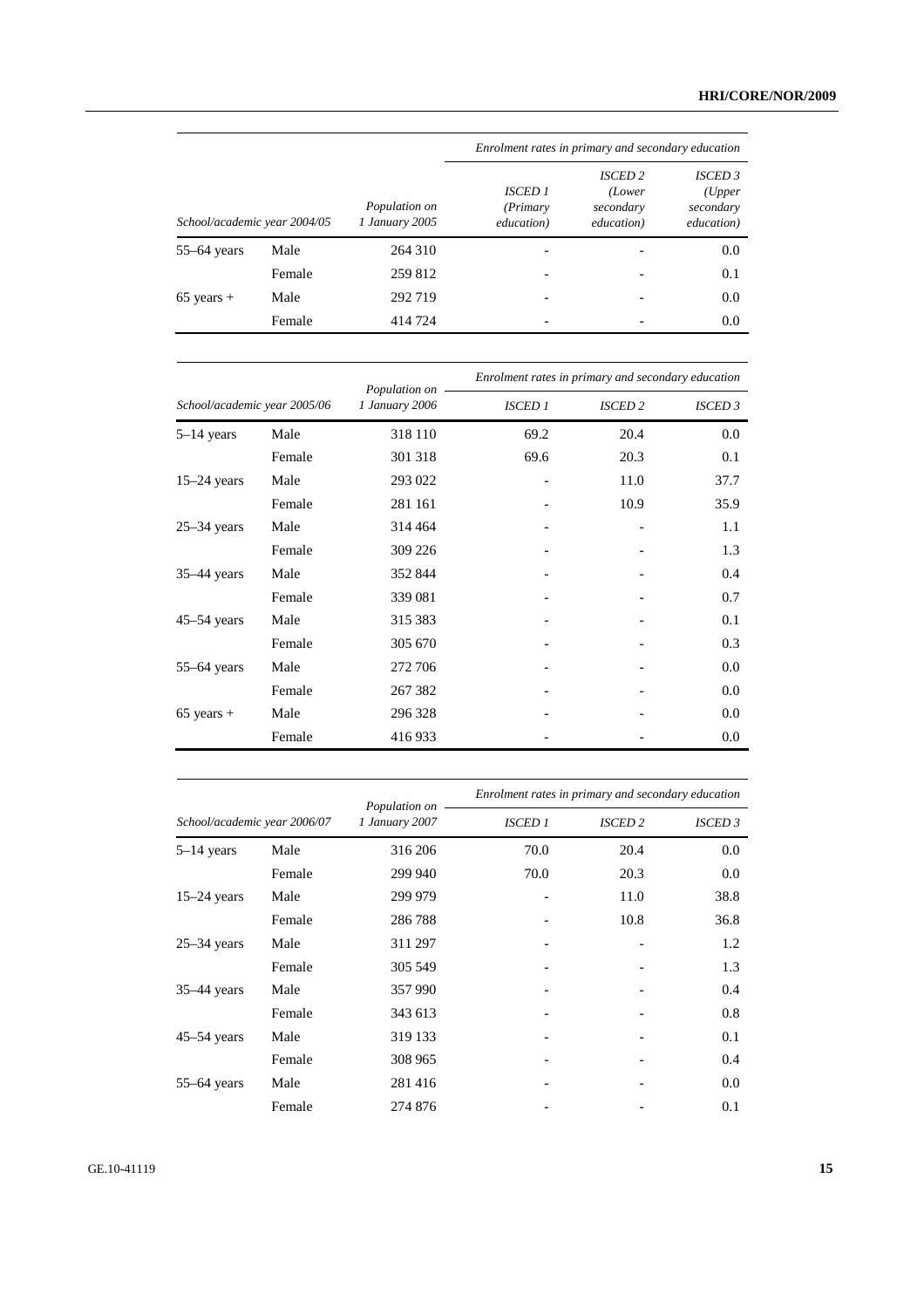|                              |        |                                 | Enrolment rates in primary and secondary education |                |                |  |
|------------------------------|--------|---------------------------------|----------------------------------------------------|----------------|----------------|--|
| School/academic year 2006/07 |        | Population on<br>1 January 2007 | <b>ISCED 1</b>                                     | <b>ISCED 2</b> | <b>ISCED 3</b> |  |
| $65$ years +                 | Male   | 299 676                         |                                                    |                | 0.0            |  |
|                              | Female | 417784                          |                                                    |                | 0.0            |  |
|                              |        | Population on                   | Enrolment rates in primary and secondary education |                |                |  |
| School/academic year 2007/08 |        | 1 January 2008                  | <b>ISCED 1</b>                                     | <b>ISCED 2</b> | <b>ISCED 3</b> |  |
| $5-14$ years                 | Male   | 314 397                         | 70.0                                               | 20.4           | 0.0            |  |
|                              | Female | 299 177                         | 70.0                                               | 20.4           | 0.0            |  |
| $15-24$ years                | Male   | 307 454                         |                                                    | 10.8           | 38.6           |  |
|                              | Female | 292 690                         |                                                    | 10.5           | 36.5           |  |
| $25-34$ years                | Male   | 313 306                         |                                                    |                | 1.2            |  |
|                              | Female | 304 699                         |                                                    |                | 1.3            |  |
| $35-44$ years                | Male   | 365 114                         |                                                    |                | 0.4            |  |
|                              | Female | 348 160                         |                                                    |                | 0.7            |  |
| $45-54$ years                | Male   | 323 715                         |                                                    |                | 0.1            |  |
|                              | Female | 311 471                         |                                                    |                | 0.3            |  |
| $55-64$ years                | Male   | 288 551                         |                                                    |                | 0.0            |  |
|                              | Female | 281 326                         |                                                    |                | 0.1            |  |
| $65$ years +                 | Male   | 305 111                         |                                                    |                | 0.0            |  |
|                              | Female | 421 469                         |                                                    |                | 0.0            |  |

|                              |        | Population on  | Enrolment rates in primary and secondary education |                |                |  |
|------------------------------|--------|----------------|----------------------------------------------------|----------------|----------------|--|
| School/academic year 2008/09 |        | 1 January 2009 | <b>ISCED 1</b>                                     | <b>ISCED 2</b> | <b>ISCED 3</b> |  |
| $5-14$ years                 | Male   | 314 370        | 69.5                                               | 20.7           | 0.0            |  |
|                              | Female | 299 386        | 69.6                                               | 20.5           | 0.0            |  |
| $15-24$ years                | Male   | 314 355        | $\overline{\phantom{a}}$                           | 10.2           | 37.9           |  |
|                              | Female | 299 595        |                                                    | 10.3           | 35.3           |  |
| $25-34$ years                | Male   | 316 390        |                                                    |                | 1.0            |  |
|                              | Female | 306 035        |                                                    |                | 1.1            |  |
| $35-44$ years                | Male   | 370 599        |                                                    |                | 0.3            |  |
|                              | Female | 351 076        |                                                    |                | 0.5            |  |
| $45-54$ years                | Male   | 328 575        |                                                    |                | 0.1            |  |
|                              | Female | 314 813        |                                                    |                | 0.3            |  |
| $55-64$ years                | Male   | 293 920        |                                                    |                | 0.0            |  |
|                              | Female | 286 866        |                                                    |                | 0.0            |  |
| $65$ years +                 | Male   | 304 000        |                                                    |                | 0.0            |  |
|                              | Female | 400 812        |                                                    |                | 0.0            |  |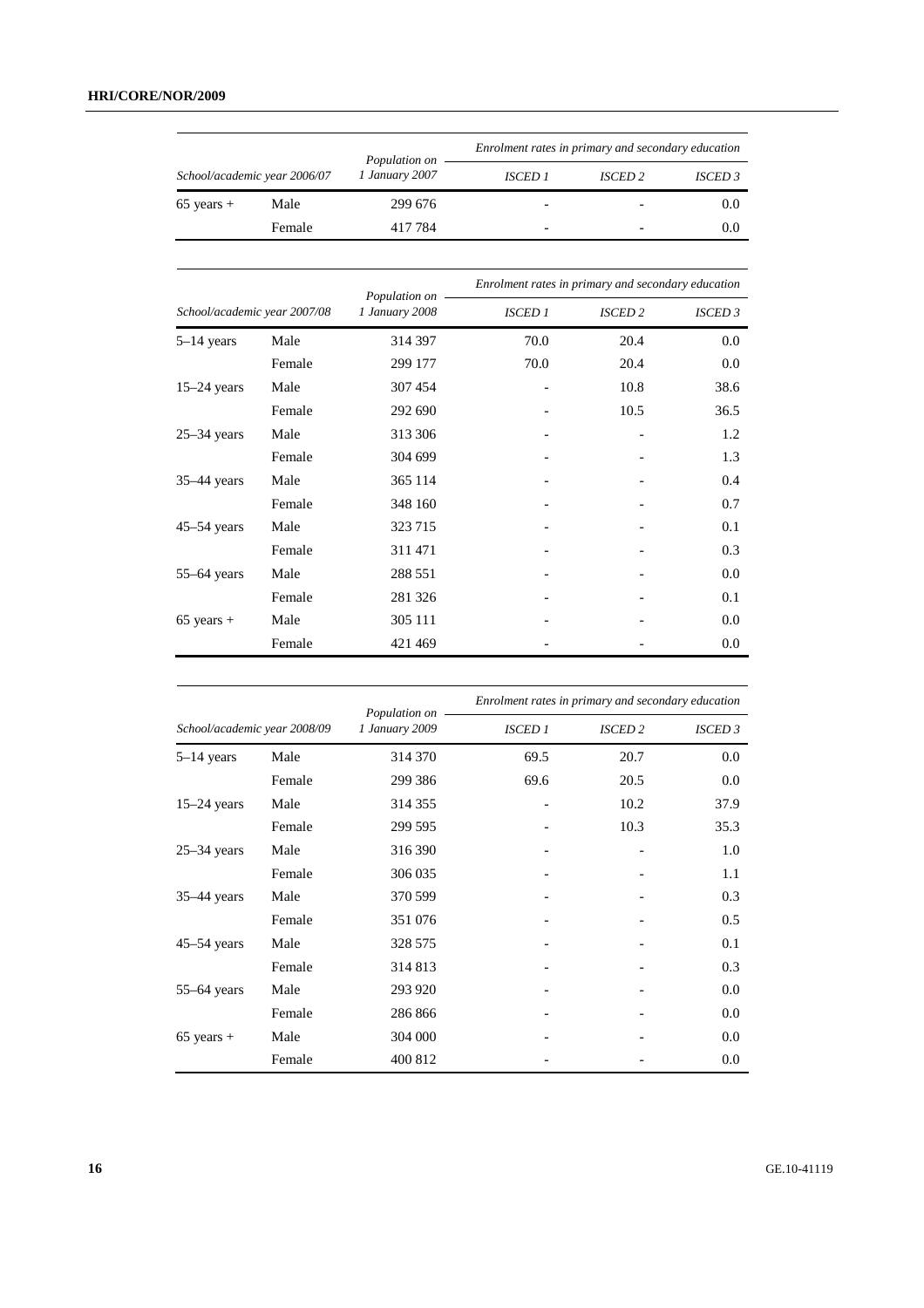36. The following table shows the attendance and drop-out rates in primary and secondary education in Norway from 2000 to 2003. ISCED 1 and ISCED 2 are compulsory in Norway and attendance and drop-out rates from these two levels of education are likely to be 100 per cent and 0 per cent respectively.

|       |                                                  |         |                                                                                                | Completed general or vocational<br>education <sup>1</sup> (ISCED 3A and 3C) |                               | Did not complete general or vocational education<br>(ISCED 3A and 3C) |                                                                      |  |  |
|-------|--------------------------------------------------|---------|------------------------------------------------------------------------------------------------|-----------------------------------------------------------------------------|-------------------------------|-----------------------------------------------------------------------|----------------------------------------------------------------------|--|--|
| years | Reference Total nos. of pupils<br>by school year |         | Completed according Completed beyond<br>to nominal length of nominal length of<br>study<br>(%) | study<br>(%)                                                                | secondary<br>education<br>(%) | Still in upper Enrolled in final<br>exams<br>(%)                      | Dropped out<br>year but failed before or during<br>final year<br>(%) |  |  |
| 2000  | Total                                            | 51 982  | 56                                                                                             | 13                                                                          | 6                             | 7                                                                     | 17                                                                   |  |  |
|       | Men                                              | 26 5 21 | 48                                                                                             | 15                                                                          | 7                             | 7                                                                     | 22                                                                   |  |  |
|       | Women                                            | 25 4 61 | 64                                                                                             | 11                                                                          | 5                             | 6                                                                     | 15                                                                   |  |  |
| 2001  | Total                                            | 52 704  | 57                                                                                             | 12                                                                          | 7                             | 6                                                                     | 19                                                                   |  |  |
|       | Men                                              | 27 006  | 50                                                                                             | 13                                                                          | 8                             | 7                                                                     | 24                                                                   |  |  |
|       | Women                                            | 25 6 98 | 65                                                                                             | 10                                                                          | 5                             | 6                                                                     | 14                                                                   |  |  |
| 2002  | Total                                            | 54 519  | 57                                                                                             | 12                                                                          | 7                             | 7                                                                     | 19                                                                   |  |  |
|       | Men                                              | 27 9 96 | 48                                                                                             | 14                                                                          | 8                             | 8                                                                     | 22                                                                   |  |  |
|       | Women                                            | 26 5 23 | 65                                                                                             | 9                                                                           | 5                             | 7                                                                     | 14                                                                   |  |  |
| 2003  | Total                                            | 56 271  | 56                                                                                             | 12                                                                          | 6                             | 8                                                                     | 19                                                                   |  |  |
|       | Men                                              | 28 7 45 | 48                                                                                             | 14                                                                          | 7                             | 8                                                                     | 22                                                                   |  |  |
|       | Women                                            | 27 5 26 | 65                                                                                             | 10                                                                          | 4                             | 7                                                                     | 14                                                                   |  |  |

The following table shows the teacher/student ratio in state schools:

|                 | Teacher/student ratio in state schools |         |                |                   |                 |  |  |
|-----------------|----------------------------------------|---------|----------------|-------------------|-----------------|--|--|
| Reference years | ISCED <sub>0</sub>                     | ISCED 1 | <b>ISCED 2</b> | ISCED $3$ and $4$ | ISCED 5 and $6$ |  |  |
| 2007            | m                                      | 11.0    | 10.2           | 9.8               | 10.0            |  |  |
| 2006            | m                                      | 10.9    | 10.2           | 9.7               | 10.5            |  |  |
| 2005            | m                                      | m       | m              | m                 | m               |  |  |
| 2004            | m                                      | 11.9    | 10.5           | 9.6               | 12.0            |  |  |
| 2003            | m                                      | 11.7    | 10.4           | 9.2               | 11.9            |  |  |

#### *(b) Poverty*

37. The total number of private households is 2,143,000, with an average of 2.2 persons per household. One-person households make up 18 per cent of the total. Of the total number of households, 21.5 per cent are single-parent families; of these 17.5 per cent consists of a single mother and 3.95 per cent of a single father.

 **Gini coefficient for after-tax household income per consumption unit (EU scale)** 

|               | 2004  | 2005  | 2006  | 2007  |
|---------------|-------|-------|-------|-------|
| $<$ 18 years  | 0.269 | 0.314 | 0.215 | 0.225 |
| $18-24$ years | 0.259 | 0.316 | 0.249 | 0.257 |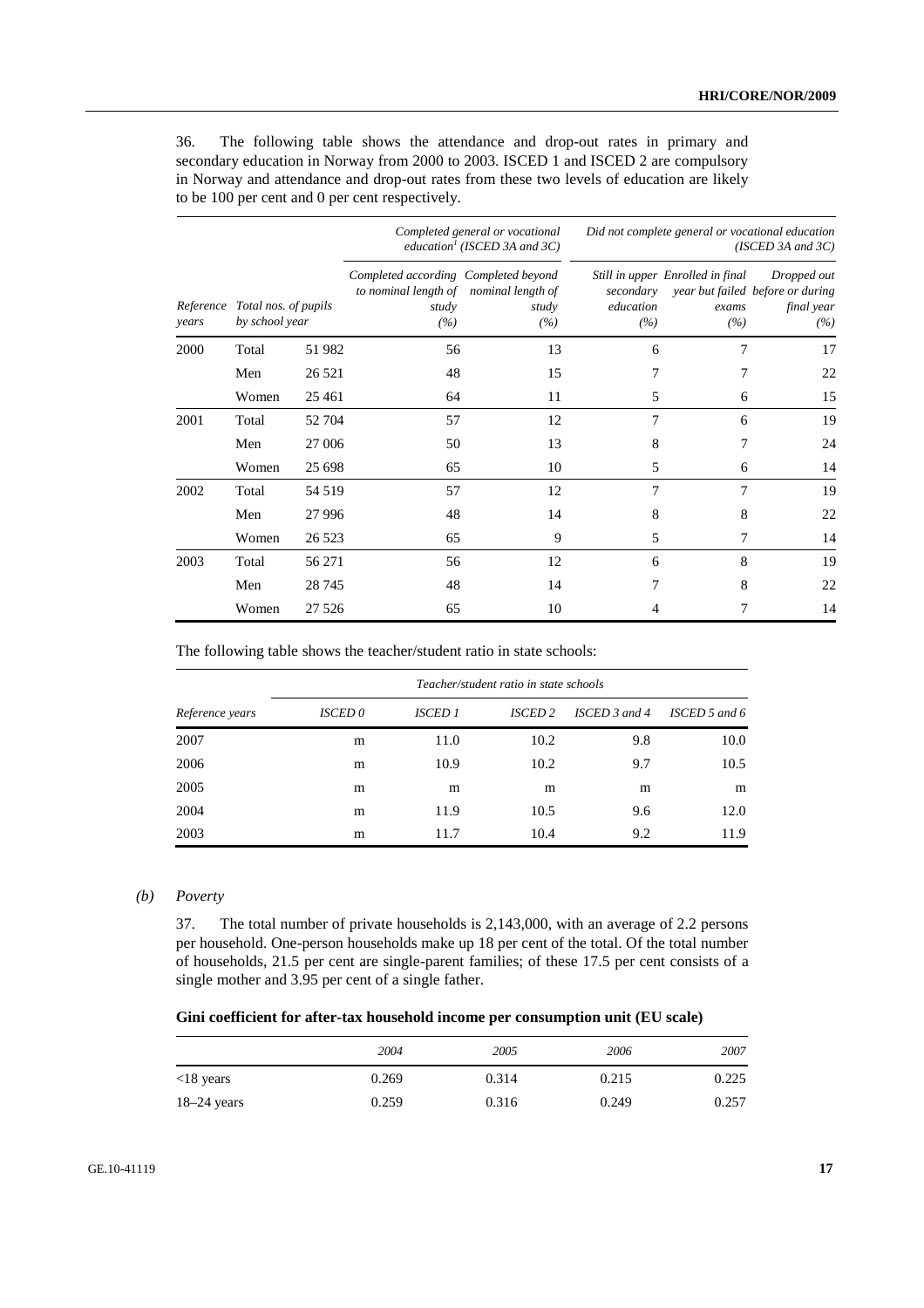## **HRI/CORE/NOR/2009**

|                 | 2004  | 2005  | 2006  | 2007  |
|-----------------|-------|-------|-------|-------|
| $25 - 34$ years | 0.228 | 0.262 | 0.220 | 0.230 |
| $35-44$ years   | 0.262 | 0.295 | 0.225 | 0.230 |
| $45-54$ years   | 0.284 | 0.340 | 0.233 | 0.245 |
| $55-66$ years   | 0.284 | 0.340 | 0.240 | 0.249 |
| $67 - years$    | 0.236 | 0.291 | 0.214 | 0.225 |
| All             | 0.276 | 0.319 | 0.235 | 0.244 |

*(Persons in student households are excluded.)* 

38. The proportion of persons with after-tax income per consumption unit as a percentage of median income is as follows:

|                             | Women          | Men         | $All$          |
|-----------------------------|----------------|-------------|----------------|
| 2004                        |                |             |                |
| $<$ 18 years                | $\,8\,$        | 8           | $8\,$          |
| $18-24$ years               | 19             | 15          | 17             |
| $25-34$ years               | 9              | 9           | 9              |
| $35-44$ years               | 6              | $\tau$      | $\tau$         |
| $45 - 54$ years             | 5              | 6           | 5              |
| 55-66 years                 | 6              | 5           | $\sqrt{6}$     |
| $67 - years$                | 26             | 10          | 19             |
| $\mathop{\rm All}\nolimits$ | 10             | $\,8$       | $\overline{9}$ |
| 2005                        |                |             |                |
| $<$ 18 years                | $\,8\,$        | $\,8$       | $\,8\,$        |
| $18-24$ years               | 19             | 15          | 17             |
| $25 - 34$ years             | 10             | 10          | $10\,$         |
| $35-44$ years               | $\overline{7}$ | $\,$ 8 $\,$ | $\tau$         |
| $45 - 54$ years             | 5              | $\sqrt{6}$  | $\sqrt{6}$     |
| 55-66 years                 | 6              | 5           | $\sqrt{6}$     |
| $67 - years$                | 26             | 10          | 19             |
| All                         | $11\,$         | 8           | 10             |
| 2006                        |                |             |                |
| $<$ 18 years                | 9              | 9           | 9              |
| $18-24$ years               | 20             | 16          | $18\,$         |
| $25 - 34$ years             | $10\,$         | 10          | $10\,$         |
| 35-44 years                 | $\overline{7}$ | $\,$ 8 $\,$ | $\overline{7}$ |
| $45-54$ years               | 5              | 6           | $\sqrt{6}$     |
| 55-66 years                 | 6              | 5           | $\sqrt{6}$     |
| $67 - years$                | 25             | 9           | 19             |
| $\mathop{\rm All}\nolimits$ | 11             | 9           | $10\,$         |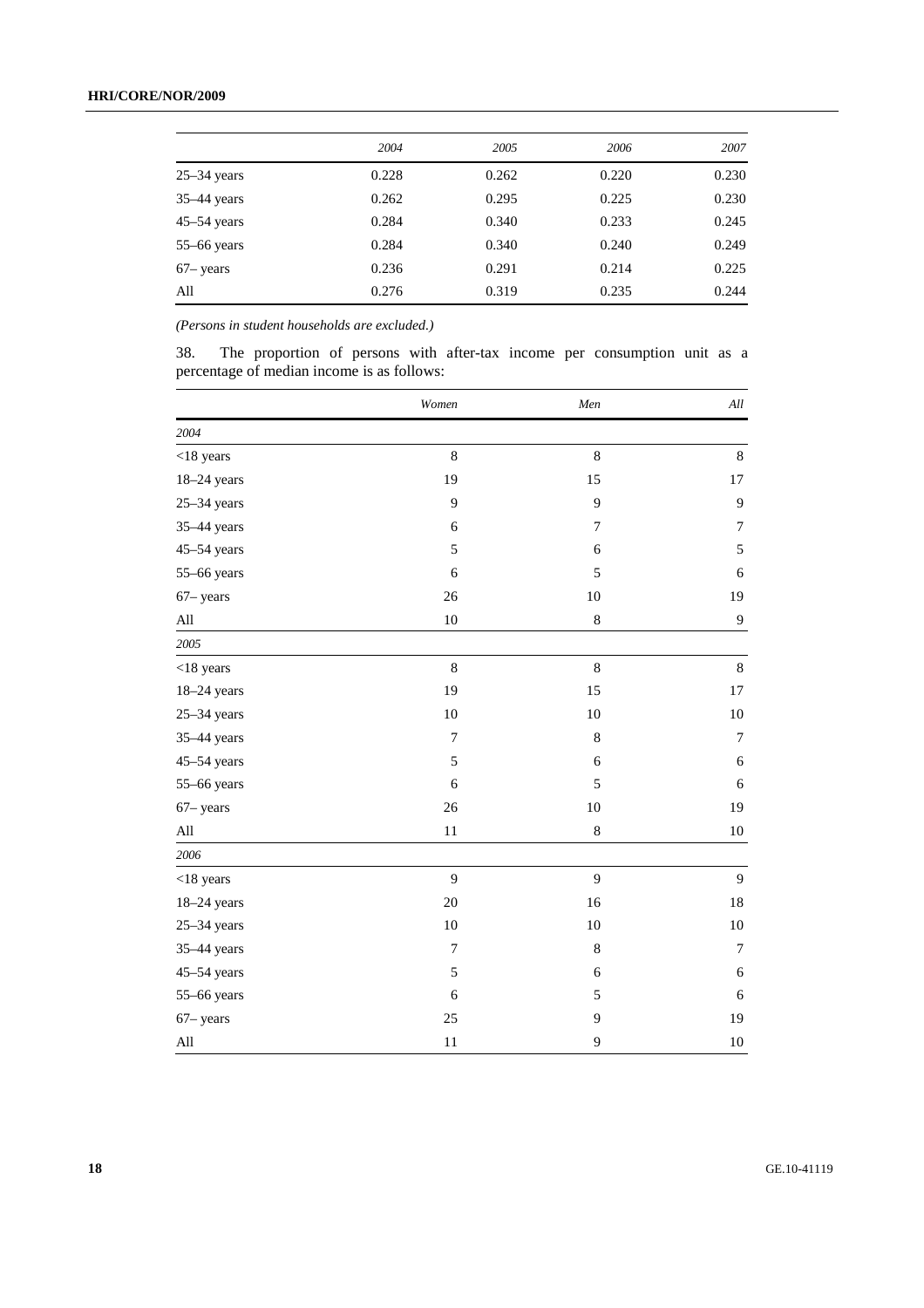|                 | Women | Men | All |
|-----------------|-------|-----|-----|
| 2007            |       |     |     |
| $<$ 18 years    | 9     | 9   | 9   |
| $18-24$ years   | 21    | 16  | 18  |
| $25 - 34$ years | 11    | 11  | 11  |
| 35-44 years     | 7     | 8   | 8   |
| $45 - 54$ years | 5     | 7   | 6   |
| $55-66$ years   | 6     | 5   | 6   |
| $67 - years$    | 25    | 9   | 18  |
| All             | 11    | 9   | 10  |

### *(c) Health*

39. Infant mortality (deaths within the first year of life per 1,000 live births) is 2.7 (2008):

## **Infant mortality in Norway, 1966–2005**

| Year          | Deaths under one year of age per 1,000 live births |
|---------------|----------------------------------------------------|
| 1966-1970     | 13.9                                               |
| 1971-1975     | 11.6                                               |
| 1976-1980     | 9.0                                                |
| 1981-1985     | 8.1                                                |
| 1986-1990     | 7.8                                                |
| 1991-1995     | 5.2                                                |
| 1996-2000     | 4.0                                                |
| 2001-2004     | 3.5                                                |
| $2001 - 2005$ | 3.4                                                |

40. The following table shows maternal mortality for the period 1998–2007:

| Year     |                  |
|----------|------------------|
| 1998     | 6.9              |
| 1999     | $8.4\,$          |
| $2000\,$ | 3.4              |
| $2001\,$ | 5.3              |
| $2002\,$ | 3.6              |
| 2003     | 12.4             |
| 2004     | $\boldsymbol{0}$ |
| $2005\,$ | 3.5              |
| 2006     | 8.5              |
| 2007     | 6.8              |

## **Maternal mortality per 100,000, 1998–2007**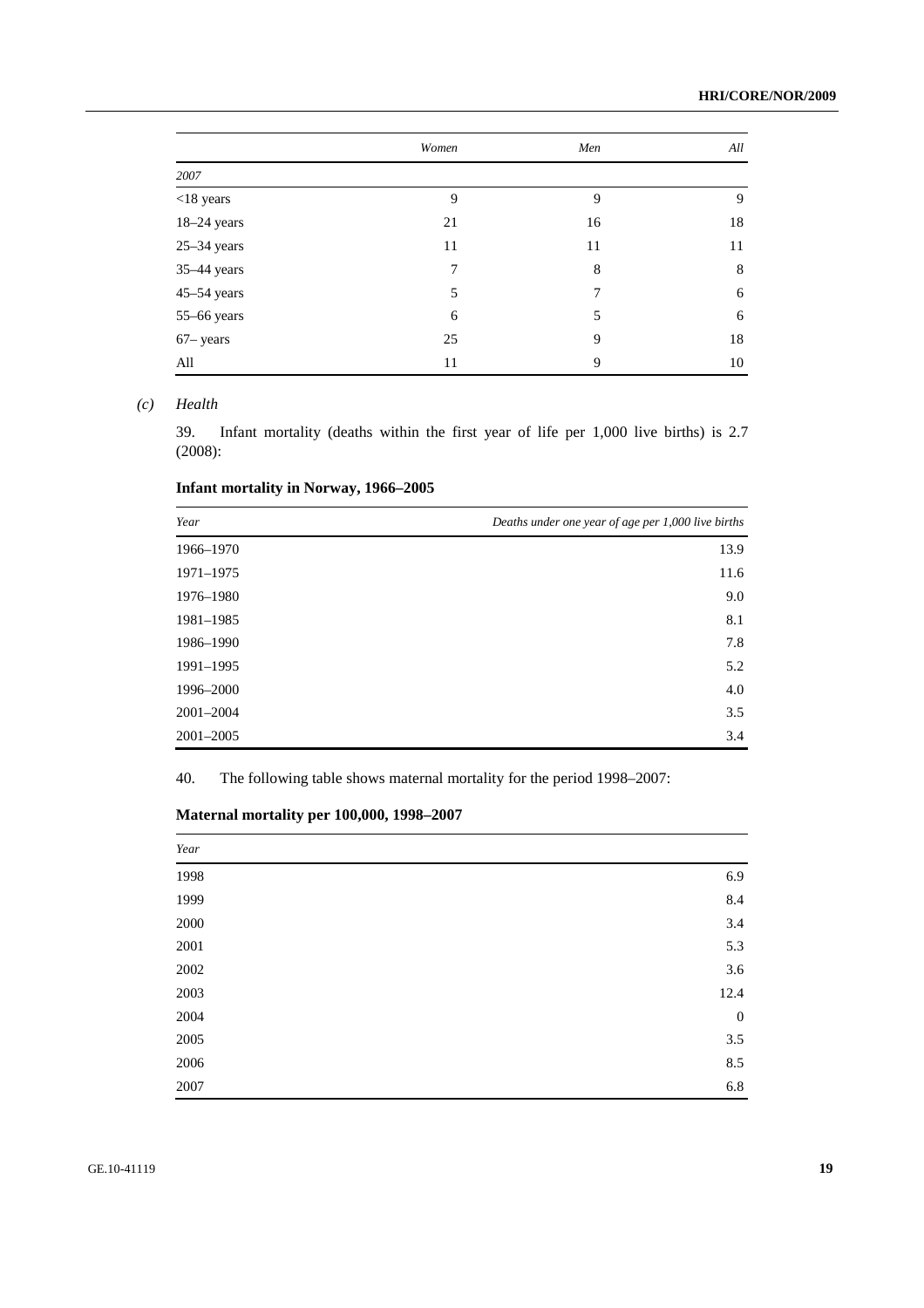41. The following table shows the proportion of induced abortions as a percentage of live births for the period 1998–2007:

| Year | Induced abortions as percentage of live births |
|------|------------------------------------------------|
| 1998 | 24.1                                           |
| 1999 | 24.2                                           |
| 2000 | 24.7                                           |
| 2001 | 24.5                                           |
| 2002 | 24.5                                           |
| 2003 | 24.6                                           |
| 2004 | 24.7                                           |
| 2005 | 24.6                                           |
| 2006 | 25.0                                           |
| 2007 | 25.9                                           |

## **Induced abortions, 1998–2007**

#### 42. **Diseases**

## **Number of new cases of HIV, AIDS, syphilis and gonorrhoea per year, all ages + two selected groups 15–24 and 25–44**

| <i>Disease</i> | Gender | 2003 | 2004 | 2005 | 2006 | 2007 | 2008 |
|----------------|--------|------|------|------|------|------|------|
| <b>HIV</b>     | Men    | 145  | 148  | 97   | 179  | 166  | 182  |
|                | Women  | 93   | 104  | 97   | 97   | 82   | 117  |
| <b>AIDS</b>    | Men    | 28   | 26   | 18   | 24   | 6    | 11   |
|                | Women  | 16   | 10   | 14   | 8    | 3    | 7    |
| Syphilis       | Men    | 53   | 36   | 23   | 63   | 60   | 51   |
|                | Women  | 11   | 7    | 1    | 2    |      | 5    |
| Gonorrhoea     | Men    | 206  | 228  | 226  | 205  | 209  | 260  |
|                | Women  | 35   | 37   | 52   | 31   | 29   | 41   |

## **Number of new cases of communicable diseases, 2004–2008**

| Communicable diseases        | 2004    | 2005  | 2006           | 2007   | 2008           |
|------------------------------|---------|-------|----------------|--------|----------------|
| <b>AIDS</b>                  | 36      | 32    | 32             | 11     | 18             |
| <b>Botulism</b>              | 1       | 6     | $\overline{2}$ |        |                |
| <b>Brucellosis</b>           | 2       | 1     | 3              |        |                |
| Campylobacteriosis           | 2 3 0 1 | 2632  | 2 5 8 8        | 2836   | 2876           |
| Chlamydia infection, genital |         | 18867 | 21 259         | 22 847 | 23 4 88        |
| Diphtheria                   |         |       |                |        | $\overline{4}$ |
| E. coli enteritis            | 66      | 78    | 158            | 113    | 157            |
| Echinococcosis               |         | 1     |                |        | 2              |
| Encephalitis                 | 103     | 177   | 181            | 138    | 133            |
| Fleck typhus                 |         |       |                |        |                |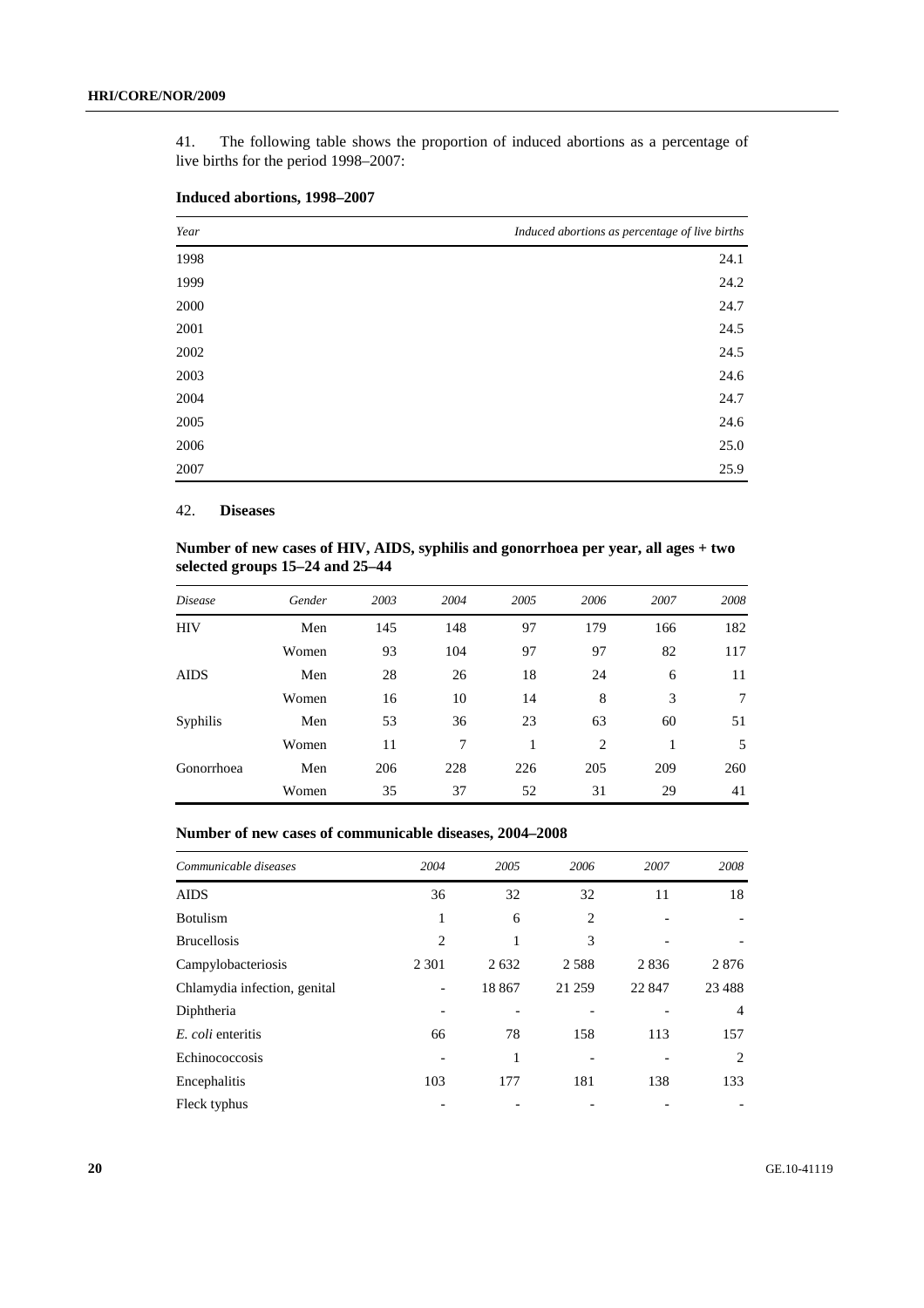| Communicable diseases          | 2004           | 2005              | 2006              | 2007           | 2008    |
|--------------------------------|----------------|-------------------|-------------------|----------------|---------|
| Giardiasis                     | 1580           | 428               | 294               | 290            | 270     |
| Gonorrhoea                     | 264            | 278               | 236               | 238            | 301     |
| Yellow fever                   |                |                   |                   |                |         |
| Haemorrhagic fever             |                |                   |                   |                |         |
| Hepatitis A                    | 180            | 57                | 41                | 29             | 49      |
| Hepatitis B, acute             | 188            | 139               | 149               | 120            | 103     |
| Hepatitis B, chronic           | 707            | 570               | 544               | 509            | 676     |
| Hepatitis C                    | 173            | 166               | 183               | 289            | 3 4 0 9 |
| HIV infection                  | 250            | 219               | 276               | 248            | 299     |
| Influenza A (H1N1)             |                | $\qquad \qquad -$ | $\qquad \qquad -$ |                |         |
| Pertussis                      | 6710           | 4 4 9 2           | 6579              | 5 3 7 3        | 3892    |
| Cholera                        |                | 1                 | 1                 | 1              |         |
| Smallpox                       |                |                   |                   |                |         |
| Mumps                          | 7              | 8                 | 24                | 23             | 16      |
| Legionellosis                  | 24             | 129               | 27                | 35             | 41      |
| Leprosy                        |                |                   |                   |                |         |
| Listeriosis                    | 23             | 14                | 27                | 50             | 34      |
| Lyme disease                   | 255            | 280               | 316               | 328            | 345     |
| Malaria                        | 61             | 36                | 44                | 28             | 32      |
| Measles                        | 7              |                   |                   | 20             | 4       |
| Anthrax                        |                |                   |                   |                |         |
| <b>MRSA</b> infection          | 229            | 265               | 336               | 342            | 349     |
| MRSA carrier                   |                | 205               | 273               | 252            | 304     |
| Endemic nephropathy            | 41             | 64                | 22                | 76             | 50      |
| Paratyphoid fever              | 23             | 18                | 16                | 17             | 17      |
| Plague                         |                | -                 |                   |                |         |
| Poliomyelitis                  |                |                   |                   |                |         |
| Prions disease                 | 8              | 7                 | 6                 | 6              | 6       |
| PRP infection/carrier          | 3              | 26                | 36                | 23             | 14      |
| Rabies                         |                |                   |                   |                |         |
| Rubella                        | $\overline{c}$ | 1                 | $\overline{c}$    |                | 1       |
| Salmonellosis                  | 1587           | 1488              | 1805              | 1 649          | 1941    |
| <b>SARS</b>                    |                |                   |                   |                |         |
| Shigellosis                    | 155            | 165               | 137               | 148            | 134     |
| Syphilis                       | 43             | 24                | 67                | 61             | 56      |
| Group A streptococcal diseases | 253            | 260               | 160               | 132            | 172     |
| Group B streptococcal diseases | 161            | 164               | 176               | 184            | 178     |
| H. influenzae infections       | 79             | 82                | 78                | 83             | 75      |
| Meningococcal diseases         | 37             | 39                | 35                | 30             | 36      |
| Pneumococcal diseases          | 1 1 2 6        | 1 0 8 3           | 1015              | 958            | 855     |
| Tetanus                        |                |                   |                   | $\overline{c}$ | 2       |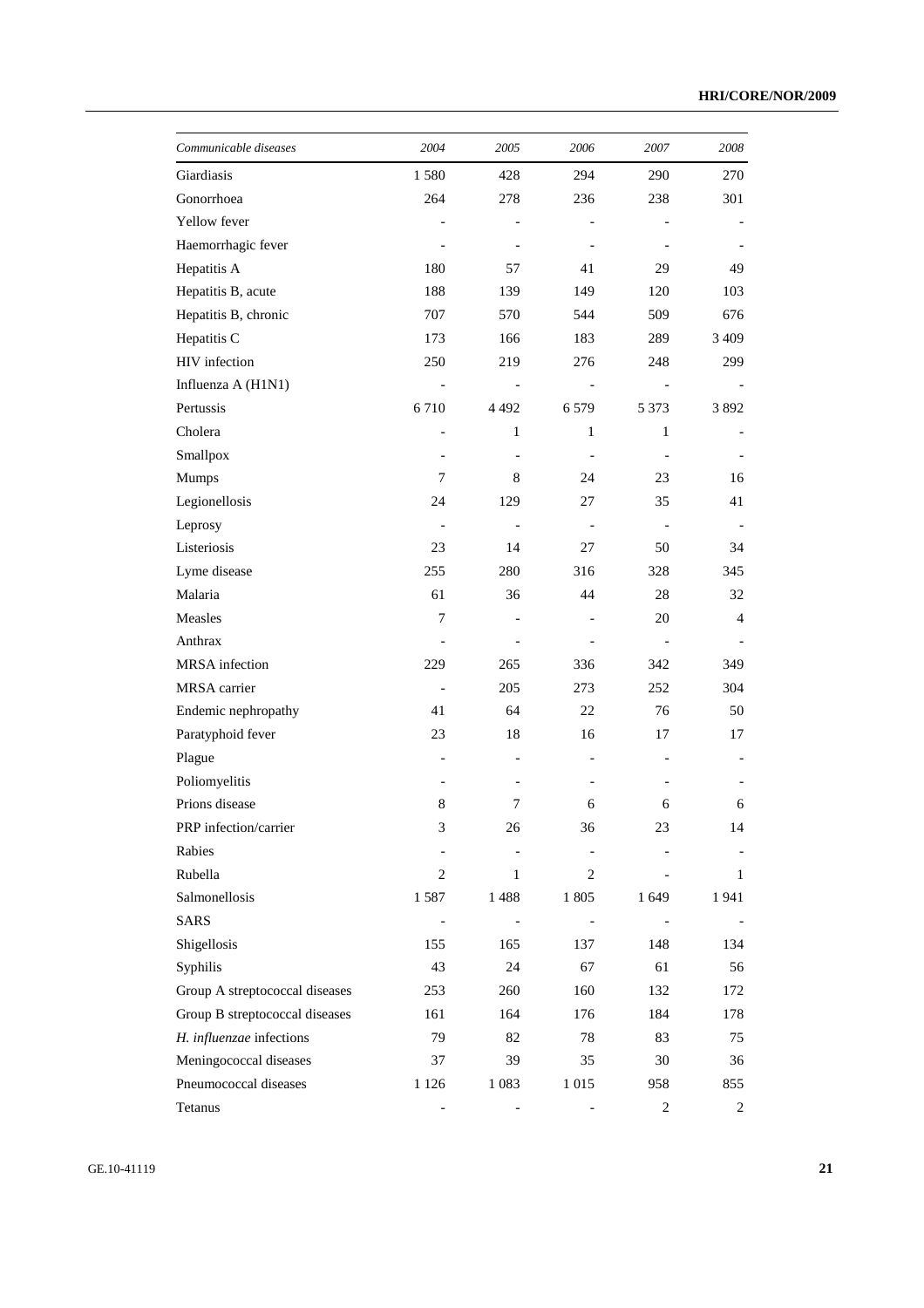## **HRI/CORE/NOR/2009**

| Communicable diseases | 2004  | 2005                     | 2006   | 2007  | 2008   |
|-----------------------|-------|--------------------------|--------|-------|--------|
| Tuberculosis          | -     | $\overline{\phantom{a}}$ |        | 306   | 324    |
| Tularaemia            | 19    | 17                       | 13     | 49    | 66     |
| Typhoid fever         | 14    | 22                       | 20     | 29    | 16     |
| VRE infection/carrier | 4     | 10                       | 4      | 8     | 6      |
| Yersiniosis           | 97    | 125                      | 86     | 71    | 50     |
| <b>Total</b>          | 16819 | 32 676                   | 37 251 | 37952 | 40 801 |

## 43. **Cause of death in Norway**

| The ten most important causes of death in Norway   | 2003    | 2004    | 2005    | 2006    | 2007    |
|----------------------------------------------------|---------|---------|---------|---------|---------|
| Heart infarction                                   | 4 3 1 2 | 4 0 7 5 | 3932    | 3 7 2 7 | 3 7 7 5 |
| Yersiniosis                                        | 2 252   | 2097    | 2 143   | 1938    | 1961    |
| Females                                            | 2 0 6 0 | 1978    | 1789    | 1789    | 1814    |
| Malignant neoplasm of lung                         | 1913    | 1911    | 1966    | 2 0 0 1 | 2098    |
| Males                                              | 1 2 0 3 | 1 1 7 2 | 1 1 8 6 | 1 209   | 1 2 2 3 |
| Females                                            | 710     | 739     | 780     | 792     | 875     |
| Chronic ischaemic heart disease                    | 2 1 9 3 | 1984    | 1885    | 1921    | 1845    |
| Males                                              | 1 170   | 1 0 5 9 | 1 0 5 5 | 998     | 1 0 1 7 |
| Females                                            | 1 0 2 3 | 925     | 830     | 923     | 828     |
| Unspecified pneumonia                              | 1 772   | 1426    | 1877    | 1 7 5 5 | 1829    |
| Males                                              | 758     | 610     | 805     | 795     | 810     |
| Females                                            | 1 0 1 4 | 816     | 1 0 7 2 | 960     | 1019    |
| Other chronic obstructive pulmonary disease        | 1508    | 1517    | 1583    | 1653    | 1769    |
| Males                                              | 813     | 817     | 895     | 869     | 925     |
| Females                                            | 695     | 700     | 688     | 784     | 844     |
| Stroke, not specified as haemorrhage or infarction | 2 1 9 5 | 2 0 4 4 | 1816    | 1743    | 1711    |
| Males                                              | 766     | 733     | 663     | 600     | 583     |
| Females                                            | 1429    | 1 3 1 1 | 1 1 5 3 | 1 1 4 3 | 1 1 2 8 |
| Heart failure                                      | 1676    | 1 7 3 4 | 1420    | 1 3 8 4 | 1461    |
| Males                                              | 622     | 630     | 537     | 511     | 580     |
| Females                                            | 1 0 5 4 | 1 1 0 4 | 883     | 873     | 881     |
| Senile dementia                                    | 940     | 950     | 1 1 0 1 | 1 2 0 3 | 1 2 9 3 |
| Males                                              | 253     | 249     | 305     | 335     | 415     |
| Females                                            | 687     | 701     | 796     | 868     | 878     |
| Malignant neoplasm of colon                        | 1 0 9 6 | 1 1 7 0 | 1 0 5 2 | 1 1 6 0 | 1 1 4 6 |
| Males                                              | 455     | 562     | 492     | 535     | 536     |
| Females                                            | 641     | 608     | 560     | 625     | 610     |
| Malignant neoplasm of prostate                     | 1 070   | 1 0 7 4 | 1 041   | 1 0 4 2 | 1 0 9 0 |
| Males                                              | 1 0 7 0 | 1 0 7 4 | 1 0 4 1 | 1 0 4 2 | 1 0 9 0 |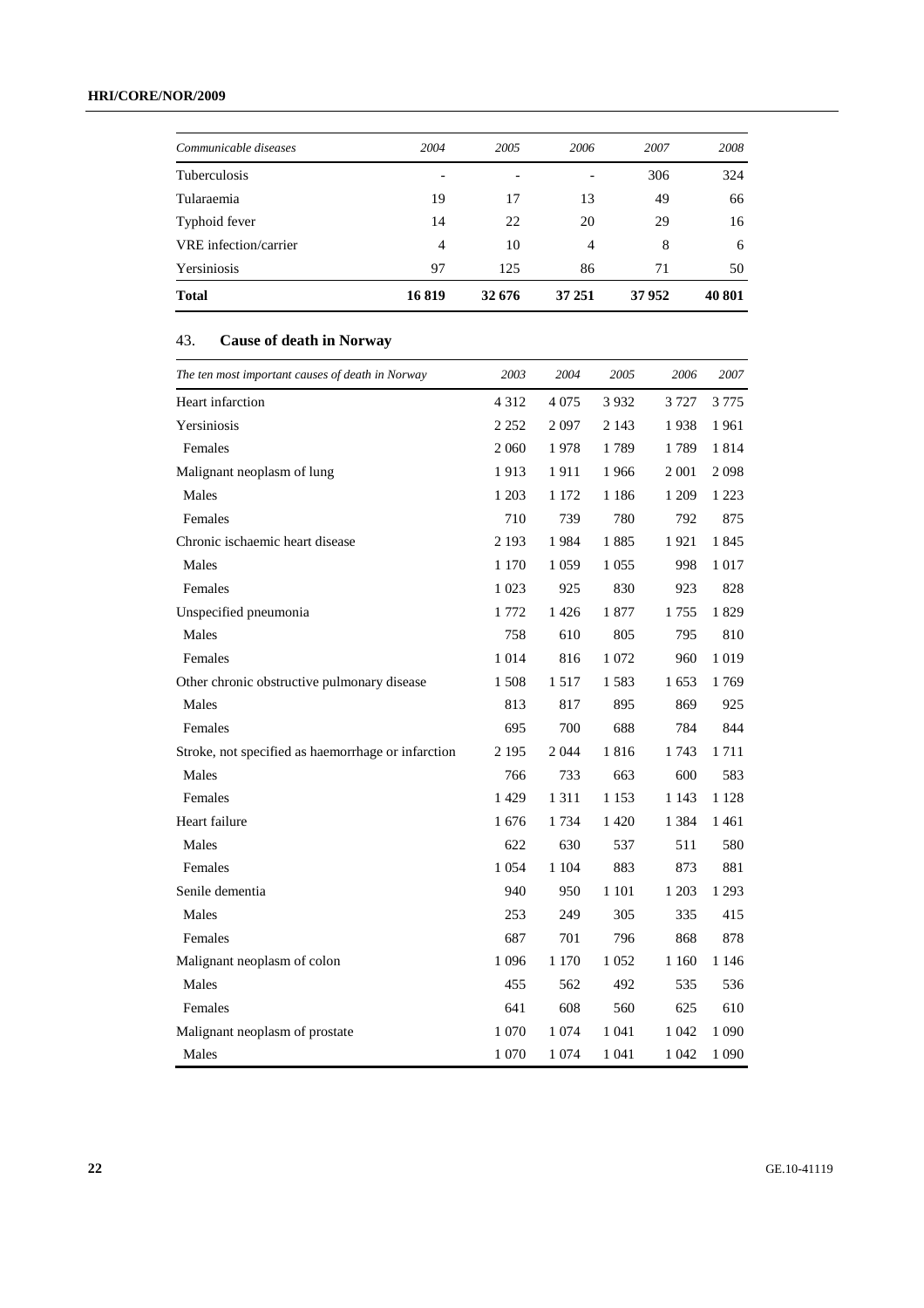| $\it Year$ |         |
|------------|---------|
| 1989       | $6.0\,$ |
| 1990       | 6.7     |
| 1991       | 6.8     |
| 1992       | 6.7     |
| 1993       | $6.0\,$ |
| 1994       | $5.6\,$ |
| 1995       | 5.4     |
| 1996       | $5.0\,$ |
| 1997       | 4.7     |
| 1998       | 5.5     |
| 1999       | $6.1\,$ |
| $2000\,$   | 5.3     |
| $2001\,$   | 6.6     |
| $2002\,$   | 5.7     |
| $2003\,$   | $7.5\,$ |
| $2004\,$   | $6.6\,$ |
| $2005\,$   | 6.3     |
| 2006       | 6.4     |

44. **New cases of tuberculosis per 100,000, 1990–2006** 

#### *(d) National Insurance Scheme*

45. The Norwegian National Insurance Scheme is a universal scheme. This means that, as a general rule, insurance is compulsory for all those who either live or work in Norway, irrespective of nationality, place of residence, gender, age, sexual orientation, political conviction, religious belief, skin colour or whether the person in question is residing in a rural or an urban area. The scheme covers all nine traditional branches of social security set out in ILO Convention No. 102.

46. The social insurance schemes, by definition, target all vulnerable groups, as they are all designed to alleviate living conditions for persons who have experienced one or more specified contingencies that have been found to often lead to hardship, e.g. sickness, disability, unemployment, maternity.

47. In the following we will focus on the elderly. For a more comprehensive presentation of the Norwegian National Insurance Scheme, please see the survey entitled "The Norwegian Social Insurance Scheme", which can be found at the following site: http://www.regjeringen.no/en/dep/aid/doc/veiledninger\_brosjyrer.html?id=2122.

48. Reference is also made to Norway's latest report on the implementation of ILO Convention No. 102.

49. The current retirement age in Norway is 67, with no early retirement option within the framework of the National Insurance Scheme.

50. The old-age pension consists of a basic pension, a supplementary pension and/or a special supplement, and in certain cases supplements for children and spouses. The basic pension and the special supplement are residence based, while the supplementary pension is based on previous income.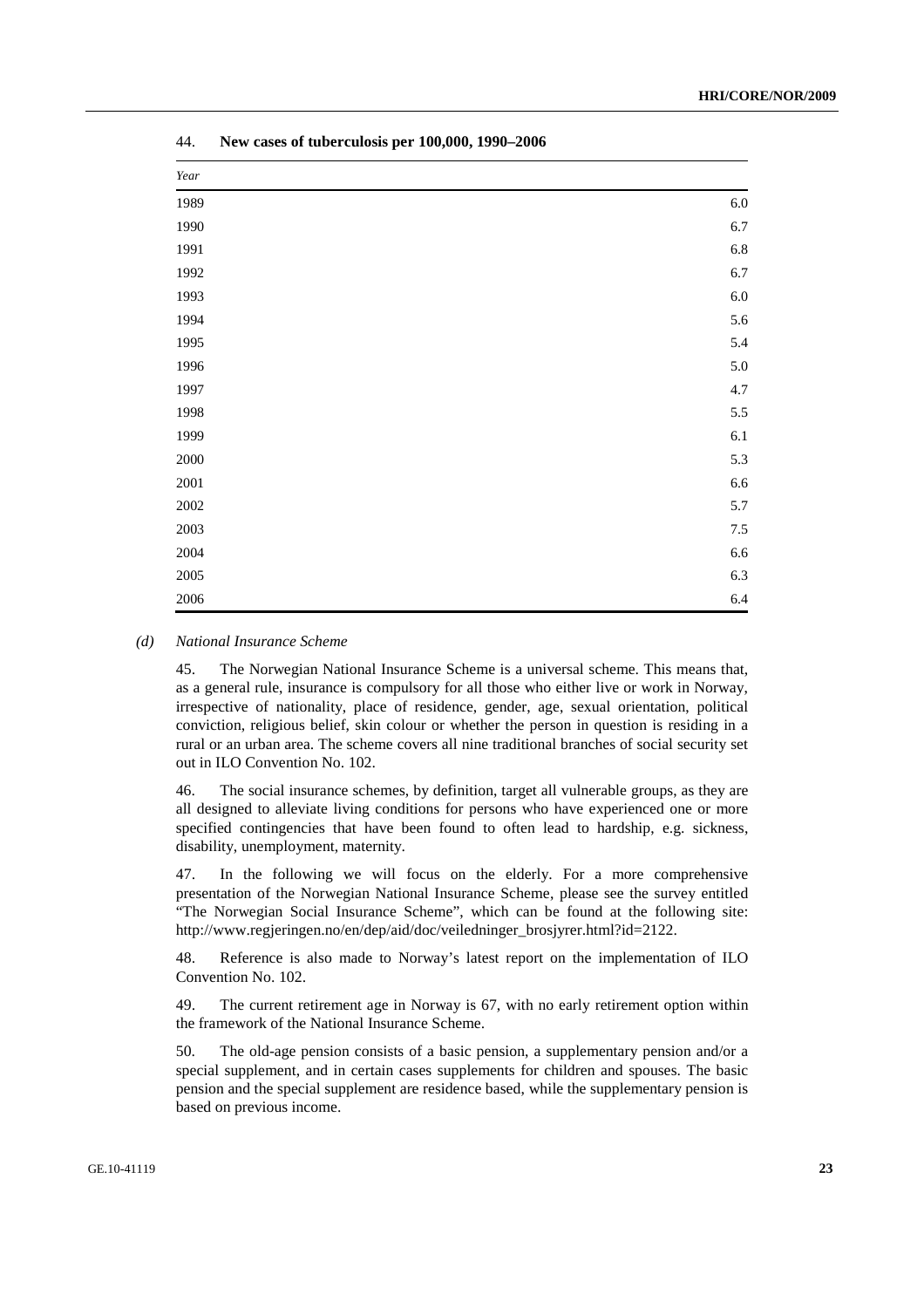51. Persons who are insured for pension purposes and who have a total insurance period of minimum three years between the ages of 16 and 66 are entitled to a pension.

52. A full pension requires an insurance period of minimum 40 years. If the insurance period is shorter, the pension is proportionately reduced. The full minimum social insurance pension as of 1 May 2009 is NOK 143,568 per year for single persons and NOK 265,272 for couples (NOK 132,636 for each).

53. The total expenditures on pensions under the National Insurance Scheme in 2008 were NOK 264,197 million. This amount represents approximately 35.2 per cent of the combined state and national insurance budgets and 10.2 per cent of GDP. The budget allocations to the national insurance scheme were NOK 68,026 million in 2008, which is equal to 25.8 per cent of the total expenditures under the scheme.

54. In addition to the National Insurance Scheme, a supplementary allowance scheme has been introduced. This scheme is also non-discriminatory. The purpose of the scheme is to provide financial support for elderly persons with shorter periods of insurance under the National Insurance Scheme.

55. As mentioned above, the general National Insurance Scheme covers in principle all residents of Norway. However, because 40 years' residence before the age of 67 is required in order to acquire a full residence-based pension, those who have lived in Norway for a shorter period may not qualify for a pension that is sufficient to live on. The new supplementary allowance scheme is intended to guarantee a minimum income for necessary means of subsistence for persons who have attained the age of 67 and who have inadequate pensions or other financial means of support because they have less than 40 years' residence. The persons eligible for this are those who have reached pensionable age and who are permanent residents of Norway.

56. The maximum size of the allowance corresponds to the minimum social insurance pension, see above. The allowance is subject to a strict means test and is reduced if the person or his/her spouse or cohabitant has other income from work or capital assets or a Norwegian or foreign pension. The capital assets and other property are in principle taken into account.

57. The allowance is supplementary to the ordinary pension benefits under the National Insurance Scheme, but excludes persons who are in receipt of the ordinary full, i.e. unreduced, conventional benefit.

58. The allowance is not conditional on a qualifying period or completed period of insurance.

 *(e) Crime and justice* 

59. In 2008 there were 171.3 police personnel per 100,000 inhabitants.

60. In 2009 there were 366 regular judges and 161 deputy judges in the courts of first instance, 154 judges in the courts of second instance and 19 judges in the Supreme Court.

61. In 2007, 307 000 persons received 357 000 sanctions, 3 per cent more than the previous year. In total, 8 per cent of the population over 15 years of age received one or more sanctions. There was a slight decrease in the number of sanctions imposed by the courts. Of the total number of sanctions, 322,000 concerned misdemeanours, and 28,900 persons received 35,100 sanctions for crimes.

62. The statistics for 2007 show that 11.7 per cent of all resident men over the age of 15 were sanctioned more than once, as compared with 3.4 per cent of all women. Of those who were only sanctioned for misdemeanours, 77 per cent were men, while the corresponding figure for men sanctioned for a crime was 83 per cent. The percentages are almost the same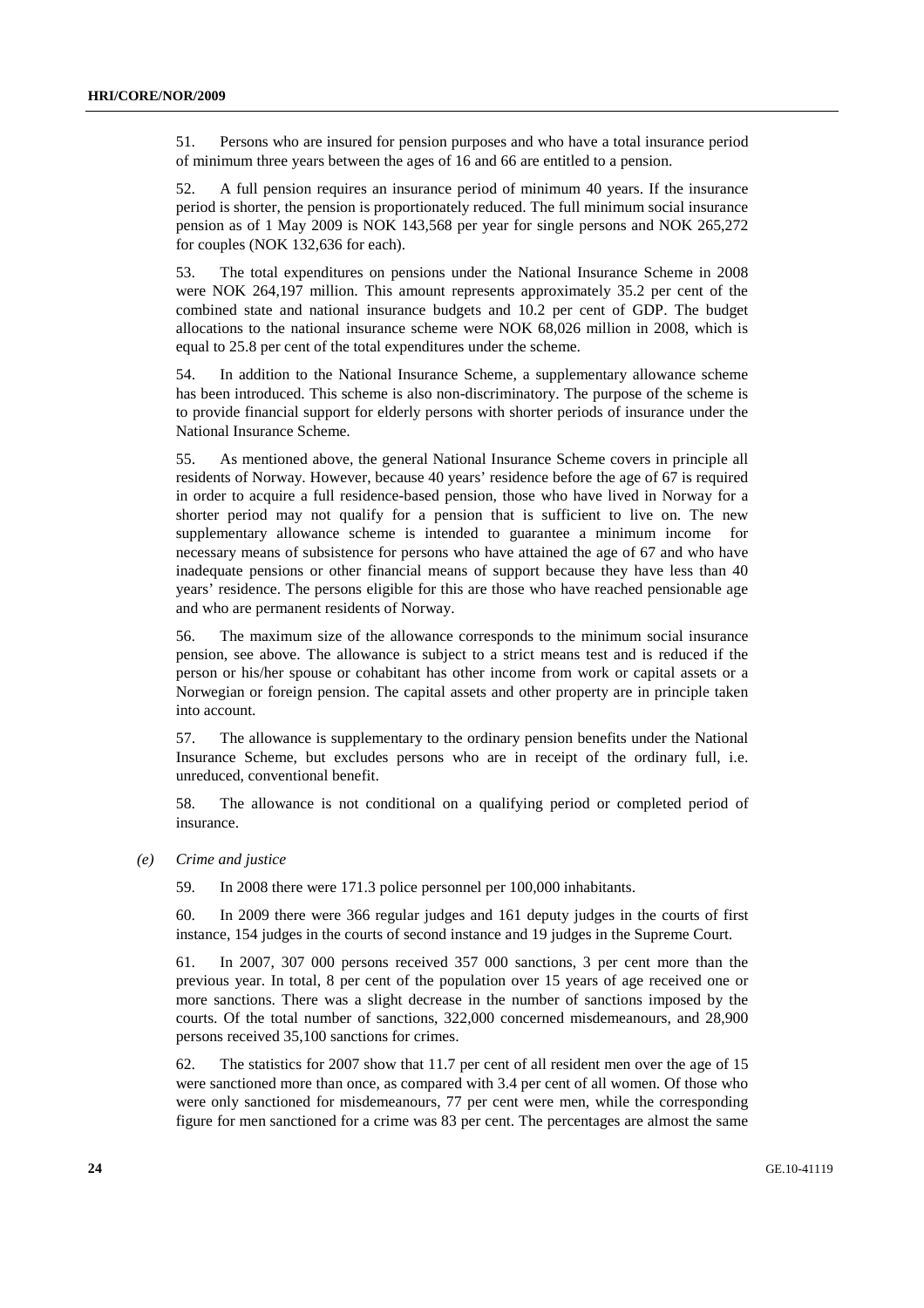as in 2006. In 2007, 23,400 sanctions were imposed by the courts, 1.8 per cent fewer than in 2006. The percentage decrease was greatest for conditional sentences (7,500), with a 4 per cent drop from the previous year. For the first time since its introduction in 2002, the use of community sentences (2,700) has shown an reduction of 3 per cent. The distribution of types of sanction imposed by the courts was almost the same as the previous year: 45 per cent unconditional imprisonment, 32 per cent conditional imprisonment, 12 per cent community sentence and 12 per cent fines.

63. In 2007, an average of 3,349 persons were imprisoned in Norwegian prisons, an increase of 6 per cent from the previous year and 24 per cent from 2001. The increase from 2006 is largely due to the increase in time spent on remand. On an average day, 2,535 persons were serving a prison sentence, 76 were in preventive detention/security detention, 75 were serving sentences for non-payment of a fine, and 662 were remanded in custody. The proportion of prisoners serving prison sentences had risen by 3.5 per cent from the previous year. With a 16 per cent increase from 2006, the average number of prisoners on remand in custody in 2007 was similar to the peak reached in 2002. The female proportion of all prisoners, 5.4 per cent, was at about the same level as the previous year. On 1 January 2007, the number of prisoners aged 25 and over was 3.6 per cent higher than in the previous year, while the number of prisoners younger than 25 years dropped by 2.4 per cent.

64. In 2008, more than 264,000 crimes and 122,000 misdemeanours were reported to the police, a decrease of 2.8 and 3.5 per cent respectively from 2007. There was a considerable decrease in offences for profit (2.7%), narcotics crimes (8%) and traffic misdemeanours (5.1%). In 2008, 26 200 threats and other violent offences were reported to the police, almost 2% more than in the previous year. When the population increase is taken into account, the proportion of violent offences reported to the police has remained relatively stable since the turn of the millennium, about 5.5 per 1,000. In the last few years prior to 2008, the number of threats reported to the police declined, and the number of incidents of physical violence increased. However, in 2008 both threats and physical violence rose by almost 2% from the previous year.

65. Norway does not impose the death penalty.

66. More than 3,900 sexual offences were reported to the police in 2008, almost 4 per cent more than in the previous year. In 2008, 810 incidents of sexual intercourse with children were reported to the police, and 93 incidents of incest, the same level as in the previous five years.

67. More than 175,000 larcenies and other offences for profit were reported to the police in 2008, almost 4,900 fewer than the previous year. The reduction in the number of offences for profit is mainly due to a decrease of 8 per cent in aggravated larcenies. The number of aggravated larcenies from one-family homes increased from 2,200 in 2007 to 3,400 in 2008, i.e. 53 per cent.

68. Eleven deaths were registered in prison in 2008. Six deaths were registered outside prison (on the way to hospital or on leave).

#### **B. Constitutional, political and legal structure of the State**

#### **1. Form of government**

69. Norway is a constitutional monarchy with a parliamentary form of government. The Norwegian Constitution is based on a separation of powers, with an independent legislature, executive and judiciary. However, since the introduction of the principle of parliamentary government in 1884, it can no longer be maintained that the executive is independent of the legislature, as it cannot govern without the confidence of the legislative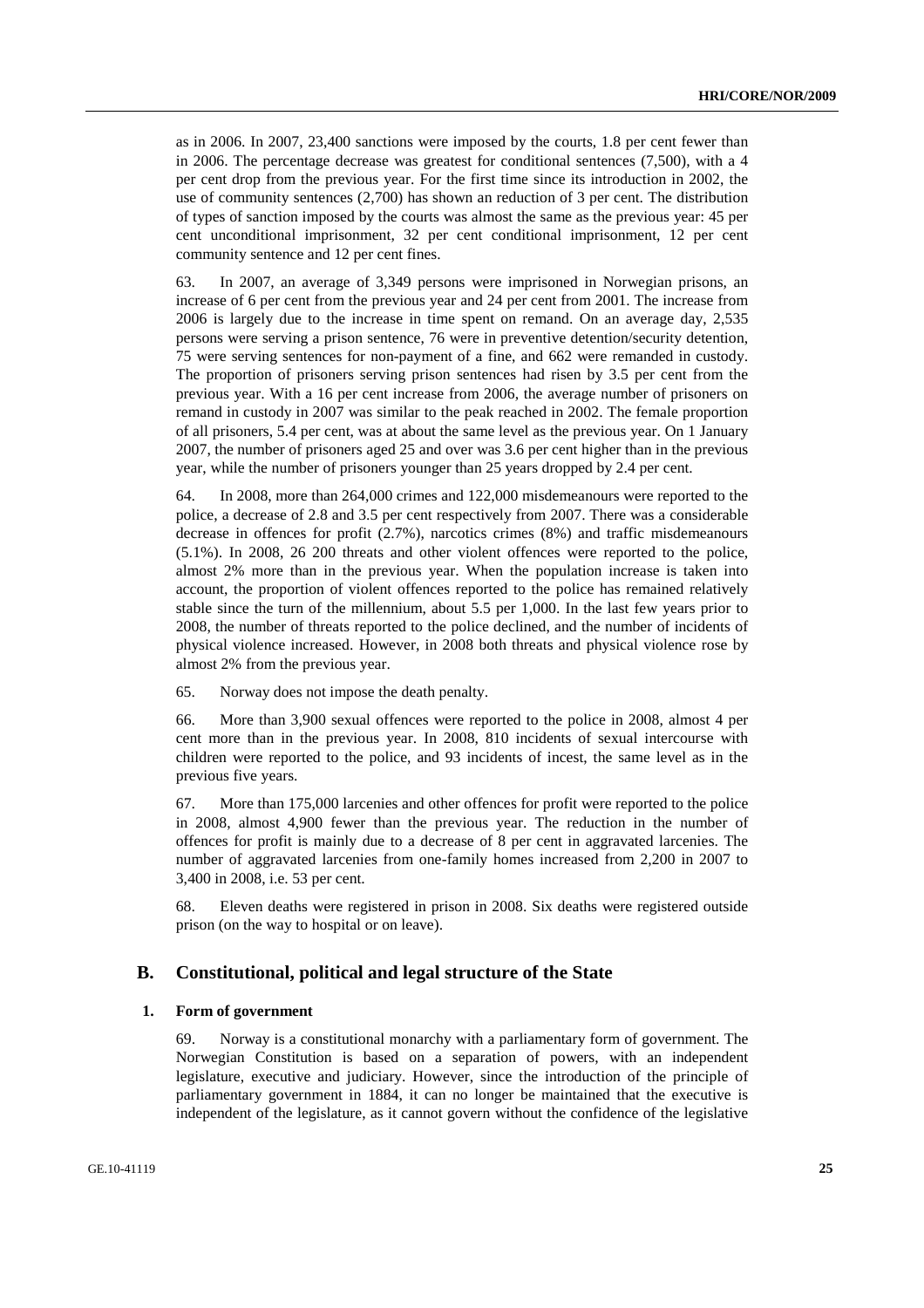assembly. Together with customary law, the Constitution forms the legal framework for Norway's political system.

70. Norway has a State church based on the Evangelical-Lutheran faith. Although there is no separation of church and State, there is freedom of religion in accordance with a 1964 amendment to the Constitution. Approximately 81 per cent of the Norwegian population are members of the Church of Norway (2008).

71. Norway has a well developed system of customary law. To meet the requirements under customary law the custom must have been consistently practised over a long period of time, and both the legal practitioners and society as a whole must have considered the custom to be legally binding. In Norway, customary law still plays a considerable part in the legal system, especially in the law of damages, law of torts, contract law, public administration law and constitutional law.

#### **2. Democracy, political parties and the electoral system**

72. The legislative assembly of Norway is the Storting. The Storting has 169 members, and parliamentary elections take place every four years. There are no by-elections, nor does the Constitution provide for dissolution of the Storting between elections. Because Norway has a parliamentary form of government, the Storting determines the Government's composition. The Storting also decides whether or not a referendum should be held on a particular issue. The Storting has a Presidium, which is chaired by the President of the Storting and whose responsibilities include determining the Storting's order of business and ensuring that constitutional rules are upheld in all matters. As far as possible, the President avoids taking a stand on purely political issues on which there are divergent opinions. Laws are enacted by the Storting, usually on the basis of a bill submitted by the Government.

73. Elections to the Storting are held every fourth year. The age of majority is currently 18 years. Norway practises universal suffrage. Everyone who is entitled to vote and who has lived in Norway for at least 10 years is eligible to stand for election. The Norwegian electoral system is based on the principles of direct election and proportional representation in multi-member constituencies, which are the counties. As of October 2009 seven political parties are represented in the Storting (the Labour Party, with 64 representatives, the Progress Party, with 41 representatives, the Conservative Party, with 30 representatives, the Socialist Left Party, with 11 representatives, the Centre Party, with 11 representatives, the Christian Democratic Party, with 10 representatives, and the Liberal Party, with 2 representatives). There are a number of smaller political parties that are not represented in the Storting. Groups that are not political parties may also put up lists of candidates for election. At the general election in September 2009, the voter turnout was 76.4 per cent, and 42 per cent of the 3,688 candidates were women. In the current Storting 39.6 per cent of the members are women.

| Party                                                | Election period | No. of seats |
|------------------------------------------------------|-----------------|--------------|
| The Socialist Left Party (Sosialistisk venstreparti) | 2005–2009       | 15           |
|                                                      | $2001 - 2005$   | 23           |
| The Labour Party (Det norske arbeiderparti)          | 2005-2009       | 61           |
|                                                      | $2001 - 2005$   | 43           |
| The Centre Party (Senterpartiet)                     | 2005-2009       |              |
|                                                      | $2001 - 2005$   | 10           |

#### **Distribution of seats in the Storting by party**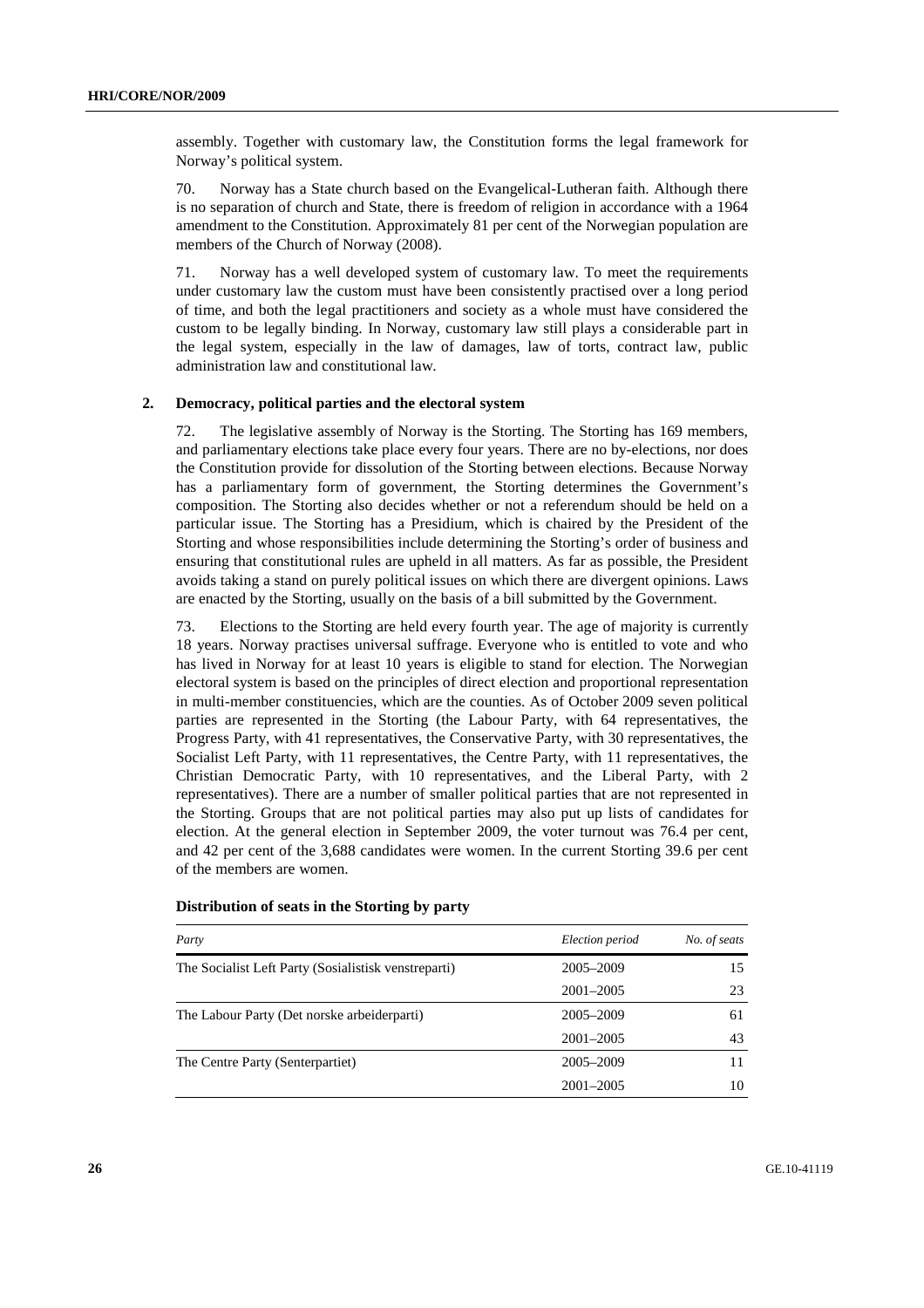| Party                                                            | Election period | No. of seats |
|------------------------------------------------------------------|-----------------|--------------|
| The Christian Democratic Party (Kristelig folkeparti)            | 2005–2009       | 11           |
|                                                                  | $2001 - 2005$   | 22           |
| The Liberals (Venstre)                                           | 2005-2009       | 10           |
|                                                                  | $2001 - 2005$   | 2            |
| The Conservative Party (Høyre)                                   | 2005-2009       | 23           |
|                                                                  | $2001 - 2005$   | 38           |
| The Progress Party (Fremskrittspartiet)                          | 2005-2009       | 38           |
|                                                                  | $2001 - 2005$   | 24           |
| The Coastal Party (Kystpartiet)                                  | 2005-2009       | $\Omega$     |
|                                                                  | $2001 - 2005$   |              |
| Independent representatives (Uavhengige stortingsrepresentanter) | 2005-2009       | $\Omega$     |
|                                                                  | $2001 - 2005$   | 2            |

## 74. **Numbers of recognized national political parties**

| Year      | No. of parties |
|-----------|----------------|
| 2005-2009 | 18             |
| 2001-2009 | 18             |

#### 75. **Numbers and percentages of eligible voters**

| Year of election | No.           | Percentage |
|------------------|---------------|------------|
| 2009             | 3 5 28 0 00   | 0.735      |
| 2005             | 3 4 21 5 00   | 0.743      |
| 2001             | 3 3 5 3 5 0 0 | 0.745      |

#### 76. **Percentages of women members of the Storting**

| Parliamentary period |      |
|----------------------|------|
| 2005–2009            | 37.9 |
| 2001-2005            | 36.4 |

77. Six national referendums have been held in Norway, and these have traditionally had a higher turnout than Storting elections, reaching a record 89 per cent when Norway voted against membership of the European Union (EU) in 1994. In 1905 Norwegians voted in favour of the dissolution of the union with Sweden and of offering the throne to Prince Carl of Denmark (who accepted and became King Haakon VII). In a referendum in 1919, Norwegians voted for the introduction of a ban on spirits, but after a new referendum in 1926 the prohibition was repealed. Norway voted against membership of the European Economic Community (EEC) in 1972 and of the EU in 1994.

#### **3. The Norwegian Government**

78. The Government is formed by the party or parties that have a majority of the seats in the Storting or that constitute a minority capable of governing. Thus the Government is indirectly selected by the electorate. The Government consists of the Prime Minister and a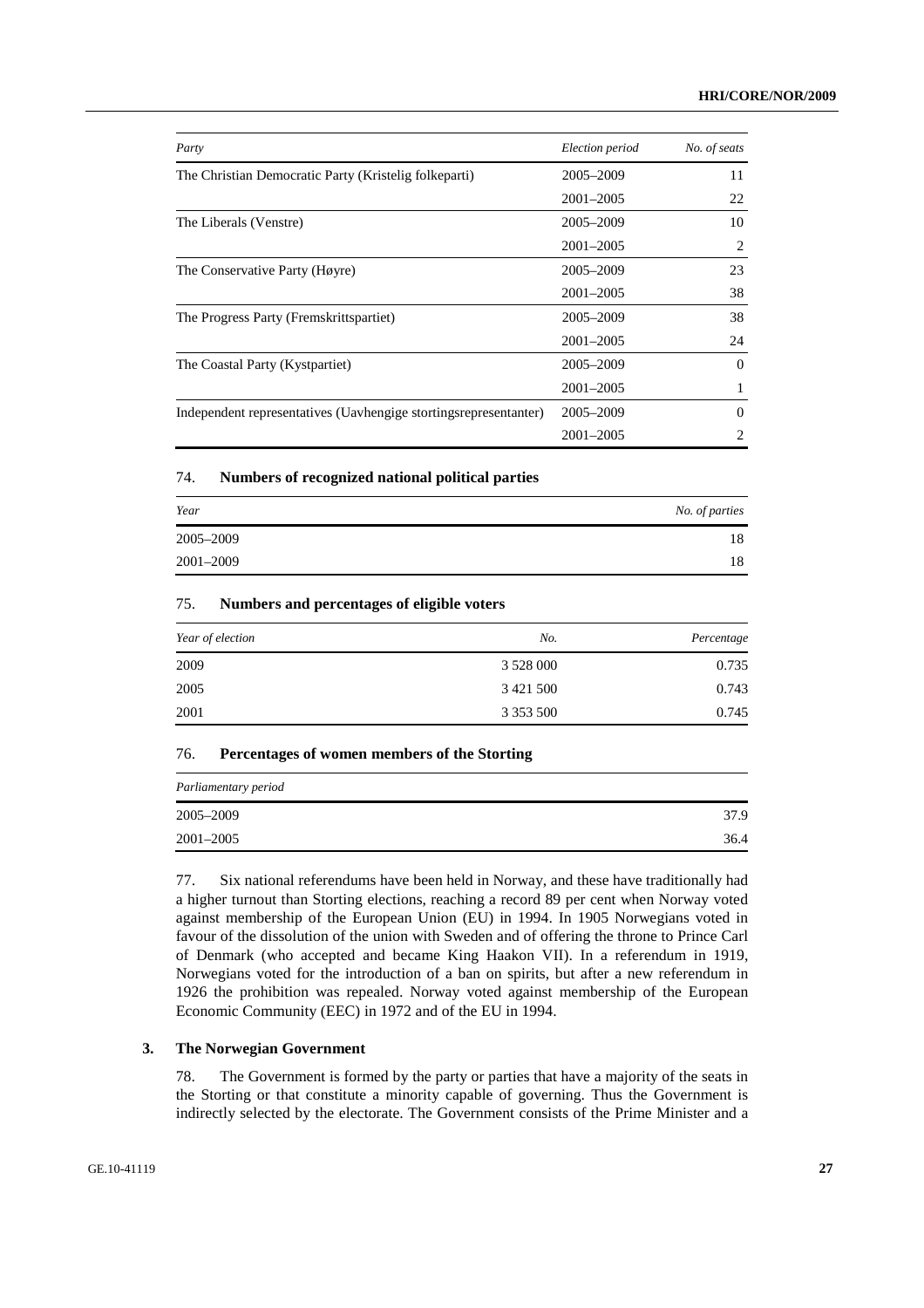number of ministers (20 ministers in November 2009). The Office of the Prime Minister assists the Prime Minister in leading and coordinating the work of the Government. The ministries are responsible for executing the policies decided by the ministers in the various sectors of the government administration. Formal decisions by the Government are made in the form of a Royal Decrees.

79. The executive power is invested in the King, but royal decrees are adopted by the King in Council, which consists of the government ministers. The King fills an important symbolic function as head of state and Norway's official representative.

#### **4. Counties and municipalities**

80. Norway is divided into 19 counties and 430 municipalities (2008), and a number of political decisions are made at these two levels. The Government delegates autonomous powers in certain policy areas to the county and municipal councils, and these areas are specified in legislation. Much of the public administration is also carried out at these levels. Elections to the municipal and county councils are held every fourth year. The voter turnout for the county municipal and elections in 2007 was 61.2 per cent. Unlike the Storting elections, where the vast majority of candidates represent registered parties, lists of local independent candidates are very common in county and municipal elections.

#### **5. Legal structure**

81. The administration of justice is carried out by the courts of law, at three levels: the District Court of first instance, the Court of Appeal and the Supreme Court, at the highest level. Civil and criminal cases are heard at all levels. Civil cases are brought before the courts by the parties in the case, whereas criminal cases are brought by the prosecution authority. Most civil disputes are considered initially by a conciliation board, which is to be found in every municipality and consists of laypeople. The ordinary courts are supplemented by special courts, including the Labour Court and the Land Consolidation Courts.

82. The courts have remained fully independent of the other constitutional powers. In Norway, there is no procedural law. Thus, the legality of administrative decisions is subject to control by a court.

83. In 2002, administrative control of the courts was moved from the Ministry of Justice, where it had been since the creation of the Norwegian state in 1814, to the National Courts Administration. This body was established in order to safeguard the independence of the courts in relation to the other branches of government. The Ministry of Justice has no power to instruct the National Courts Administration, but has the main responsibility for drafting legislation relating to the courts.

84. The public administration agencies are also supervised by the Parliamentary Ombudsman for the Public Administration. The Ombudsman investigates complaints from citizens concerning an injustice perpetrated by a public agency. The Ombudsman processes complaints concerning administrative decisions at government, county and municipal levels, and may also take the initiative to investigate a matter.

#### **6. Membership of the European Economic Area**

85. Norway is a party to the Agreement on the European Economic Area (EEA), under which the country participates in the internal market of the European Union (EU). Norway is also a member of the European Free Trade Association (EFTA).

86. The EEA Agreement, which is an agreement between the member states of the European Union (EU) and the existing EFTA states (apart from Switzerland), entered into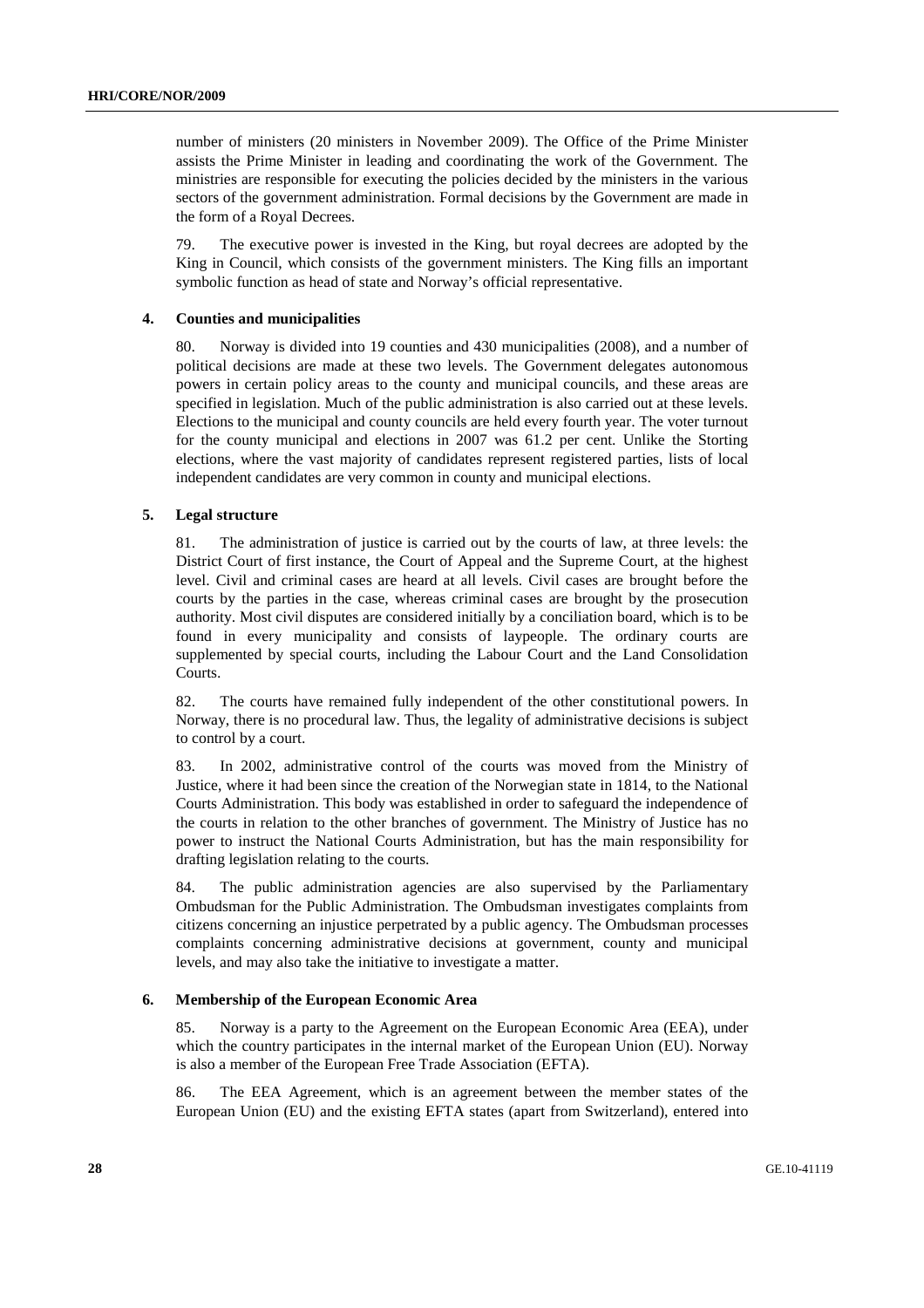force on 1 January 1994. The purpose of this agreement is to create a comprehensive economic partnership that extends the internal market of the EU to the participating EFTA States, which together have become the EEA. The EEA Agreement provides for free movement of goods, persons, services and capital between the signatory countries. The enlargement of the EU on 1 May 2004 and 1 January 2007 had a direct impact on the Agreement, which explicitly states that a country becoming a member of the EU must also apply for membership of the EEA. As from 2007, there are three EFTA states (Iceland, Liechtenstein and Norway) and 27 EU member States participating in the European Economic Area (EEA).

87. The cooperation under the EEA Agreement does not include participation by the EEA EFTA states in certain areas, such as the EU's Common Agricultural Policy, the Common Fisheries Policy, the Economic and Monetary Union, and the EU Taxation and Customs Union. However, as a member of the EEA Agreement, Norway is bound by the four freedoms in these areas as well, e.g. in non-discrimination law.

88. In December 1996, Iceland and Norway signed a cooperation agreement with the "Schengen states", a group of 13 EU member states. The Schengen cooperation provides for common rules for the movement of persons to and between participating countries. On 1 May 1999, the Schengen cooperation was integrated into the EU framework, and Norway and Iceland have negotiated an agreement on institutional solutions for continuing participation in the Schengen cooperation after its integration into the EU. The latter agreement entered into force on 25 March 2001.

89. In addition to the EEA, Norway is a member of several other international organisations, including the International Monetary Fund (IMF), the Organization for Economic Cooperation and Development (OECD), the International Bank for Reconstruction and Development (IBRD, the World Bank) and the World Trade Organization (WTO). Norway is a founding member of the United Nations and its subordinate agencies and has been a member of the North Atlantic Treaty Organization (NATO) since 1949. Norway is also a member of the Inter-American Development Bank (IADB), the African Development Bank (AfDB), the Asian Development Bank (ADB), the European Bank for Reconstruction and Development (EBRD), the Council of Europe Development Bank (CEB), the Nordic Investment Bank (NIB), the Nordic Development Fund (NDF), the Nordic Council, the Nordic Project Fund (Nopef) and the Nordic Environment Finance Corporation (NEFCO).

#### **7. Recognition of non-governmental organizations**

90. The Norwegian Register of Non-Profit Organisations was established in December 2008, and more than 13 000 non-profit organisations are registered here. The Register is owned by the Ministry of Culture and Church Affairs and operated by the Brønnøysund Register Centre. Registration is voluntary. One of the main objectives of the register is to simplify and improve interaction between the Government and the voluntary sector.

## **II. General framework for the protection and promotion of human rights**

## **C. Acceptance of international human rights norms**

#### **1. Main international human rights conventions and protocols**

91. Ratification status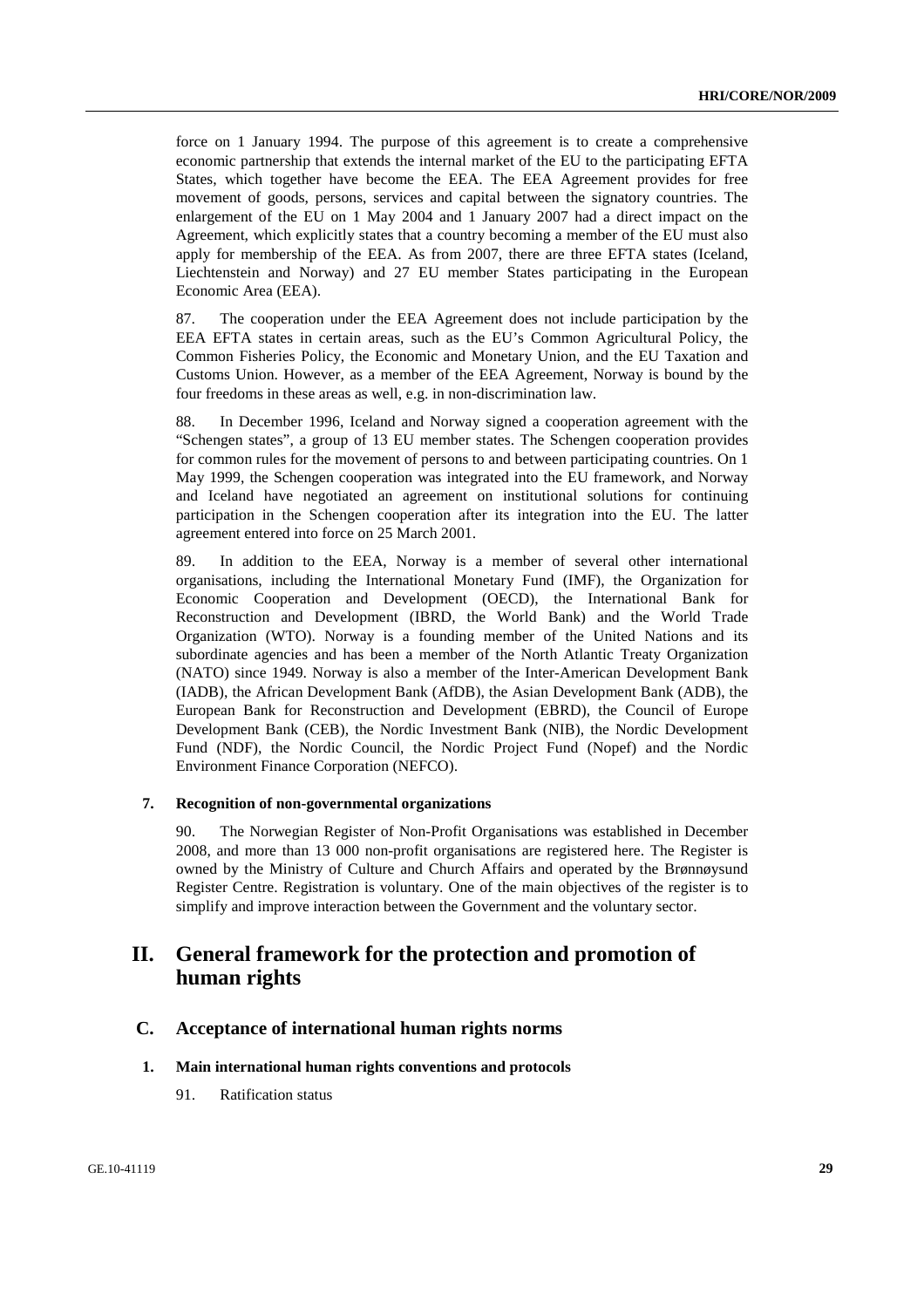## **HRI/CORE/NOR/2009**

| Convention/protocol                                                                            | Signature $(S)$<br><i>Ratifications (R)</i> | Reservations                                                                                                                                                                                                                                                                                                                                                                                                               | Acceptance of optional procedures                                                                                                                                                                                                                                                 |
|------------------------------------------------------------------------------------------------|---------------------------------------------|----------------------------------------------------------------------------------------------------------------------------------------------------------------------------------------------------------------------------------------------------------------------------------------------------------------------------------------------------------------------------------------------------------------------------|-----------------------------------------------------------------------------------------------------------------------------------------------------------------------------------------------------------------------------------------------------------------------------------|
| International<br>Covenant on<br>Economic, Social<br>and Cultural Rights<br>(ICESCR), 1966      | <b>R</b> 13/09/1972                         | Subject to the reservation to Article 8,<br>paragraph 1 (d) "to the effect that the current<br>Norwegian practice of referring labour<br>conflicts to the State Wages Board (a<br>permanent tripartite arbitral commission in<br>matters of wages) by Act of Parliament for the<br>particular conflict, shall not be considered<br>incompatible with the right to strike, this right<br>being fully recognised in Norway." |                                                                                                                                                                                                                                                                                   |
| International<br>Covenant on Civil<br>and Political Rights<br>(ICCPR), 1966                    | R 13/09/1972                                | Subject to reservations to Article 10, paragraph 31 August 1972<br>2 (b) and paragraph 3 "with regard to the<br>obligation to keep accused juvenile persons<br>and juvenile offenders segregated from adults"<br>and to Article 14, paragraphs 5 and 7 and to<br>Article 20, paragraph 1.<br>19 September 1995<br>[The Government of Norway declares that] the<br>entry into force of an amendment to the                  | "Norway recognises the<br>competence of the Human<br>Rights Committee referred to in<br>Article 28 of the Covenant to<br>receive and consider<br>communications to the effect<br>that a State Party claims that<br>another State Party is not<br>fulfilling its obligations under |
|                                                                                                |                                             | Criminal Procedure Act, which introduces the<br>right to have a conviction reviewed by a higher<br>court in all cases, the reservation made by the<br>Kingdom of Norway with respect to Article<br>14, paragraph 5 of the Covenant shall continue<br>to apply only in the following exceptional<br>circumstances:                                                                                                          | the Covenant.                                                                                                                                                                                                                                                                     |
|                                                                                                |                                             | 1. "Riksrett" (Court of Impeachment)                                                                                                                                                                                                                                                                                                                                                                                       |                                                                                                                                                                                                                                                                                   |
|                                                                                                |                                             | According to Article 86 of the Norwegian<br>Constitution, a special court shall be convened<br>in criminal cases against members of the<br>Government, the Storting (parliament) or the<br>Supreme Court, with no right of appeal.                                                                                                                                                                                         |                                                                                                                                                                                                                                                                                   |
|                                                                                                |                                             | 2. Conviction by an appellate court                                                                                                                                                                                                                                                                                                                                                                                        |                                                                                                                                                                                                                                                                                   |
|                                                                                                |                                             | In cases where the defendant has been<br>acquitted in the first instance, but convicted by<br>an appellate court, the conviction may not be<br>appealed on grounds of error in the assessment<br>of evidence in relation to the issue of guilt. If<br>the appellate court convicting the defendant is<br>the Supreme Court, the conviction may not be<br>appealed under any circumstances whatsoever.                      |                                                                                                                                                                                                                                                                                   |
| International<br>Convention on the<br>Elimination of All<br>Forms of Racial<br>Discrimination, | <b>R</b> 06/08/1970                         |                                                                                                                                                                                                                                                                                                                                                                                                                            | Norway recognises the<br>competence of the Committee<br>on the Elimination of Racial<br>Discrimination to receive and<br>considers communications from<br>individuals or groups of                                                                                                |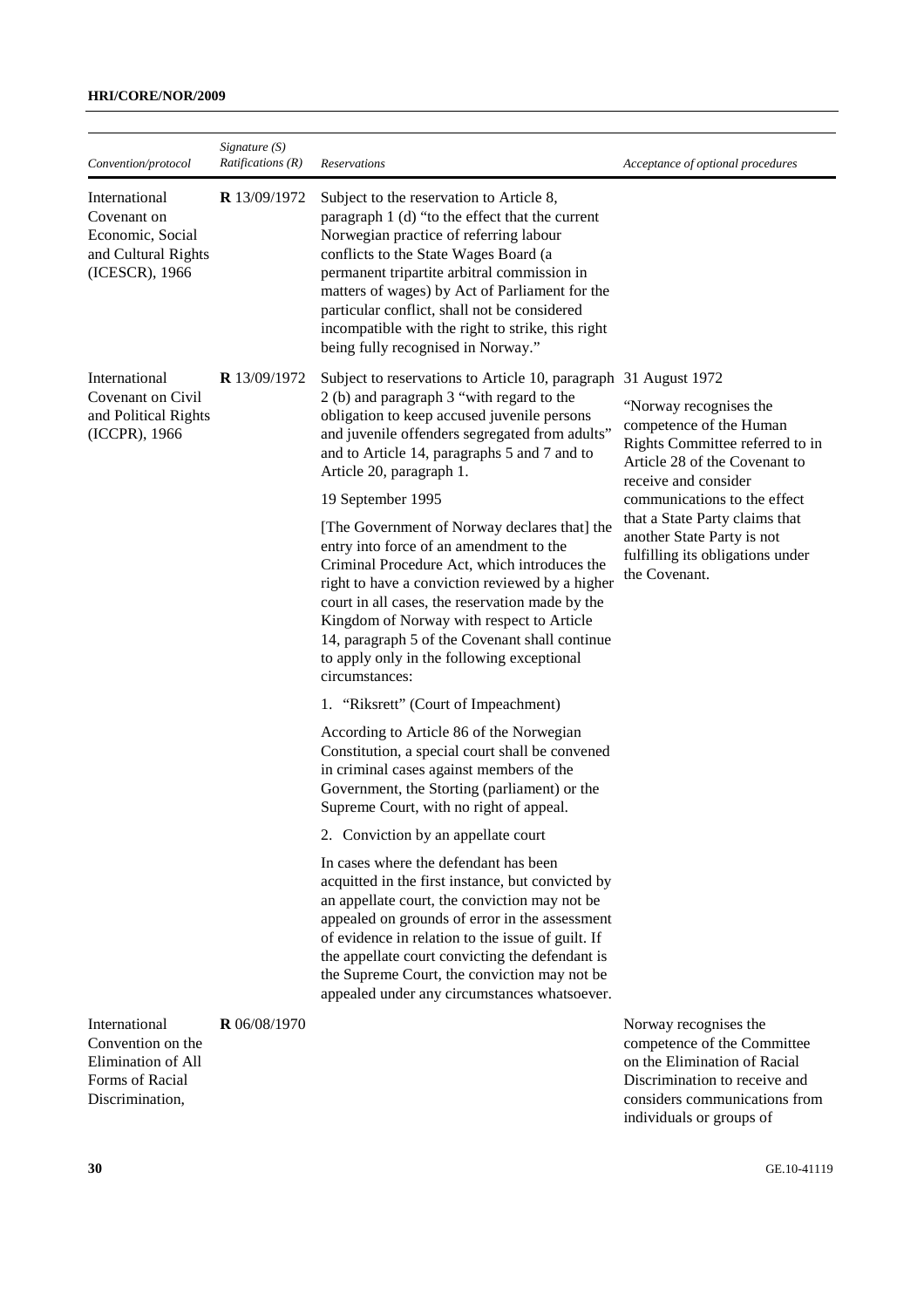| Convention/protocol                                                                                                                                           | Signature $(S)$<br><i>Ratifications</i> $(R)$ | Reservations                                                                                                                                                                                                                                                                                                                                                                                                                                                                                                                                                                                                                                                                                                                                                      | Acceptance of optional procedures                                                                                                                                                                                                                                                                                                                                                                                          |
|---------------------------------------------------------------------------------------------------------------------------------------------------------------|-----------------------------------------------|-------------------------------------------------------------------------------------------------------------------------------------------------------------------------------------------------------------------------------------------------------------------------------------------------------------------------------------------------------------------------------------------------------------------------------------------------------------------------------------------------------------------------------------------------------------------------------------------------------------------------------------------------------------------------------------------------------------------------------------------------------------------|----------------------------------------------------------------------------------------------------------------------------------------------------------------------------------------------------------------------------------------------------------------------------------------------------------------------------------------------------------------------------------------------------------------------------|
| (ICERD), 1965                                                                                                                                                 |                                               |                                                                                                                                                                                                                                                                                                                                                                                                                                                                                                                                                                                                                                                                                                                                                                   | individuals within the<br>jurisdiction of Norway in<br>accordance with Article 14, with<br>the reservation that the<br>Committee shall not consider<br>any communication from an<br>individual or group of<br>individuals unless the<br>Committee has ascertained that<br>the same matter is not being<br>examined or has not been<br>examined under another<br>procedure of international<br>investigation or settlement. |
| Convention on the<br>Elimination of All<br>Forms of<br>Discrimination<br>against Women<br>(CEDAW), 1979                                                       | <b>R</b> 21/05/1981                           |                                                                                                                                                                                                                                                                                                                                                                                                                                                                                                                                                                                                                                                                                                                                                                   |                                                                                                                                                                                                                                                                                                                                                                                                                            |
| Convention against R 09/07/1986<br>Torture and Other<br>Cruel, Inhuman or<br>Degrading<br>Treatment or<br>Punishment (CAT),<br>1984                           |                                               |                                                                                                                                                                                                                                                                                                                                                                                                                                                                                                                                                                                                                                                                                                                                                                   | Norway recognizes the<br>competence of the Committee to<br>receive and consider<br>communications from or on<br>behalf of individuals subject to<br>its jurisdiction who claim to be<br>victims of a violation by a State<br>Party of the provisions of the<br>Convention.                                                                                                                                                 |
| Convention on the<br>Rights of the Child<br>(CRC), 1989                                                                                                       | <b>R</b> 08/01/1991                           |                                                                                                                                                                                                                                                                                                                                                                                                                                                                                                                                                                                                                                                                                                                                                                   |                                                                                                                                                                                                                                                                                                                                                                                                                            |
| International<br>Convention on the<br>Protection of the<br>Rights of All<br><b>Migrant Workers</b><br>and Members of<br><b>Their Families</b><br>(ICMW), 1990 |                                               | Norway decided not to ratify the Convention<br>in 2002, as the wording of the Convention was<br>considered to be so vague and imprecise on a<br>number of points that it would be difficult to<br>clarify the consequences and obligations that<br>ratification would entail. We were also<br>concerned that the Convention could<br>undermine existing obligations under the<br>International Covenant on Civil and Political<br>Rights and the International Covenant on<br>Economic, Social and Cultural Rights. The<br>duplication of existing rights, to some extent<br>with variations, could be unfortunate, since<br>this could lead to ambiguity. Norway has<br>already ratified all the key human rights<br>instruments and the ILO core conventions on |                                                                                                                                                                                                                                                                                                                                                                                                                            |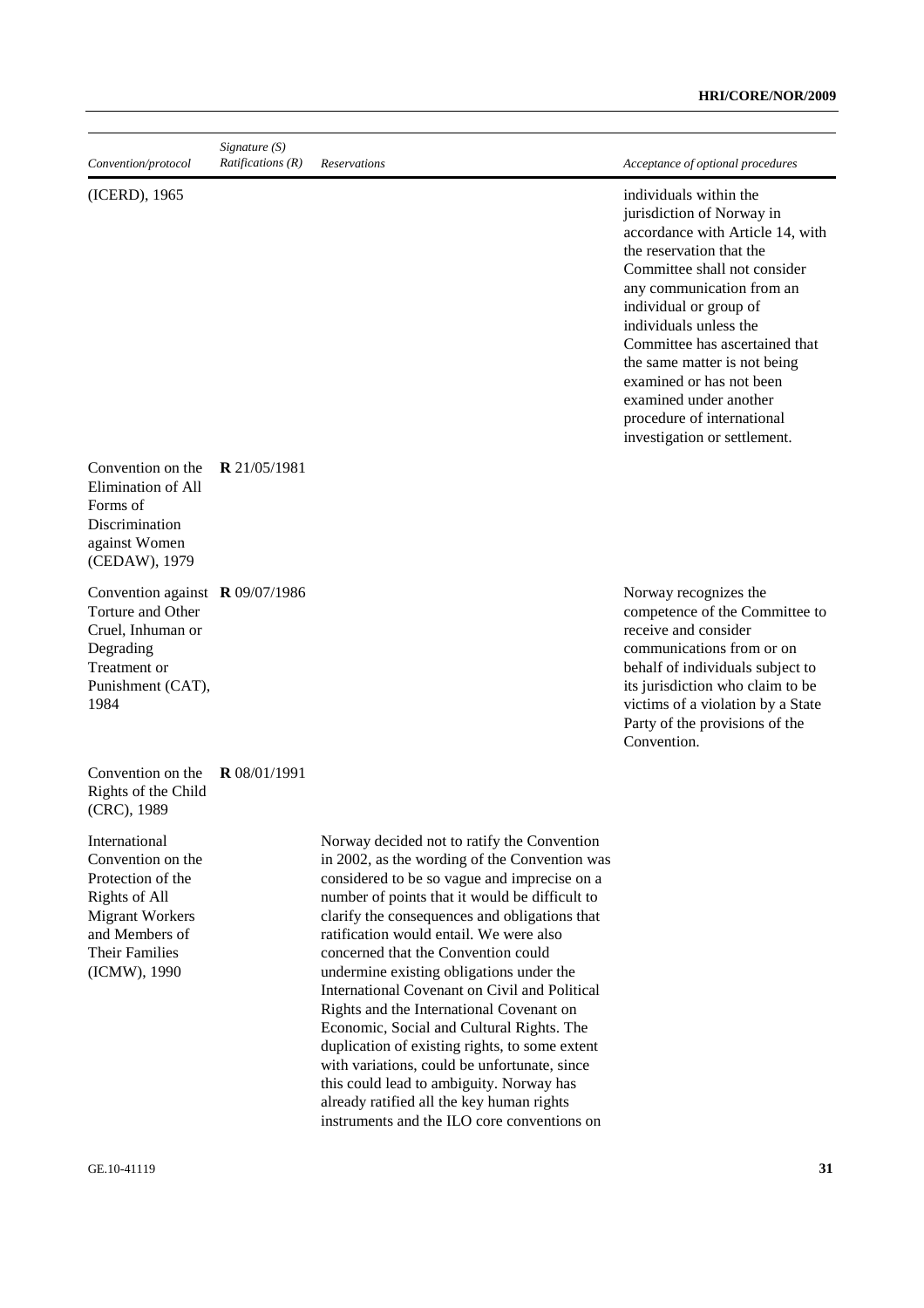## **HRI/CORE/NOR/2009**

| Convention/protocol                                                                                                                                     | Signature $(S)$<br>Ratifications (R) | <b>Reservations</b>                                                                                                                                                                                                                                                                                                                                                                                               | Acceptance of optional procedures |
|---------------------------------------------------------------------------------------------------------------------------------------------------------|--------------------------------------|-------------------------------------------------------------------------------------------------------------------------------------------------------------------------------------------------------------------------------------------------------------------------------------------------------------------------------------------------------------------------------------------------------------------|-----------------------------------|
|                                                                                                                                                         |                                      | workers' rights. These also apply to foreign<br>nationals resident in Norway. Norway<br>participates actively in the UN and in various<br>international forums where migrants' rights are<br>on the agenda, for instance the Global Forum<br>on Migration and Development. Norway gives<br>high priority to efforts to improve labour<br>standards, which are also crucial in the context<br>of migrants' rights. |                                   |
| <b>Optional Protocol</b><br>to the CRC on the<br>involvement of<br>children in armed<br>conflict, 2000                                                  | <b>R</b> 23/09/2003                  | "Pursuant to Article 3, second paragraph, of<br>the Protocol, the Government of the Kingdom<br>of Norway declares that the minimum age for<br>voluntary recruitment to the armed forces is 18<br>years."                                                                                                                                                                                                          |                                   |
| <b>Optional Protocol</b><br>to the CRC on the<br>sale of children,<br>child prostitution,<br>and child<br>pornography, 2000                             | $R$ 02/10/2001                       |                                                                                                                                                                                                                                                                                                                                                                                                                   |                                   |
| <b>Optional Protocol</b><br>to ICCPR,<br>concerning<br>individual petition,<br>1966                                                                     | <b>R</b> 13/09/1972                  | Subject to the following reservation to article<br>5, paragraph 2: " The Committee shall not<br>have competence to consider a communication<br>from an individual if the same matter has<br>already been examined under other procedures<br>of international investigation or settlement."                                                                                                                        |                                   |
| <b>Second Optional</b><br>Protocol to ICCPR,<br>concerning<br>abolition of the<br>death penalty, 1989                                                   | $R$ 05/09/1991                       |                                                                                                                                                                                                                                                                                                                                                                                                                   |                                   |
| <b>Optional Protocol</b><br>to CEDAW,<br>concerning<br>individual<br>complaints and<br>inquiry procedures,<br>1999                                      | <b>R</b> 05/03/2002                  |                                                                                                                                                                                                                                                                                                                                                                                                                   |                                   |
| <b>Optional Protocol</b><br>to CAT,<br>concerning regular<br>visits by national<br>and international<br>institutions to<br>places of detention,<br>2002 | S 24/09/2003                         | Norway plans to complete ratification of the<br>Optional Protocol to CAT within the very near<br>future.                                                                                                                                                                                                                                                                                                          |                                   |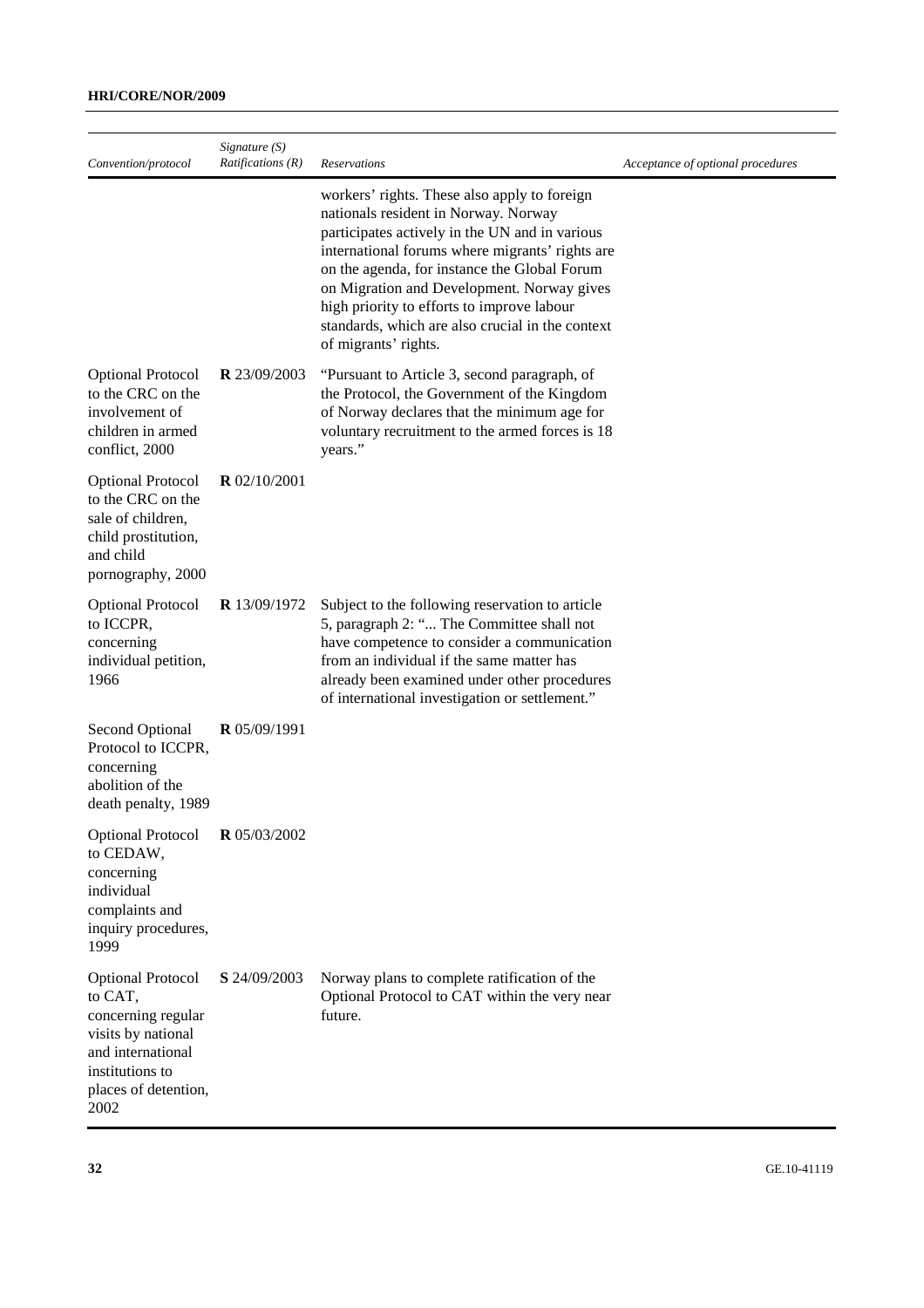## **2. Other United Nations human rights and related conventions**

## 92. Ratification status

| Convention/protocol                                                                                                                                                                                                                                        | Signature $(S)$<br>Ratification(R)<br>Accession (A) |
|------------------------------------------------------------------------------------------------------------------------------------------------------------------------------------------------------------------------------------------------------------|-----------------------------------------------------|
| Convention on the Prevention and Punishment of the Crime of<br>Genocide, 1948                                                                                                                                                                              | R 22/07/1949                                        |
| Slavery Convention, 1926 as amended in 1955                                                                                                                                                                                                                | <b>R</b> $11/04/1957$                               |
| Convention for the Suppression of the Traffic in Persons and of the<br>Exploitation of the Prostitution of Others, 1949                                                                                                                                    | $\mathbf{A}$ 23/01/1952                             |
| Convention relating to the Status of Refugees, 1951, and its 1967<br>Protocol                                                                                                                                                                              | <b>R</b> 23/03/1953                                 |
| Convention relating to the Status of Stateless Persons, 1954                                                                                                                                                                                               | <b>R</b> $19/11/1956$                               |
| Convention on the Reduction of Statelessness, 1961                                                                                                                                                                                                         | A 11/08/1971                                        |
| Rome Statute of the International Criminal Court, 1998                                                                                                                                                                                                     | <b>R</b> $16/02/2000$                               |
| United Nations Convention against Transnational Organized Crime,<br>2000, and its Protocols against the Smuggling of Migrants by Land, Sea<br>and Air, and to Prevent, Suppress and Punish Trafficking in Persons,<br><b>Especially Women and Children</b> | <b>R</b> 23/09/2003                                 |

## **3. Conventions of the International Labour Organization**

## 93. Ratification status

| Convention/protocol                                                                         | Signature $(S)$<br>Ratification(R) |
|---------------------------------------------------------------------------------------------|------------------------------------|
| Weekly Rest (Industry) Convention, 1921 (No. 14)                                            | <b>R</b> 07/07/1937                |
| Forced or Compulsory Labour Convention, 1930 (No. 29)                                       | <b>R</b> 01/07/1932                |
| Labour Inspection Convention, 1947 (No. 81)                                                 | $R$ 05/01/1949                     |
| Migration for Employment Recommendation, 1949 (No. 86)                                      | <b>R</b> 17/02/1955                |
| Freedom of Association and Protection of the Right to Organise<br>Convention, 1948 (No. 87) | $R$ 04/07/1949                     |
| Migration for Employment Convention, 1949 (No. 97)                                          | <b>R</b> $17/02/1955$              |
| Right to Organise and Collective Bargaining Convention, 1949 (No. 98)                       | R 17/02/1955                       |
| Equal Remuneration Convention 1951 (No. 100)                                                | <b>R</b> 24/09/1959                |
| Social Security (Minimum Standards) Convention, 1952 (No. 102)                              | $R$ 30/09/1954                     |
| Abolition of Forced Labour Convention, 1957 (No. 105)                                       | <b>R</b> $14/04/1958$              |
| Weekly Rest (Commerce and Offices) Convention, 1957 (No. 106)                               |                                    |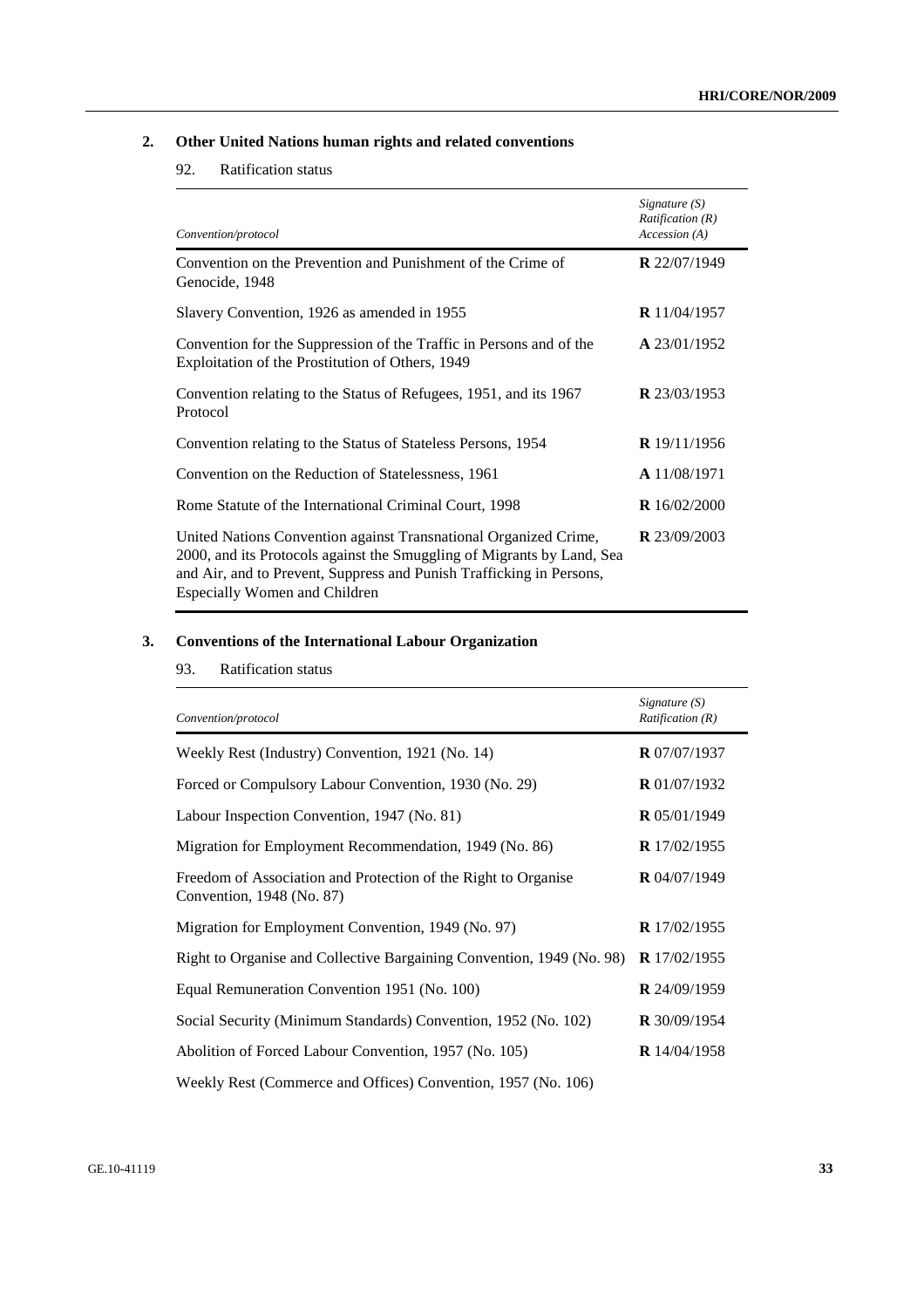| Convention/protocol                                                                                                                      | Signature $(S)$<br>Ratification(R) |
|------------------------------------------------------------------------------------------------------------------------------------------|------------------------------------|
| Discrimination (Employment and Occupation) Convention, 1958<br>(No. 111)                                                                 | R 24/09/1959                       |
| Equality of Treatment (Social Security) Convention, 1962 (No. 118)                                                                       | R 28/08/1963                       |
| Employment Policy Convention, 1964 (No. 122)                                                                                             | R 06/06/1966                       |
| Labour Inspection (Agriculture) Convention, 1969 (No. 129)                                                                               | R 14/04/1971                       |
| Minimum Wage Fixing Convention, 1970 (No. 131)                                                                                           |                                    |
| Holidays with Pay Convention (Revised), 1970 (No. 132)                                                                                   | R 22/06/1973                       |
| Minimum Age Convention, 1973 (No. 138)                                                                                                   | <b>R</b> 08/07/1980                |
| Migrant Workers (Supplementary Provisions) Convention, 1975<br>(No. 143)                                                                 | <b>R</b> 24/01/1979                |
| Migrant Workers Recommendation, 1975 (No. 151)                                                                                           |                                    |
| Labour Relations (Public Service) Convention, 1978 (No. 151)                                                                             | <b>R</b> 19/03/1980                |
| Occupational Safety and Health Convention, 1981 (No. 155)                                                                                | R 22/06/1982                       |
| Equal Opportunities and Equal Treatment for Men and Women<br>Workers: Workers with Family Responsibilities Convention, 1981<br>(No. 156) | R 22/06/1982                       |
| Indigenous and Tribal Peoples in Independent Countries Convention,<br>1989 (No. 169)                                                     | <b>R</b> $19/06/1990$              |
| Worst Forms of Child Labour Convention, 1999 (No. 182)                                                                                   | <b>R</b> $21/12/2000$              |
| Maternity Protection Convention, 2000 (No. 183)                                                                                          |                                    |

### **4. Conventions of the United Nations Educational, Scientific and Cultural Organization**

94. Ratification status

| Convention/protocol                                  | Signature (S)<br><i>Ratification</i> $(R)$ |
|------------------------------------------------------|--------------------------------------------|
| Convention against Discrimination in Education, 1960 | <b>R</b> $08/01/1963$                      |

## **5. Conventions of the Hague Conference on Private International Law**

|                     | Signature $(S)$           |
|---------------------|---------------------------|
| Convention/protocol | <i>Ratification</i> $(R)$ |

Convention relating to the settlement of the conflicts between the law of nationality and the law of domicile, 1955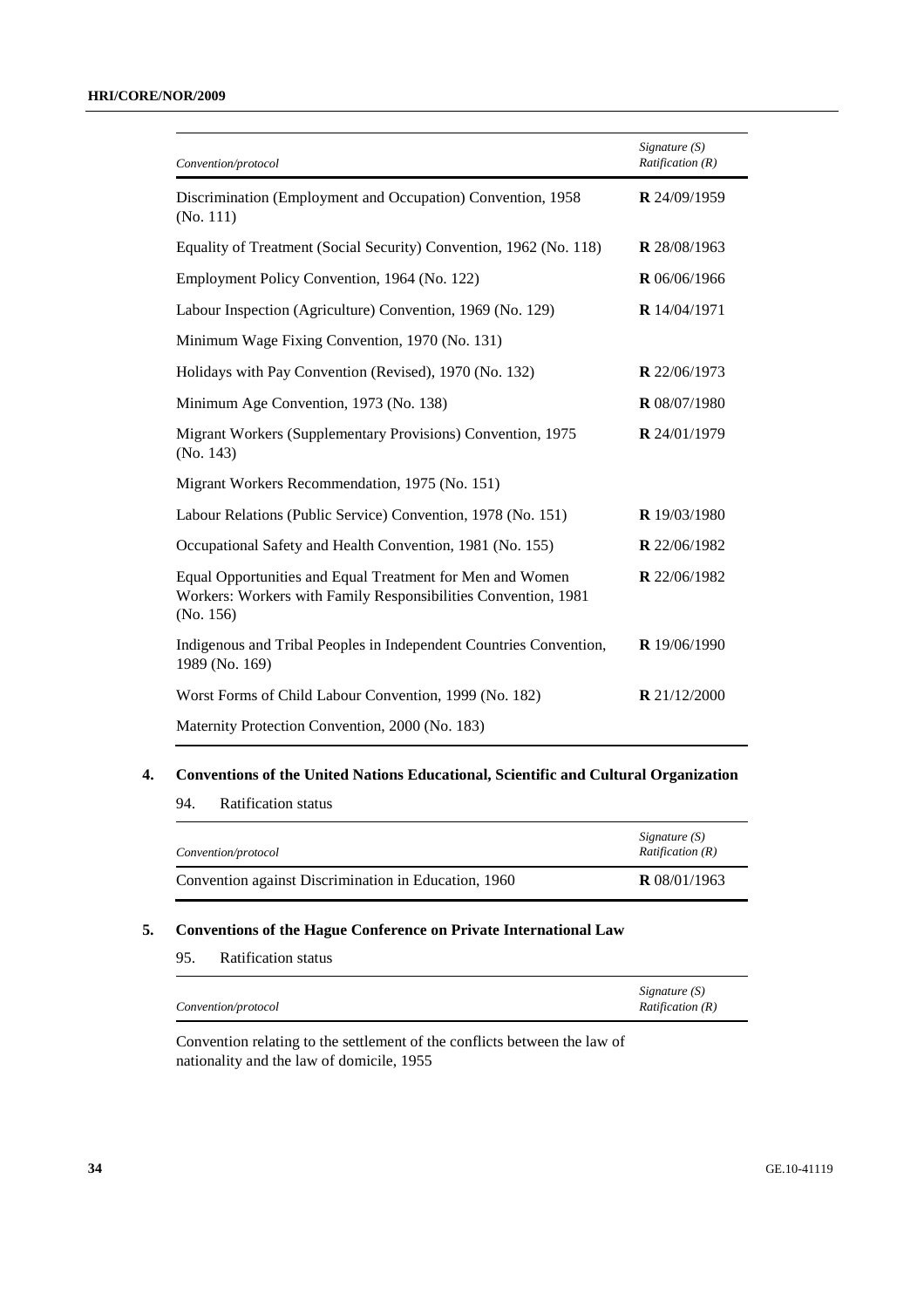| Convention/protocol                                                                                                                                                                 | Signature (S)<br>Ratification (R) |
|-------------------------------------------------------------------------------------------------------------------------------------------------------------------------------------|-----------------------------------|
| Convention on the law applicable to maintenance obligations towards<br>children, 1956                                                                                               | S 24/10/1956                      |
| Convention concerning the recognition and enforcement of decisions<br>relating to maintenance obligations towards children, 1958                                                    | $R$ 02/09/1965                    |
| Convention concerning the powers of authorities and the law applicable<br>in respect of the protection of minors, 1961                                                              |                                   |
| Convention on Jurisdiction, Applicable Law and Recognition of Decrees<br>Relating to Adoptions, 1965                                                                                |                                   |
| Convention on the Law Applicable to Maintenance Obligations, 1973                                                                                                                   |                                   |
| Convention on the Recognition of Divorces and Legal Separations, 1970 R 15/08/1978                                                                                                  |                                   |
| Convention on the Recognition and Enforcement of Decisions relating to $\bf{R}$ 12/04/1978<br>Maintenance Obligations, 1973                                                         |                                   |
| Convention on the Civil Aspects of International Child Abduction, 1980                                                                                                              | <b>R</b> 09/01/1989               |
| Convention on Celebration and Recognition of the Validity of<br>Marriages, 1978                                                                                                     |                                   |
| Convention on the Law Applicable to Matrimonial Property Regimes,<br>1978                                                                                                           |                                   |
| Convention on International Access to Justice, 1980                                                                                                                                 |                                   |
| Convention on the Law Applicable to Succession to the Estates of<br>Deceased Persons, 1989                                                                                          |                                   |
| Convention on Protection of Children and Cooperation in respect of<br>Intercountry Adoption, 1993                                                                                   | R 25/09/1997                      |
| Convention on Jurisdiction, Applicable Law, Recognition, Enforcement<br>and Co-operation in respect of Parental Responsibility and Measures for<br>the Protection of Children, 1996 |                                   |
| Convention on the International Protection of Adults, 2002                                                                                                                          |                                   |

## **6. Geneva Conventions and other treaties on international humanitarian law**

| <b>Ratification</b> status<br>96.                                                                                                        |                                    |
|------------------------------------------------------------------------------------------------------------------------------------------|------------------------------------|
| Convention/protocol                                                                                                                      | Signature $(S)$<br>Ratification(R) |
| Geneva Convention (I) for the Amelioration of the Condition of the<br>Wounded and Sick in Armed Forces in the Field, 1949                | <b>R</b> $03/08/1951$              |
| Geneva Convention (II) for the Amelioration of the Condition of<br>Wounded, Sick and Shipwrecked Members of Armed Forces at Sea,<br>1949 | <b>R</b> $03/08/1951$              |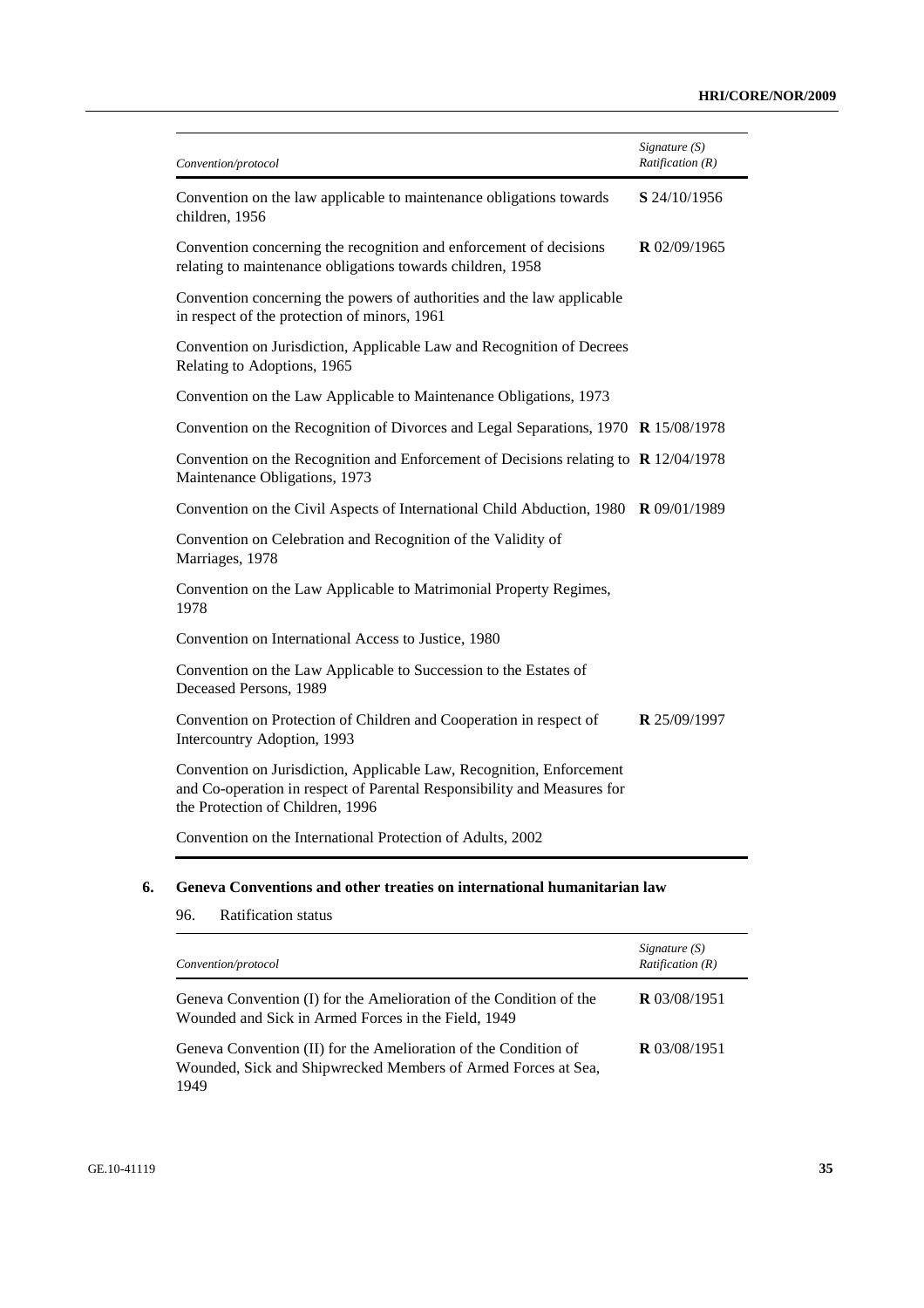| Convention/protocol                                                                                                                                                       | Signature $(S)$<br><i>Ratification</i> $(R)$ |
|---------------------------------------------------------------------------------------------------------------------------------------------------------------------------|----------------------------------------------|
| Geneva Convention (III) relative to the Treatment of Prisoners of War,<br>1949                                                                                            | <b>R</b> $03/08/1951$                        |
| Geneva Convention (IV) relative to the Protection of Civilian Persons in $\mathbb{R}$ 03/08/1951<br>Time of War, 1949                                                     |                                              |
| Protocol Additional to the Geneva Conventions of 12 August 1949, and<br>relating to the Protection of Victims of International Armed Conflicts<br>(Protocol I), $1977$    | <b>R</b> $14/12/1981$                        |
| Protocol Additional to the Geneva Conventions of 12 August 1949, and<br>relating to the Protection of Victims of Non International Armed<br>Conflicts (Protocol II), 1977 | <b>R</b> $14/12/1981$                        |
| Ottawa Convention on the Prohibition of the Use, Stockpiling,<br>Production and Transfer of Anti Personnel Mines and on Their<br>Destruction, 1997                        | <b>R</b> 09/07/1998                          |
| Convention on Cluster Munitions 2008                                                                                                                                      | <b>R</b> $03/12/2008$                        |

## **7. Regional human rights conventions**

## **Conventions of the Council of Europe (a selection)**

97. Ratification status

| Convention/protocol                                                                                        | Signature $(S)$<br><i>Ratification</i> $(R)$ |
|------------------------------------------------------------------------------------------------------------|----------------------------------------------|
| Convention for the Protection of Human Rights and Fundamental<br>Freedoms 1950                             | <b>R</b> $15/1/1952$                         |
| European Social Charter 1961                                                                               | <b>R</b> $26/10/1962$                        |
| European Convention for the Prevention of Torture and Inhuman or<br>Degrading Treatment or Punishment 1987 | <b>R</b> 21/4/1989                           |
| European Charter for Regional or Minority Languages 1992                                                   | <b>R</b> $10/11/1993$                        |
| <b>Framework Convention for the Protection of National Minorities 1995</b>                                 | <b>R</b> $17/3/1999$                         |

## **D. Legal framework for the protection of human rights at the national level**

## **1. Legislation**

#### *Introduction*

98. Human rights are protected under the Constitution, the Human Rights Act and specific legislation in certain areas.

99. Norway is a dualist country. In order to be directly applicable in Norwegian law, international human rights conventions must therefore — in principle — be incorporated or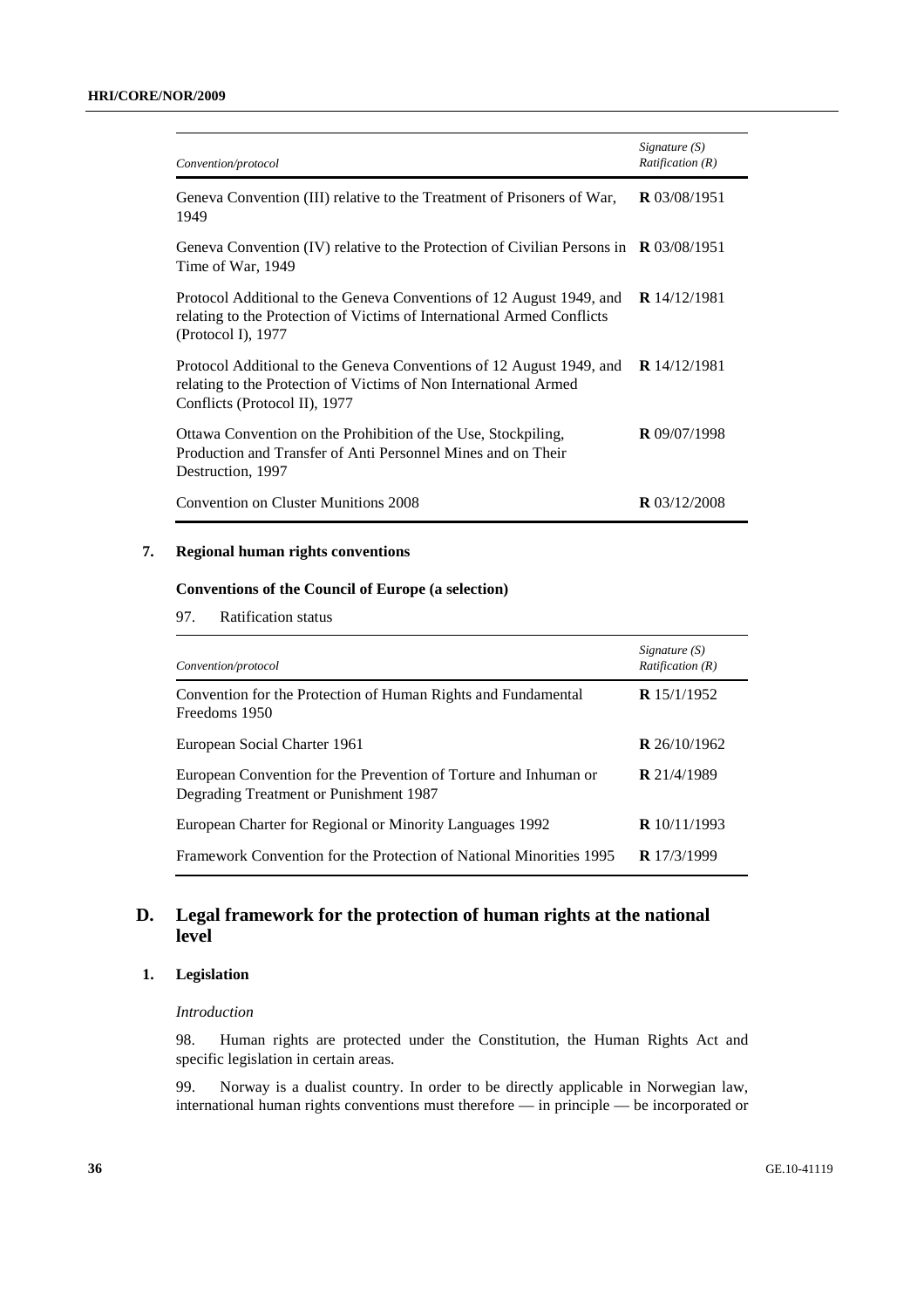transformed into Norwegian law. Incorporation means that the convention as such is incorporated into Norwegian law through specific provisions, for instance in the Human Rights Act. Transformation means that national legislation is worded so as to be in accordance with the convention. Transformation may be either active or passive. In active transformation the Storting implements new legislation or amends existing legislation in order to comply with the convention concerned, whereas in passive transformation the Storting considers that existing Norwegian legislation is already in accordance with the convention.

100. It is also a principle of general Norwegian law that Norwegian law should be interpreted in accordance with obligations in public international law that are binding on Norway. The principle is particularly strong with respect to international human rights obligations. The principle has been cited a number of times by the Norwegian Supreme Court.

101. In some areas of law sector monism applies, i.e. it is explicitly stated that provisions in a particular Act apply with the limitations that follow from public international law, including human rights. The Norwegian Civil Procedure Act and the General Civil Penal Code are examples of such legislation.

#### *The Norwegian Constitution*

102. The Norwegian Constitution, which was drawn up in 1814, is founded on the principles of the sovereignty of the people, the separation of powers and respect for human rights and fundamental freedoms. The Constitution of 1814 did not, however, contain a complete bill of rights, but specified those human rights and fundamental freedoms that were agreed on at the time. Articles relating to human rights have been added in recent years. The Constitution also establishes a *general duty* for all public authorities to respect and secure human rights, including human rights that are not written into the Constitution.

#### *Human Rights Committee appointed by the Storting*

103. On 18 June 2009 the Storting appointed a committee to propose a limited revision of the Constitution with the aim of strengthening the position of human rights.

104. The Human Rights Committee consists of prominent members of the Norwegian public, and its work will be part of the Storting's plans for the celebration of the 200th anniversary of the Constitution. The Committee's report is to be submitted by 1 January 2012.

#### *The Human Rights Act of 21 May 1999*

105. Under the Human Rights Act of 21 May 1999, the following conventions have been incorporated into Norwegian law:

- The Council of Europe Convention for the protection of Human Rights and Fundamental Freedoms of 4 November 1950 with later amendments, including the following additional protocols:
	- Protocol No. 1, 20 March 1952
	- Protocol No. 4, 16 September 1963, securing certain rights and freedoms other than those already included in the Convention and in the First Protocol thereto
	- Protocol No. 6, 28 April 1983, Concerning the Abolition of the Death Penalty
	- Protocol No. 7, 22 November 1984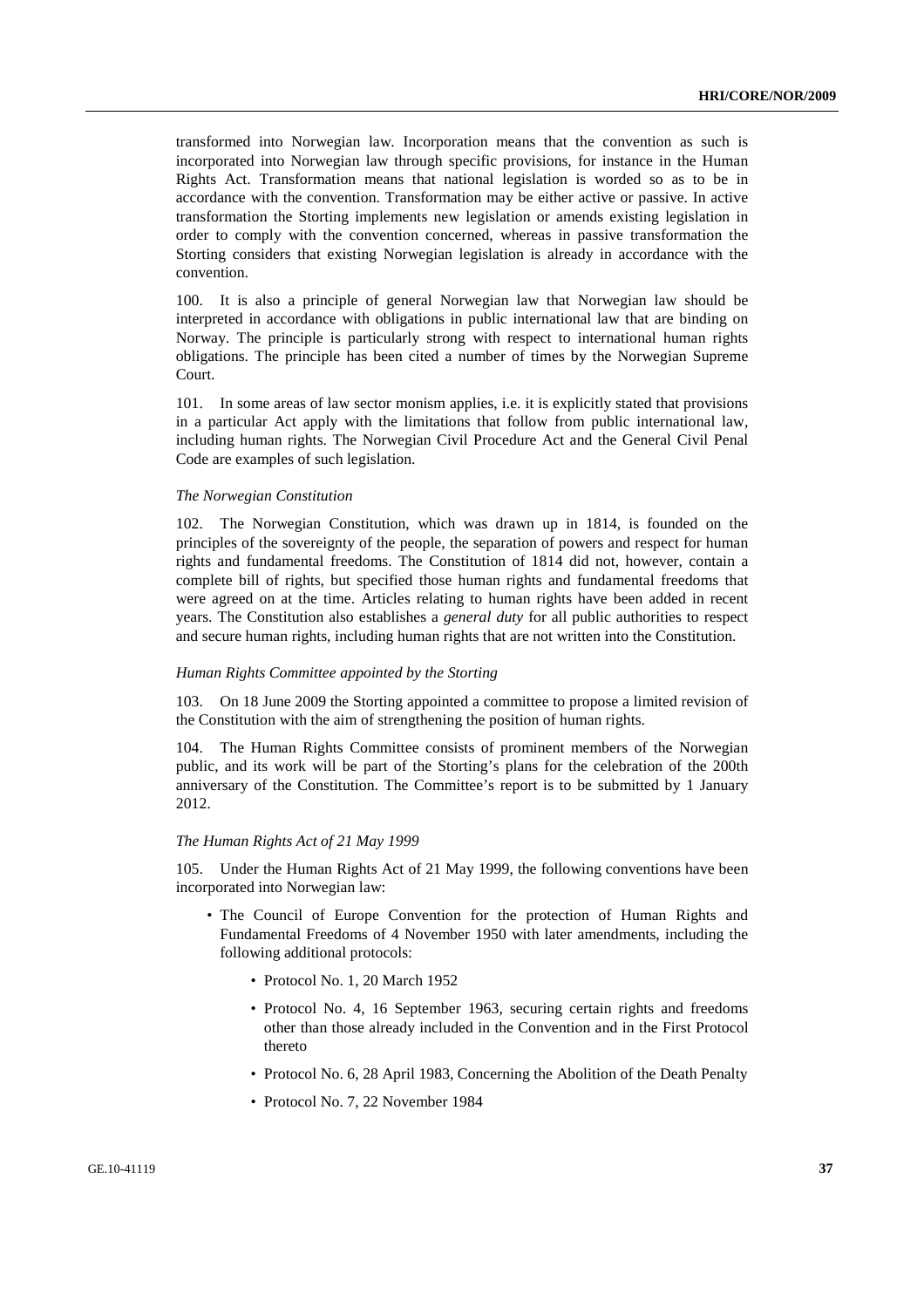- Protocol No. 13, 21 February 2002, Concerning the Abolition of the Death Penalty
- The United Nations International Covenant, 16 December 1966, on Economic, Social and Cultural Rights
- The United Nations International Covenant, 16 December 1966, on Civil and Political Rights, including the following additional protocols:
	- Optional Protocol, 16 December 1966
	- Second Optional Protocol, 15 December 1989, Aiming at the Abolition of the Death Penalty
- The United Nations International Convention, 20 November 1989, on the Rights of the Child, including the following additional protocols:
	- Optional Protocol, 25 May 2000, on the Involvement of Children in Armed **Conflict**
	- Optional Protocol, 25 May 2000, on the Sale of Children, Child Prostitution and Child Pornography
- The United Nations International Convention, 18 December 1979, on the Elimination of All Forms of Discrimination against Women, including the Optional Protocol to the Convention on the Elimination of All Forms of Discrimination against Women, 6 October 1999.

#### *Other legislation*

106. A number of other conventions relating to human rights have also been incorporated or transformed into Norwegian law. For instance, the United Nations Convention on the Elimination of All Forms of Racial Discrimination has been incorporated into Norwegian law through section 2 of the Discrimination Act of 3 June 2005 and the United Nations Convention against Torture and Other Cruel, Inhuman or Degrading Treatment or Punishment has been transformed into Norwegian law through the Penal Code.

#### **2. Competencies of judicial, administrative and other public authorities concerning human rights**

107. All public authorities are obliged to respect and secure human rights obligations whether they stem from the Constitution, Norwegian law or international conventions that are binding on Norway, cf. Article 110 c of the Norwegian Constitution. Some public authorities have a more general responsibility; for example, the Norwegian Minister of Justice is responsible for the Human Rights Act and the Parliamentary Ombudsman has a duty to help ensure that all public authorities respect and secure human rights.

### **3. Remedies**

108. There are many ways in which a question of human rights may be brought before a Norwegian court or administrative authority, for example in connection with a civil claim or civil or penal proceedings such as a claim for compensation, as a ground for declaring an administrative or a court decision null and void, or as a question of procedure (for example a fair trial) in civil or penal proceedings. Furthermore an individual who considers that his human rights have been violated may, subject to the ordinary limitations in the Civil Procedure Act, demand that any court pass a judgment on the case.

109. Several public authorities and complaint mechanisms address human rights issues more specifically. On a more general level an individual has the right to submit a complaint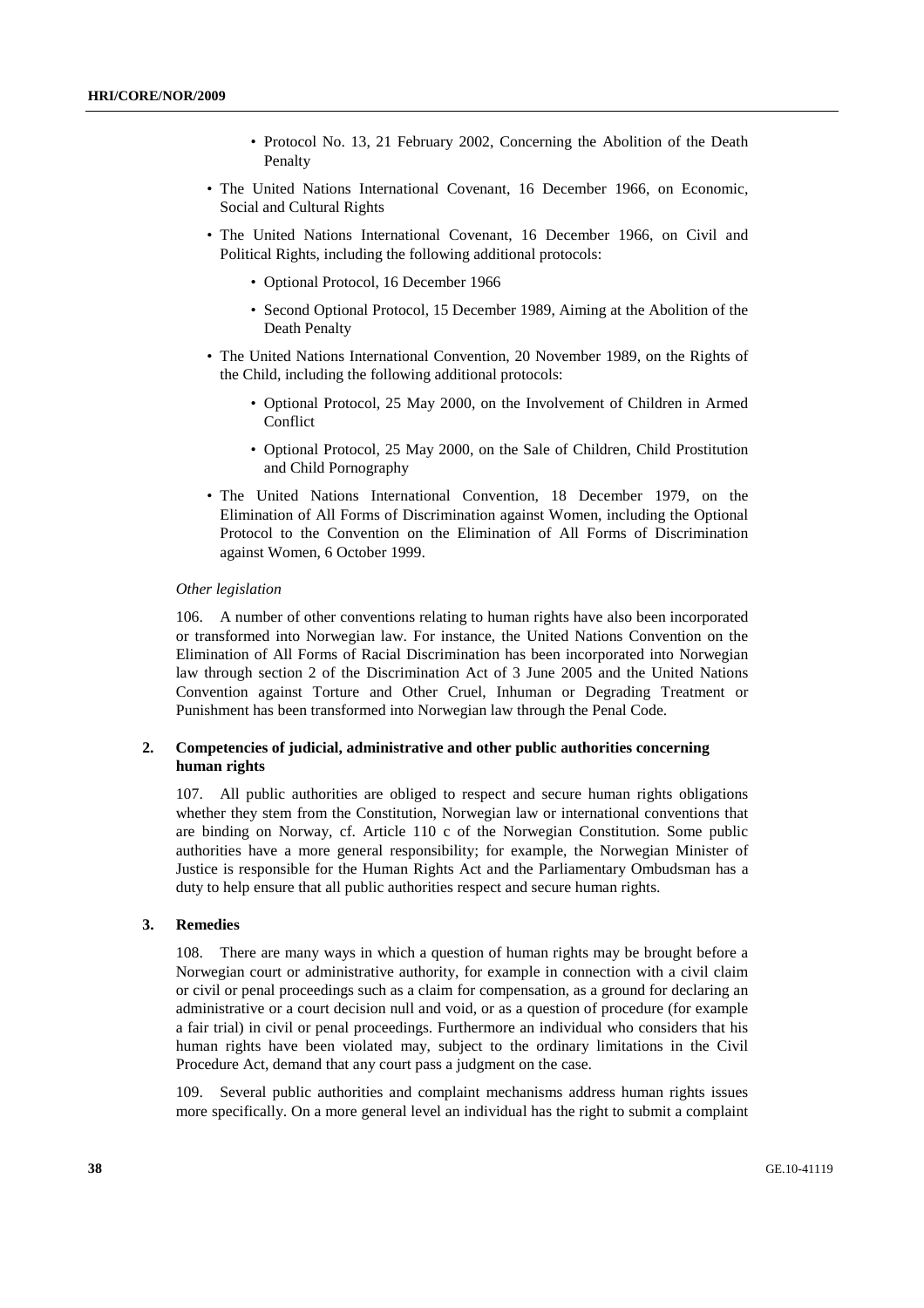to the Parliamentary Ombudsman concerning an alleged injustice — including human rights violations — committed by any public authority. The Ombudsman may point out that an error or negligence has been committed by the public authority. He may also point out that the decision is clearly unreasonable or contrary to good administrative practice. If he finds sufficient grounds, he may recommend that compensation should be awarded. The opinion of the Ombudsman is not legally binding, but in practice it is frequently followed.

## **4. The European Court of Human Rights and other international individual complaint mechanisms**

110. On the regional level, Norway has ratified the European Convention on Human Rights and accepted the jurisdiction of the European Court of Human Rights. Within the framework of the United Nations, Norway has also accepted the jurisdiction of several other complaint mechanisms.<sup>1</sup>

## **E. Framework within which human rights are promoted at the national level**

## **1. Introduction**

111. The paramount objective of a constitutional Government is to protect individuals against abuse of power and arbitrary treatment by public authorities and to ensure equal treatment, welfare and democracy. Both the Government and the public administration at national, regional and local levels are bound by Norway's human rights obligations in the exercise of their authority. The same applies to the Storting and the judiciary. The implementation of human rights instruments in Norwegian law and their status within the legal system is described in paragraph 79.

112. The judiciary is independent of the executive and the legislature, and has the power to review the constitutionality of acts passed by the Storting and whether legislation is compatible with Norway's human rights obligations. It may also review administrative decisions.<sup>2</sup> Administrative decisions may also be appealed to a higher administrative level and to the Ombudsman.3

113. Responsibility for national implementation of human rights obligations is divided between the ministries, which are all responsible for following up the recommendations of various treaty bodies within their sectors. Human rights are integrated and mainstreamed into all sectors of Government and administration. All ministries and administrative bodies have an obligation to take human rights into account when drafting legislation, drawing up guidelines for administrative practice and adopting decisions.

114. The Ministry of Justice nevertheless has a particular responsibility to ensure that Norwegian law and administrative practice are consistent with Norway's human rights obligations. All draft legislation is revised by the Ministry of Justice in order to assess its compatibility with the Constitution and international human rights obligations. The Ministry of Justice also provides advice to other ministries and government bodies on the

<sup>&</sup>lt;sup>1</sup> For example the Optional Protocol to the International Covenant on Civil and Political Rights, the Optional Protocol to the Convention on the Elimination of All Forms of Discrimination against Women, the United Nations Convention against Torture and Other Cruel, Inhuman or Degrading Treatment or Punishment, article 22, and the United Nations Convention on the Elimination of All Forms of Racial Discrimination, article 14. 2

 $2$  See section D above.

 $3$  See below.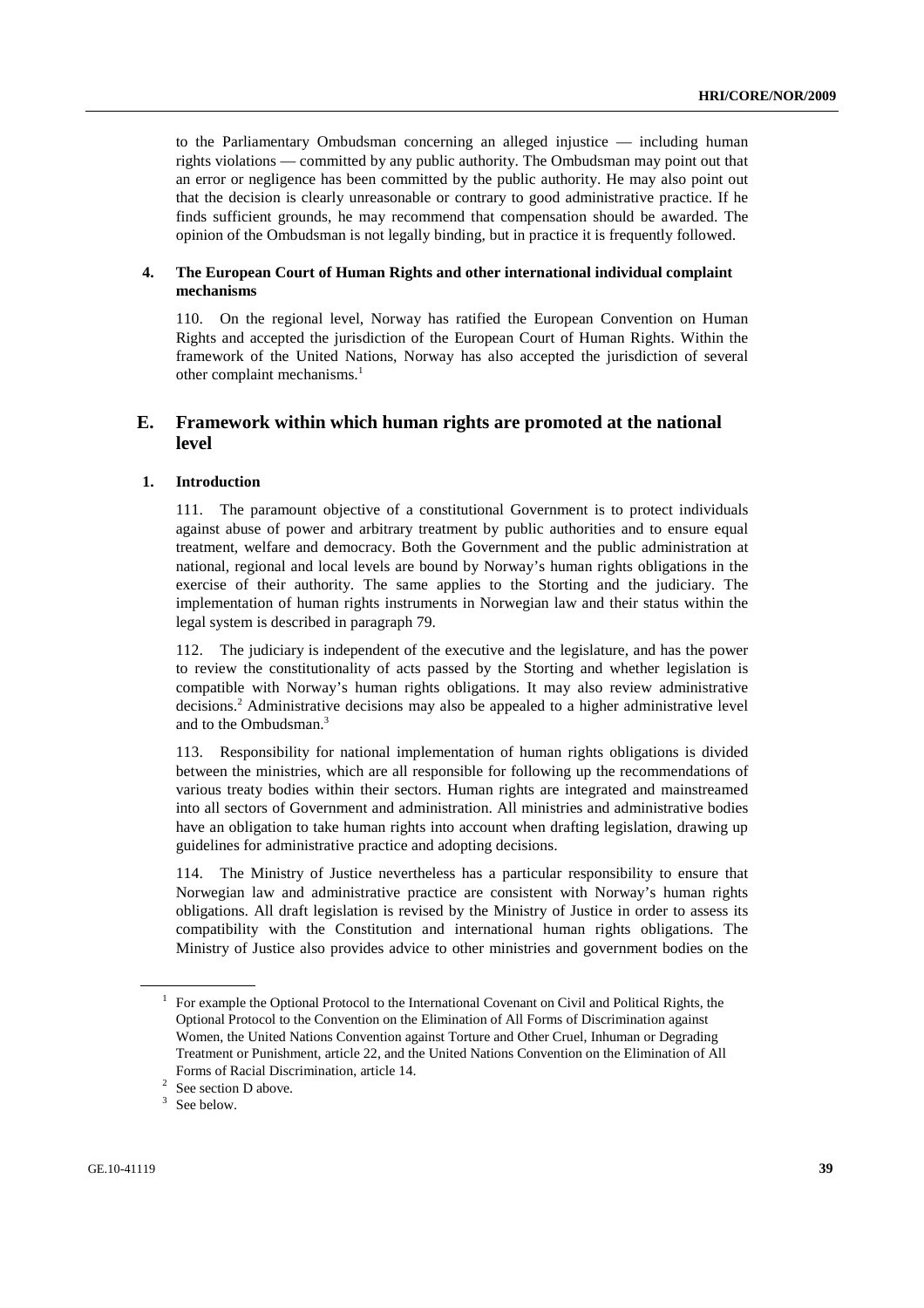interpretation of human rights standards in relation to sector legislation and administrative practice.

#### **2. The Storting (the Norwegian Parliament)**

115. Under the Norwegian parliamentary system, the Government is accountable to the Storting, which exercises continuous control over the Government's activities, including the protection and promotion of human rights.

116. In the Storting, as in all the government structures, human rights are mainstreamed and taken into account by each committee and by the plenary when passing legislation and adopting decisions. The Storting has no separate body such as a human rights committee.

117. The Parliamentary Ombudsman plays an important role in supervising, on behalf of the Storting, compliance with international human rights standards by the public administration. In 2007 the Act relating to the Parliamentary Ombudsman was amended in order to strengthen the human rights mandate and emphasise the role of the Ombudsman in ensuring that the public administration respects and protects human rights.<sup>4</sup>

#### **3. County administrations and municipal authorities**

118. Norway has a two-tier system of local government, consisting of 19 counties and 430 municipalities. The county and municipal authorities have the same administrative status, while central Government has the overriding authority and supervises county and municipal administration. The main representative of central Government who supervises the local authorities is the county governor.

119. The Local Government Act of 25 September 1992 No. 107<sup>5</sup> sets out the basic principles for the organisation of the county and municipal authorities, their work and their relations with supervisory government bodies. On the whole, the rules are the same for counties and municipalities. The Act grants counties and municipalities wide powers as regards the organisation of their political and administrative structures.

120. The Local Government Act does not regulate which duties are to be carried out locally. These questions are covered by separate provisions. The current division of responsibility for some of the main services is as follows.

#### 121. **Central Government responsibilities**

- The National Insurance Scheme
- Specialized health services (hospitals, etc.)
- Higher education/universities, labour market, refugees and immigrants
- National road network, railways, agriculture, the environment
- Police, courts, prisons, armed forces, foreign policy
- Specialized social services

#### 122. **County responsibilities**

- Upper secondary school
- Regional development

<sup>&</sup>lt;sup>4</sup> See below for the Parliamentary Ombudsman.

<sup>5</sup> http://www.regjeringen.no/en/doc/Laws/Acts/Local-Government-Act.html?id=439600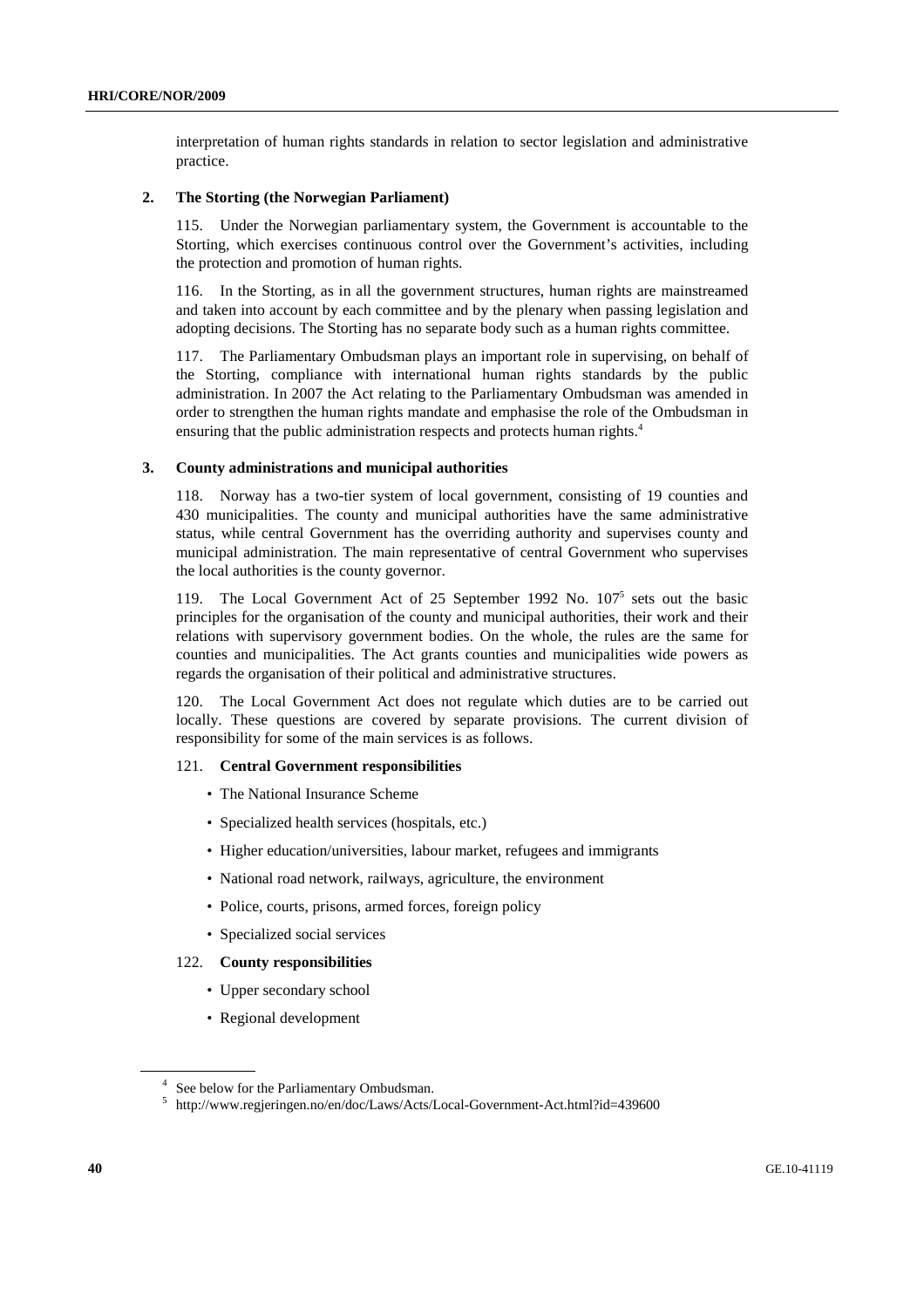- County roads and public transport
- Regional planning
- Business development
- Culture (museums, libraries, sports)

#### 123. **Municipal responsibilities**

- Primary and lower secondary school
- Preschool institutions/kindergartens
- Primary health care, care of the elderly and disabled, social services
- Local planning (land use), agriculture, the environment, municipal roads, harbours
- Water and sanitation
- Culture and business development

124. In accordance with the principle of local autonomy, it is up to each local authority to organise its work as it deems best but, as on central Government level, the promotion and protection of human rights must be taken into account by all local authorities in their areas of responsibility.

125. In order to ensure the rights of citizens and the legality of adopted decisions, county and municipal authorities are subject to state supervision and control.

126. The main representative of central Government who supervises the local authorities is the county governor. According to section 59 of the Local Government Act, the county governor reviews the legality of county and municipal decisions, either upon request by at least three of the members of the county or municipal council or ex officio. The county governor also deals with appeals from the public over certain county and municipal decisions on the basis of legislation in the sector concerned.

127. The county governor serves as a guardian of civic rights. He may review county or municipal decisions regarding the rights of any individual in the fields of health and social welfare, education, and building and planning, and may reverse the decision to the benefit of the individual.

128. In some areas sector legislation confers central control of counties and municipalities to bodies with specific competence in the area in question. Examples are the Board of Health, which supervises the local authorities in the area of health services, and the County Social Welfare Board, which reviews certain administrative decisions under the Child Welfare Act.<sup>6</sup>

#### **4. National human rights institutions**

#### *(a) The Norwegian Centre for Human Rights*

129. The national institution for human rights in Norway is the Norwegian Centre for Human Rights (NCHR). The centre is accredited with A status according to the standards of the International Coordinating Committee (ICC) of human rights institutions. The NCHR is part of the international network of national institutions for human rights, and works closely with the United Nations High Commissioner for Human Rights in Geneva.

<sup>6</sup> http://www.regjeringen.no/en/doc/Laws/Acts/the-child-welfare-act.html?id=448398.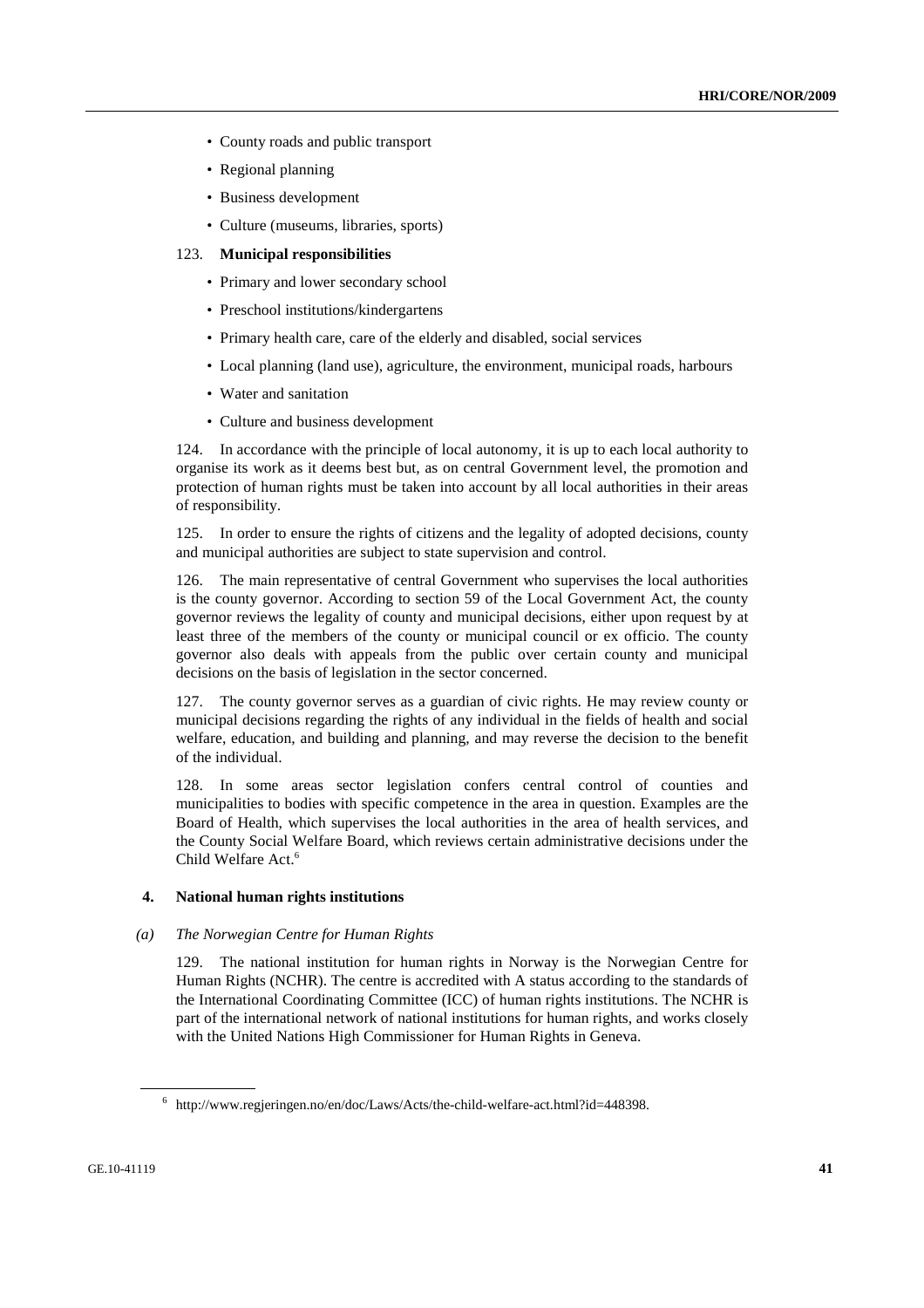130. The Norwegian Centre for Human Rights is organised as a multi-disciplinary centre under the Faculty of Law at the University of Oslo. By Royal Decree of 21 September 2001, the Norwegian Government granted the Norwegian Centre for Human Rights status as a national institution for human rights, defined by the Paris Principles (General Assembly resolution 48/134) (UN E/C.12/Q/NOR/2, 21 May 2004, para. 2).

131. The terms of reference of the NCHR are to promote and monitor the protection and implementation of human rights in Norway. The centre's work includes studies and research, monitoring, consultancy, education and information concerning the human rights situation in the country. It issues statements and supplementary reports in connection with Norway's reporting to international treaty bodies, and makes comments and suggestions to draft legislation and other government proposals. The Centre also arranges seminars, courses and lectures on the human rights situation, and publishes a yearbook on human rights in Norway.

132. The NCHR collaborates with similar entities in the research community, ombudsmen, non-governmental organisations and other civil society actors, and a number of international partners. There is an advisory board with broad representation from civil society including ombudsmen, NGOs, trade unions and the media.

133. The NCHR is not the competent authority for dealing with complaints from individuals regarding alleged human rights violations in Norway. This competence lies with the Parliamentary Ombudsman and other ombudsmen.

#### *(b) The Parliamentary Ombudsman*

134. The ombudsman institutions play a key role in monitoring the Norwegian authorities' fulfilment of their human rights obligations. The Parliamentary Ombudsman for the Public Administration was established in 1962, and his terms of reference are to deal with complaints from citizens concerning an injustice perpetrated by the public administration at any of the three levels: government, county or municipal. The Ombudsman may also raise an issue on his own initiative.

135. The functions of the Parliamentary Ombudsman are set out in the Constitution, in section 75, litra l, of the Act of 22 June 1962 No. 8 relating to the Parliamentary Ombudsman for the Public Administration<sup>7</sup> and in the Instructions of 19 February 1980 No. 9862 to the Parliamentary Ombudsman for the Public Administration. The Ombudsman is appointed by and administratively subordinate to the Storting, but acts as an independent body in the exercise of his functions.

136. In 2007 the Parliamentary Ombudsman Act was amended in order to strengthen the human rights mandate of the Parliamentary Ombudsman. According to the amended section 3 of the Act, the Ombudsman shall:

"Seek to ensure that individual citizens are not unjustly treated by public authorities and help to ensure that public authorities respect and protect human rights."

137. The Ombudsman's opinions are not legally binding on the public authorities, but they are widely respected and followed. The opinions are published on the website and in the Yearbook of the Parliamentary Ombudsman for the Public Administration.

 $7$  The English translation of the Act including amendments up to 2004, but not the 2007 amendment, can be found at http://www.ub.uio.no/cgi-bin/ujur/ulov/sok.cgi.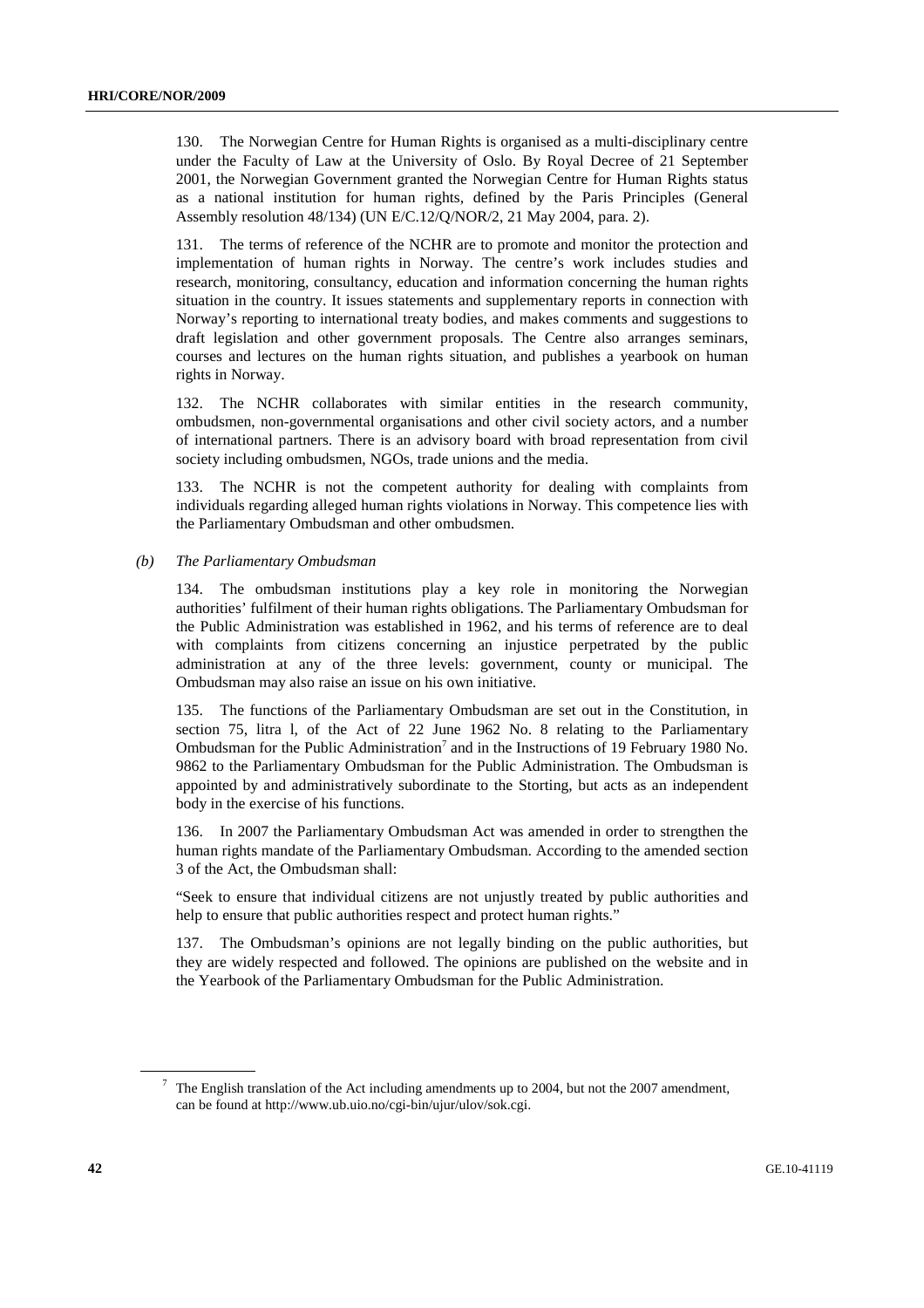*(c) The Equality and Anti-Discrimination Ombud and the Equality and Anti-Discrimination Tribunal* 

138. The Equality and Anti-Discrimination Ombud was established in 2006<sup>8</sup> and is responsible for promoting equality of opportunity and equal treatment, and addressing discrimination. The Ombud's task is to strengthen efforts to promote equality and combat discrimination based on such factors as gender, ethnicity, disability, sexual orientation and age.

139. The Equality and Anti-discrimination Ombud monitors compliance with the following acts:

- The Gender Equality Act<sup>9</sup>
- The Act on prohibition of discrimination on the basis of ethnicity, religion etc. (the Anti-Discrimination Act)<sup>10</sup>
- The Act on prohibition of discrimination on the basis of disability (the Anti-Discrimination and Accessibility Act)
- The regulations regarding equal treatment issued under the Working Environment  $Act<sup>11</sup>$  with exception for discrimination on the basis of temporary and part-time employment
- The anti-discrimination regulations issued in the housing legislation.

140. The Ombud is also responsible for seeking to ensure that Norwegian legislation and practice comply with Norway's obligations under the Convention on the Elimination of All Forms of Discrimination against Women (CEDAW) and the International Convention for the Elimination of All Forms of Racial Discrimination (CERD).

141. An individual who claims to have been discriminated against may submit a complaint to the Ombud, who makes an administrative statement. Such statement may be appealed to the Equality and Anti-discrimination Tribunal. Unlike the Ombud's statements, those of the Tribunal are legally binding, and the Tribunal may impose a coercive fine to ensure compliance. However, neither the Ombud nor the Tribunal may set aside a legislative act or annul an administrative decision on the grounds that it is contrary to antidiscrimination legislation. The Ombud and the Tribunal are independent of both the Storting and the Government in the exercise of their functions.

142. The Ombud also provides general legal advice and guidance regarding cases of discrimination. As part of its work to promote equality, the Ombud will identify situations or conditions that hinder equal opportunity and equal treatment, raise awareness and influence attitudes and behaviour. The Ombud further provides advice and guidance to public- and private-sector employers on issues of diversity in relation to employment.

<sup>8</sup> See the Act of 10 June 2005 No. 40 on the Equality and Anti-Discrimination Ombud and the Equality and Anti-Discrimination Tribunal, http://www.regjeringen.no/en/doc/Laws/Acts/The-Act-on-the-Equality-and-Anti-Discrim.html?id=451952.

Act of 9 June 1978 No. 45 relating to Gender Equality, http://www.regjeringen.no/en/doc/Laws/Acts/

The-Act-relating-to-Gender-Equality-the-.html?id=454568.<br><sup>10</sup> Act of 3 June 2005 No. 33 on prohibition of discrimination based on ethnicity, religion etc, http://www.regjeringen.no/en/doc/Laws/Acts/the-act-on-prohibition-of-

discrimination.html?id=449184.<br><sup>11</sup> Act of 17 June 2005 No. 62 relating to the working environment, working hours and employment protection, http://www.arbeidstilsynet.no/binfil/download.php?tid=42156.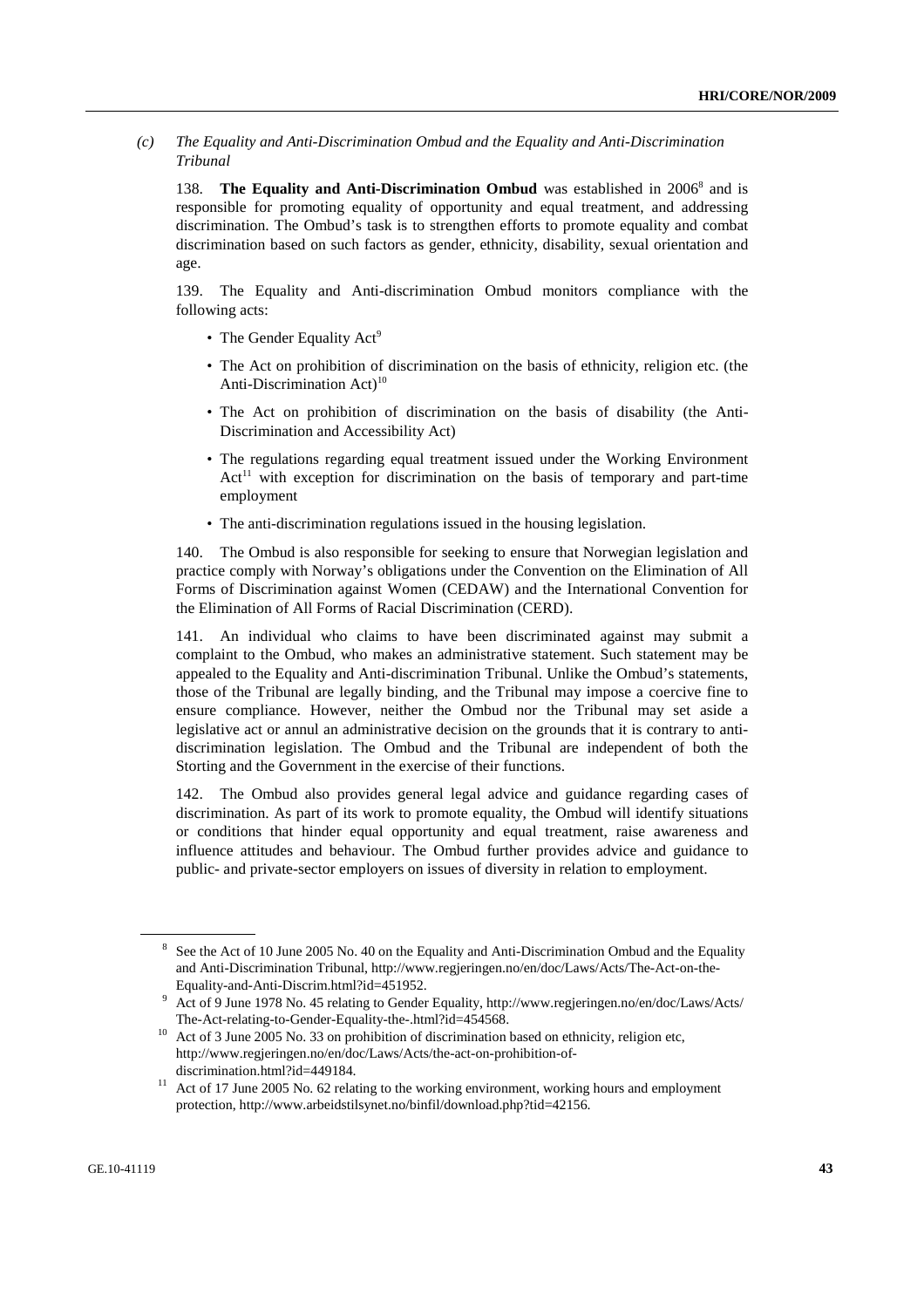143. The Ombud records cases of discrimination and contributes to the development of expertise. It also serves as a forum and an information centre for promoting cooperation between different actors. The Ombud plays an active role in the public debate on equality and discrimination.

144. Concerning the Equality and Anti-Discrimination Tribunal reference is made to paragraphs 220–225.

#### *(d) The Ombudsman for Children*

145. In 1981 Norway established the world's first **Ombudsman for Children**.<sup>12</sup> The Ombudsman's main tasks are to promote the rights of children in the public and private sectors and to monitor the development of children's living conditions. The Ombudsman also monitors the compliance of Norwegian legislation and practice with the Convention on the Rights of the Child (CRC), and submits its own supplementary reports to the Committee on the Rights of the Child.

146. The Ombudsman for Children is independent of the Storting, the Government and other public authorities, and may freely raise issues and criticize government policy. The Ombudsman has the power to investigate, criticize and publicize issues that will improve the welfare of children and youth, and may demand access to case files and official documents in order to fulfil this function. However, the Ombudsman cannot reverse an administrative action or decision. There is no formal complaints mechanism such as those for complaints to the Parliamentary Ombudsman or the Equality and Anti-discrimination Ombud, but the Ombudsman for Children may raise issues on his own initiative, and address his opinions and recommendations to any public authority.

 *(e) Other ombudsman institutions* 

147. The terms of reference of the **patient ombudsmen** are to safeguard patients' needs, interests and legal rights in the health services, and to improve the quality of such services. There is one patient ombudsman in each of the 19 counties, and their powers and terms of reference are set out in Chapter 8 of the Act of 2 July 1999 No. 63 relating to patients' rights.

148. Any individual who claims that their rights or interests have been violated by the county/regional specialist care service or by the municipal primary health care service, may address a complaint to the Patient Ombudsman. The ombudsman may give its views on the matter and propose actions and improvements, but its views are not legally binding.

149. The **Ombudsman for the Armed Forces** deals with a number of cases involving human rights, such as the right to privacy, freedom of expression and freedom of religion.

150. **Other ombudsman institutions** have been established in some counties and municipalities, such as an ombudsman for the elderly and for social services. These ombudsmen may also play an important role in monitoring the authorities' observance of human rights and in raising awareness among government employees and the general public.

#### **5. Dissemination of human rights instruments**

151. The core United Nations human rights conventions ratified by Norway have all been translated into Norwegian. The conventions that are incorporated into Norwegian law in the

<sup>12</sup> Act 6 March 1981 No. 5 relating to the Ombud for Children, http://www.barneombudet.no/ english/about\_the\_/law\_and\_in/.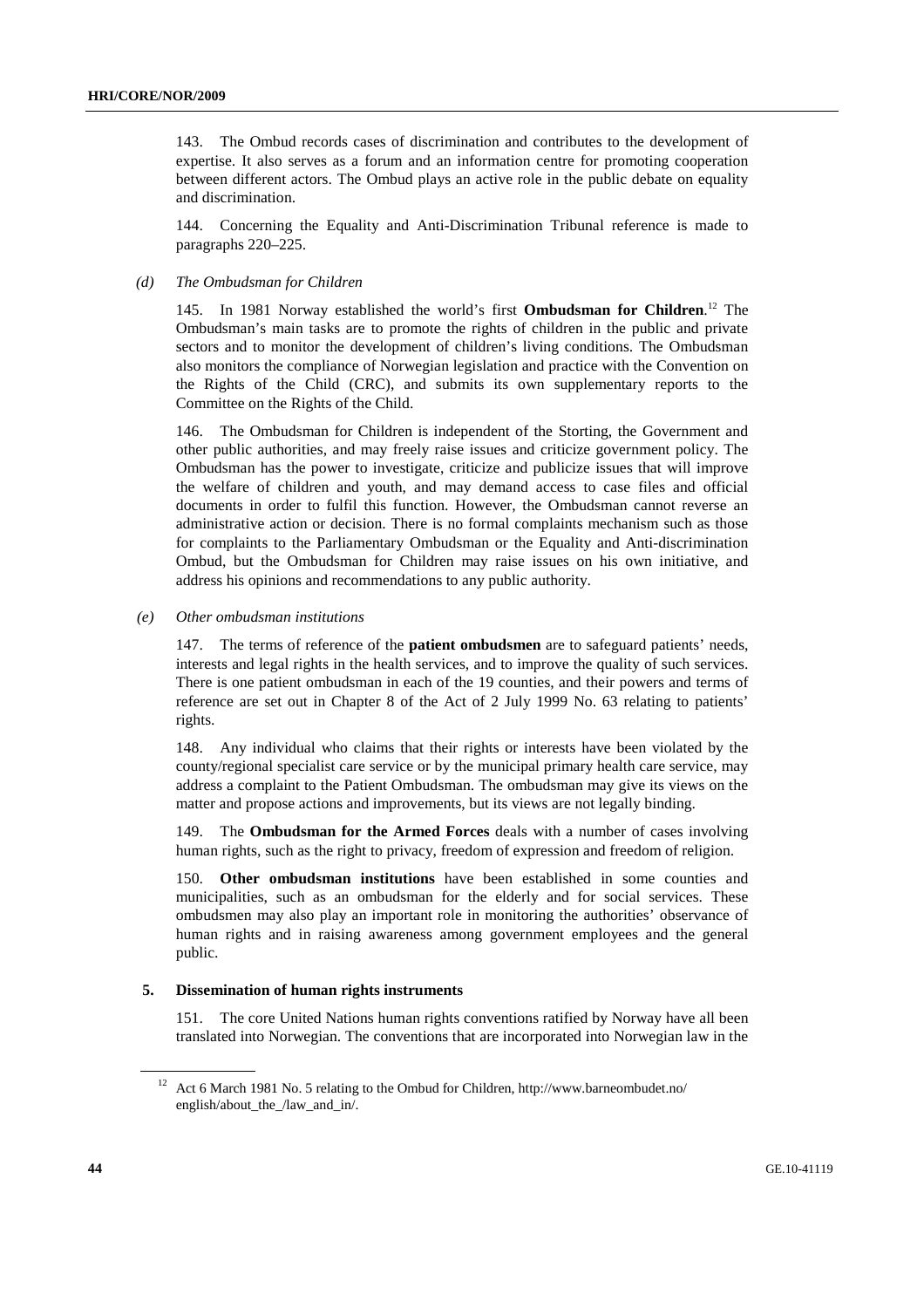form of the Human Rights Act and other acts are published in Norwegian and English on the legal information database Lovdata: www.lovdata.no. The conventions are also published on the Government website: www.regjeringen.no, and on the websites of the individual ombudsman institutions. Hard copies may be obtained from all these agencies and institutions on request.

152. Some of the core human rights instruments have also been published in brochures and widely distributed. For example, a short version of the Convention on the Rights of the Child, translated into Norwegian and Sami, has been distributed to all primary schools in Norway.

153. Judgements and decisions by the European Court of Human Rights are published on Lovdata, together with summaries in Norwegian. Lovdata also publishes Norwegian summaries of the decisions and opinions of the monitoring bodies under the United Nations human rights system in individual cases where Norway is a party.

#### **6. Raising human rights awareness among public officials and other professionals**

154. Education and training in human rights is a prerequisite for promoting and protecting human rights. Norway does not currently have an overview over the relevant courses and programmes, teacher qualifications and other forms of implementation of such education, or of the extent to which personnel in key professions have sufficient operational competence to identify possible human rights violations. A study on these questions is being planned in collaboration with civil society organizations. The aim will be to provide information on teacher competence, methodology and the results of human rights education in primary and secondary schools, and on available programmes, scope, competence, implementation and targets for human rights education in higher education, with special emphasis on professional training. A further aim will be to identify any need for coordination and reinforcement in this area.

155. Universities and university colleges are autonomous institutions. In principle, the Government is therefore not in a position to impose specific requirements on these institutions regarding the content of teaching or research, but it may and does lay down a national curriculum for certain types of training and certain subjects . National curriculum regulations have been drawn up for teacher training and for professional training in the health and social services sector, and human rights have been included as an obligatory component in these training programmes. Knowledge about human rights is also included in the curricula for other professions, such as lawyers, police and prison wardens.

156. Further education programmes for public officials are organised by the Government and other public authorities, and by professional and other civil society organizations.

#### **7. Promotion of human rights awareness through educational programmes and Government-sponsored public information**

157. Including human rights education in all levels of the education system has high priority in Norway. In 2008 the Storting decided to amend the purpose clauses for day-care institutions and primary and secondary schools, and the amendments to the Education Act, which regulates primary and secondary education, entered into force in January 2009. The amended purpose clause for day-care institutions will be included together with other necessary amendments in the Act relating to day-care institutions as soon as they have been adopted.

#### *Kindergartens*

158. According to the new purpose clause, kindergartens should, in cooperation with the parents, ensure that children's need for care and play is met, and promote their holistic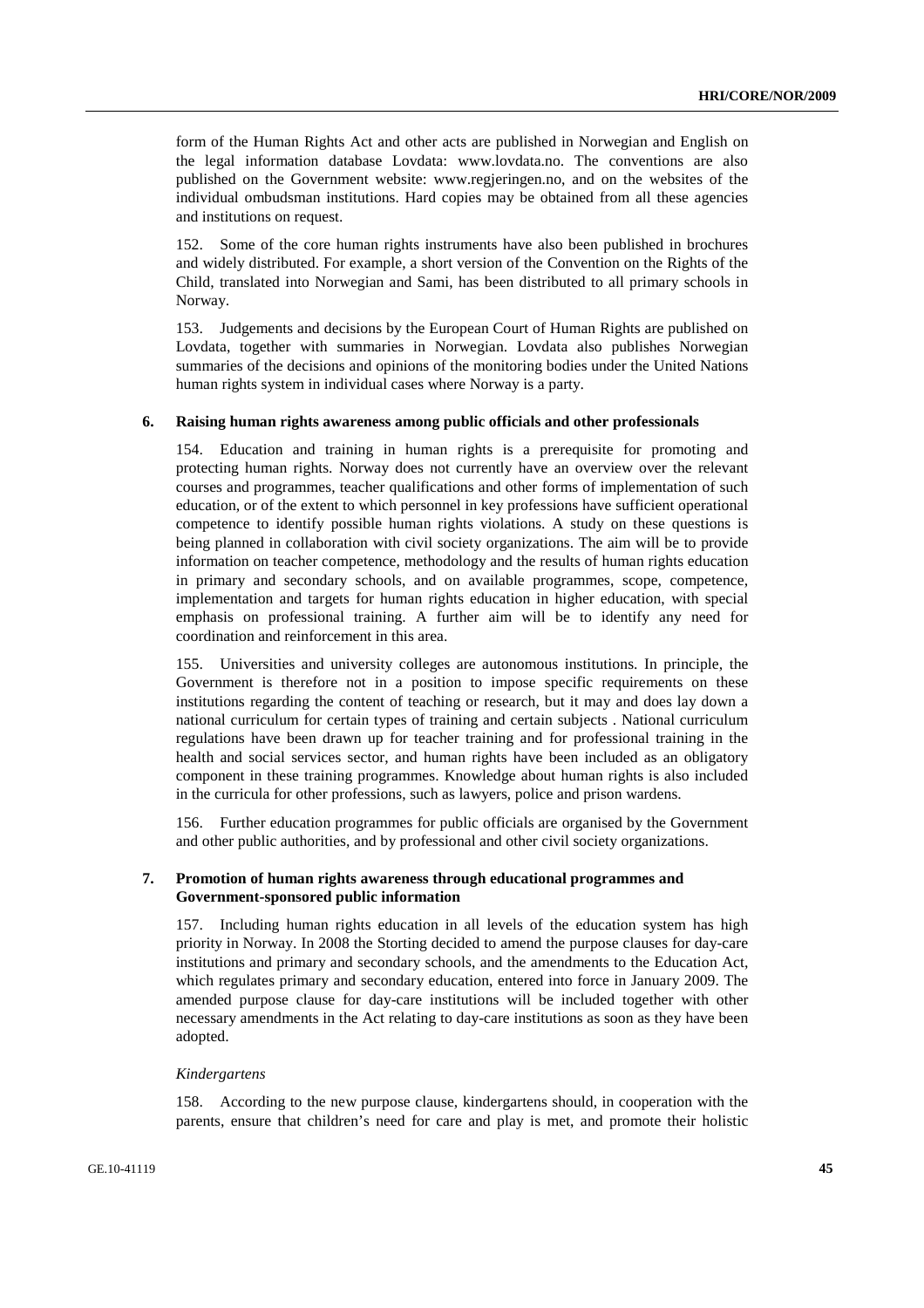development. Kindergartens must base their activities on the fundamental values of the Christian and humanist heritage, which are also those inherent in human rights, such as respect for human dignity, intellectual freedom, charity, forgiveness, equality and solidarity.

159. The curriculum for the content and tasks of kindergartens laid down by the Norwegian Ministry of Education and Research in 2006 has similar objectives. Thus kindergartens should base their activities on a common set of values such as human worth, equality, honesty and fairness, and these values should be taught in accordance with the human rights conventions to which Norway is a party. International conventions and Norwegian law both emphasize the right of parents to bring up their children in accordance with their religion and ideological beliefs and the right of children to learn about the society in which they are growing up.

#### *Primary and secondary education*

160. The amended purpose clause for education and training entered into force in January 2009. Ever since the first objectives for State schools were decided in 1848 and until 2008, the purpose clauses have been amended primarily by adding new objectives and without changing the core principle of Christian and moral upbringing. The objectives in the new Education Act are a clear break with this tradition, as they are based on fundamental human rights, and take account of the fact that while Norwegian society has its own cultural tradition it is also marked by cultural diversity.

161. The new purpose clause states that "Education and training shall be based on fundamental values in Christian and humanist heritage and traditions, such as respect for human dignity and nature, on intellectual freedom, charity, forgiveness, equality and solidarity, values that also appear in different religions and beliefs and are rooted in human rights." It also states that education and training should provide insight into cultural diversity, respect the individual's convictions, and promote democracy, equality and scientific thinking. Pupils and apprentices are to learn to think critically and act ethically and to have joint responsibility and the right to participate. Furthermore all forms of discrimination are to be combated.

162. Human rights are also integrated in the compulsory subject curricula for primary and secondary education. In social studies subjects, the children are expected to have acquired various competencies concerning human rights by the end of grades 7, 10 and 11. This is also included in the teaching of the subject religion, philosophies of life and ethics. A special subject (140 lessons), entitled human rights and politics, is offered as an elective for pupils in grade 12 of the general studies programme, and human rights are also incorporated in the optional subjects of sociology and law.

#### *The European Wergeland Centre*

163. In cooperation with the Council of Europe, Norway has established a centre on education for intercultural understanding, human rights and democratic citizenship. The Centre, which is named after the Norwegian poet Henrik Wergeland (1808–1845), was established in 2008 and began operating in February 2009. The Centre aims to function as a European resource centre for the member States of the Council of Europe, and will build on and promote the values and goals shared by the Council of Europe and Norway.

164. The main task of the Wergeland Centre is to promote democratic culture and social belonging through education. It is to conduct research with a practical focus on its areas of work and provide in-service training for teachers and teacher training professionals. It will also disseminate information, serve as a platform and create a network for actors in this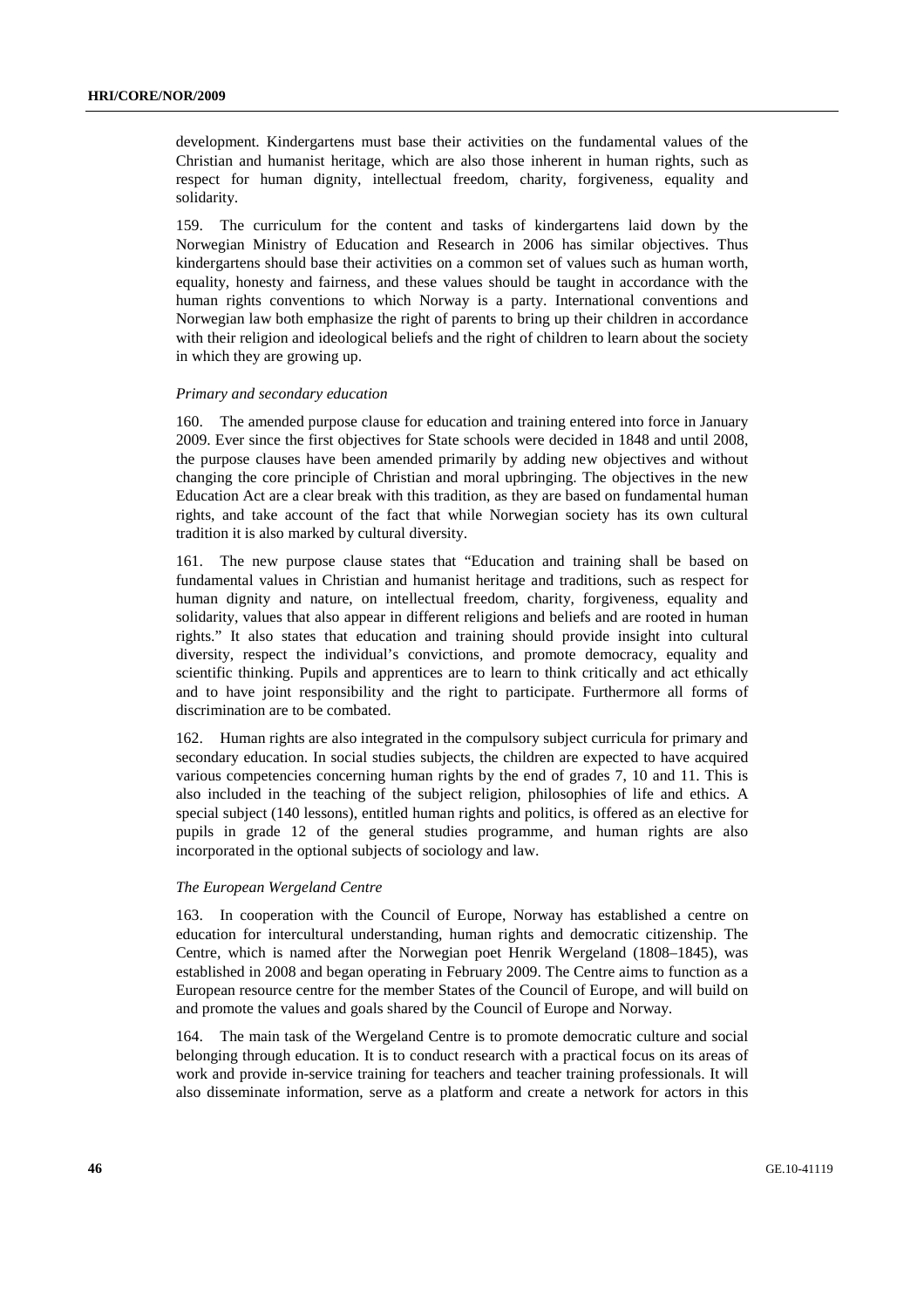field. The working language is English, and the target groups are teachers, teacher training professionals, scientists, practitioners, policymakers and other relevant actors.

#### **8. Promotion of human rights awareness through the media**

165. Freedom of expression and of the press is guaranteed both through international human rights instruments and in the Norwegian Constitution. The press and other mass media regularly highlight important human rights issues in Norway and play a vital role in facilitating public debate on these questions. Civil society organizations also make use of the media to put human rights issues on the public agenda.

#### **9. Role of civil society, including non-governmental organizations**

166. Civil society, including human rights defenders, plays a key role in the realisation of human rights in Norway and has laid much of the foundation for democracy and welfare in Norwegian society. NGOs promote diversity, disseminate knowledge, stimulate debate on policies and priorities, contribute proposals to public consultations, engage in voluntary work and promote social cohesion. In many cases, matters have been placed on the agenda as a result of initiatives taken by civil society stakeholders.

167. Norway has always had a strong civil society. More than half of the adult population of Norway is active in one or more organizations, in fields such as nature conservation, sport, religion, human rights, development cooperation, culture, the trade unions and trade and industry organizations. In Norway a high rate of participation in NGOs is perceived as an indicator of a good society characterised by diversity, community and civic engagement. The Government wishes to involve a broad cross-section of society in the efforts to promote human rights and support and facilitate voluntary engagement and the development of a vibrant civil society. The State's provision of public funding for NGOs without imposing guidelines for their activities is an important means of achieving this objective. The Government also organises regular meetings with human rights organizations, and all draft legislation is subject to a broad consultation process that includes human rights organizations, which often provide valuable input and are able to influence Government policy.

168. A number of Norwegian civil society organizations that focus on human rights have created a network, the NGO Forum for Human Rights, through which they share information and coordinate their efforts. A similar network has been established specifically for children's rights, the Forum for the Convention on the Rights of the Child, which has a membership of more than 50 institutions and NGOs.

#### **10. Budget allocations and trends**

169. As discussed in the introduction, human rights are mainstreamed in all areas of national public administration. Funding for human rights is therefore not specifically allocated in the national budget, but appears under a wide range of items, such as education, health and care, social welfare and courts administration.

#### **11. Development cooperation and assistance**

170. In 2009 Norway reached its target of increasing development assistance to 1 per cent of GNI (gross national income). Human rights is one of the priority areas for Norwegian development cooperation, together with the environment and sustainable development, peace-building, humanitarian assistance, oil and clean energy, women and gender equality, good governance and the fight against corruption, and the efforts to reach the health-related Millennium Development Goals.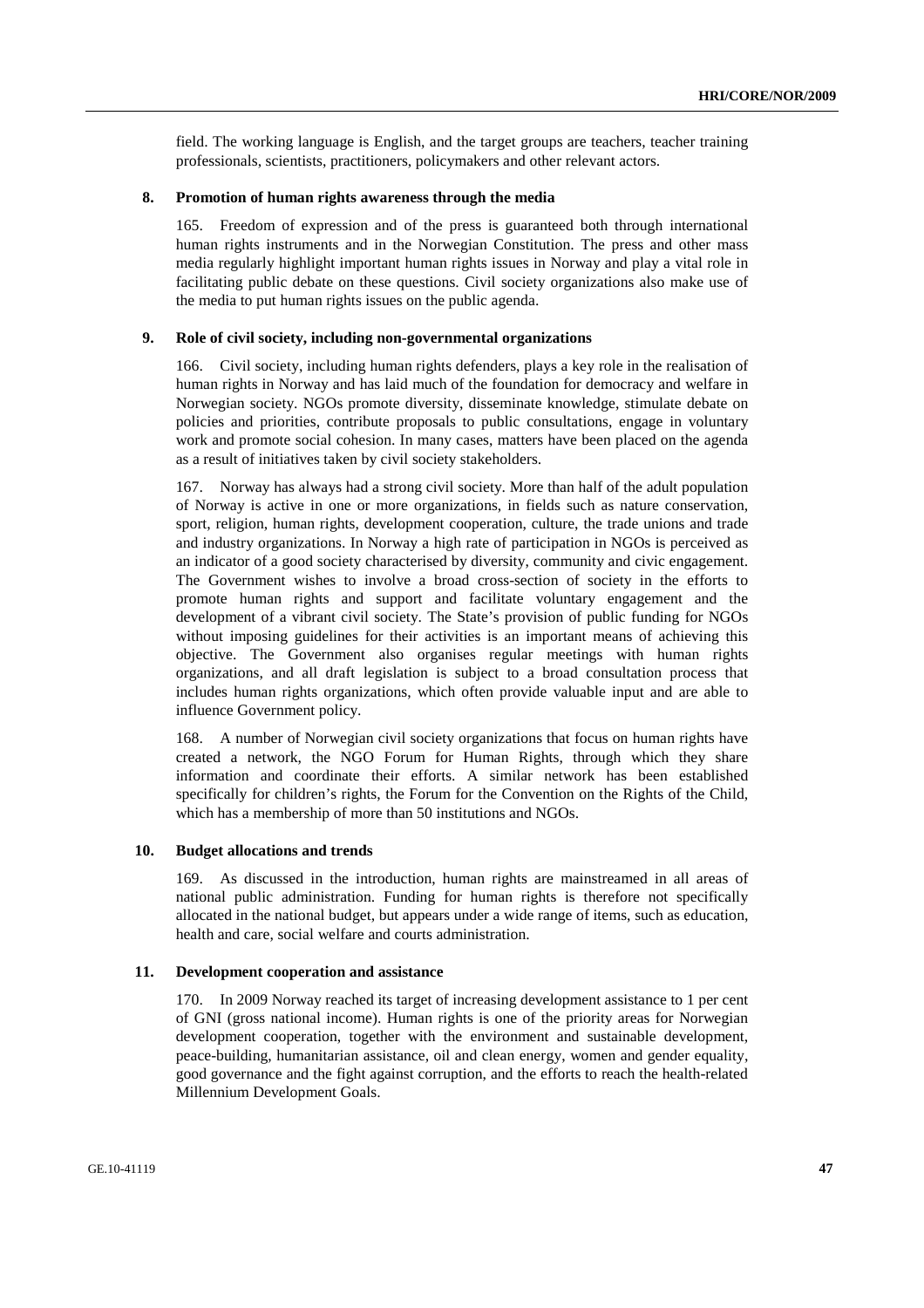171. Out of the total budget of NOK 26.2 billion for international development assistance in 2009, NOK 255.2 million has been allocated under the item "human rights".

## **F. Reporting process at the national level**

## **1. Convention against Torture and Other Cruel, Inhuman or Degrading Treatment or Punishment**

172. In accordance with the reporting procedure described in paragraphs 17 and 18 of Norway's core document, a draft of the present report has been submitted for comment to the Government's Advisory Committee on the Human Rights Working Group on United Nations-related issues. This opportunity to comment on the report does not of course prevent this group or any other non-State actor from presenting their views directly to the Committee.

## **2. International Covenant on Civil and Political Rights**

173. The Norwegian Ministry of Justice and the Police has coordinated the reporting process. A large number of ministries have contributed to the report, and Norwegian civil society has played an important and active role. The Ministry of Foreign Affairs and the Ministry of Justice started the reporting process by holding a joint meeting to inform organisations of the process and invite them to submit contributions and suggestions for Norway's report. The challenges and possible solutions pointed out by civil society were communicated to the relevant line ministries and taken into account when the report was written. Finally, a brief consultation process was held on the draft report before the report was finalized.

#### **3. Convention on the Rights of the Child**

174. The work on the report is implemented in accordance with the guidelines for periodic reports. The Ministry of Children and Equality coordinates the work, and nine ministries with a responsibility for children and youth affairs in their sectors provide contributions. The reporting process has been further developed in the period since the first report. In connection with Norway's fourth report to the Committee on the Rights of the Child, the Ministry of Children and Equality invited eight municipalities to collect children and young people's views on what it is like growing up in Norway, and these were attached in the form of an annex to the fourth report. A draft of the report was submitted to the Sami Parliament for input and a consultation round was held with NGOs and the Ombudsman for Children.

175. In 2008 the Ministry of Children and Equality initiated regular meetings between contact persons in the relevant ministries to discuss challenges connected with the implementation of the Convention on the Rights of the Child (CRC). An educational programme on the CRC for ministry employees is being implemented in 2009. A conference will be arranged in November 2009 to celebrate the twentieth anniversary of the CRC.

#### **4. Convention on the Elimination of All Forms of Discrimination against Women**

176. In September 2006 Norway submitted its seventh periodic report to the Committee on the Elimination of Discrimination against Women (CEDAW). In October 2005, the Ministry of Children and Equality requested the other ministries to contribute reports relating to their particular spheres of responsibility, and contacted the Equality and Anti-Discrimination Ombud to request assistance in preparing the report. On the basis of the input from the ministries and the Ombud, a draft report was prepared and consultations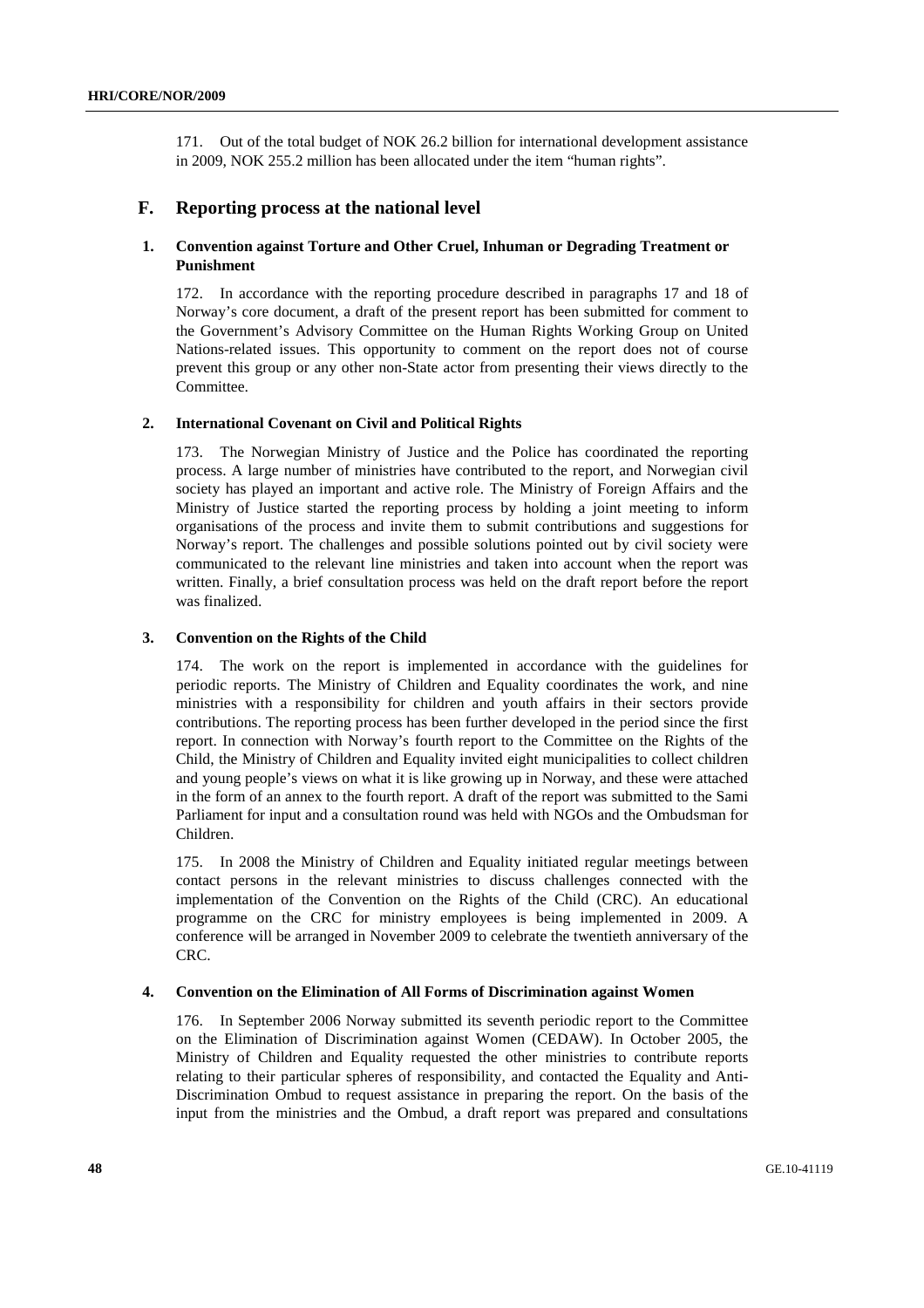were held with a number of women's and gender equality organisations, human rights organisations, the social partners and other ministries. The Ministry of Children and Equality also invited all the consultative bodies to a meeting. The responses were incorporated into the final report, which was also distributed to all the consultative bodies.

#### **5. International Convention on the Elimination of All Forms of Racial Discrimination**

177. The reporting process to the Committee on the Elimination of All Forms of Racial Discrimination **(**CERD) is similar to that of CRC and CEDAW, with several ministries contributing to the report. Consultations were held with civil society organizations and ministries. As was done for previous reports to CERD, a meeting was held with the consultative bodies. Norway's reports and CERD concluding observations have been forwarded to the relevant governmental and non-governmental bodies and organizations.

178. The responsibility for reporting to CERD was transferred to the Ministry of Children and Equality before the work on the nineteenth and twentieth report began. This ministry has aimed to increase the transparency of the reporting process and the involvement of civil society in the work on this report. A broad range of organizations have been invited to comment in writing on the draft report, and all the relevant documents have been published on the ministry's website. The draft report has been forwarded to the Sami Parliament for comments. The ministry also arranged a meeting with representatives for the Sami Parliament. The nineteenth and twentieth CERD reports will be delivered in November/December 2009.

#### **6. International Covenant on Economic, Social and Cultural Rights**

179. Norway's fifth periodic report is due on 30 June 2010. It is being prepared in accordance with the treaty-specific guidelines (E/C.12/2008/2) which take into account the harmonised guidelines on reporting under the international human rights treaties (HRI/GEN/2) and the evolving practice of the Committee in relation to the application of the Covenant, as reflected in its concluding observations, general comments and statements.

180. A preparatory inter-ministerial meeting of more than 10 participating ministries was held under the auspices of the Ministry of Foreign Affairs. At least two open consultation meetings for civil society will be held. Civil society involvement and a transparent governmental process are considered vital to the content of the report. The Ministry of Foreign Affairs will publish all the relevant documents pertaining to the reporting process on the Government website in order to facilitate NGO participation in the process. Norway's report and ICESCR concluding observations will be forwarded to the relevant governmental and non-governmental bodies and organisations, and published on the government website.

#### **7. Convention on the Rights of Persons with Disabilities**

181. Norway has signed the Convention on the Rights of Persons with Disabilities, and intends to submit a bill to the Storting on the ratification the Convention in 2010. EU regulations and directives and Council of Europe resolutions and recommendations relating to people with disabilities are being followed up.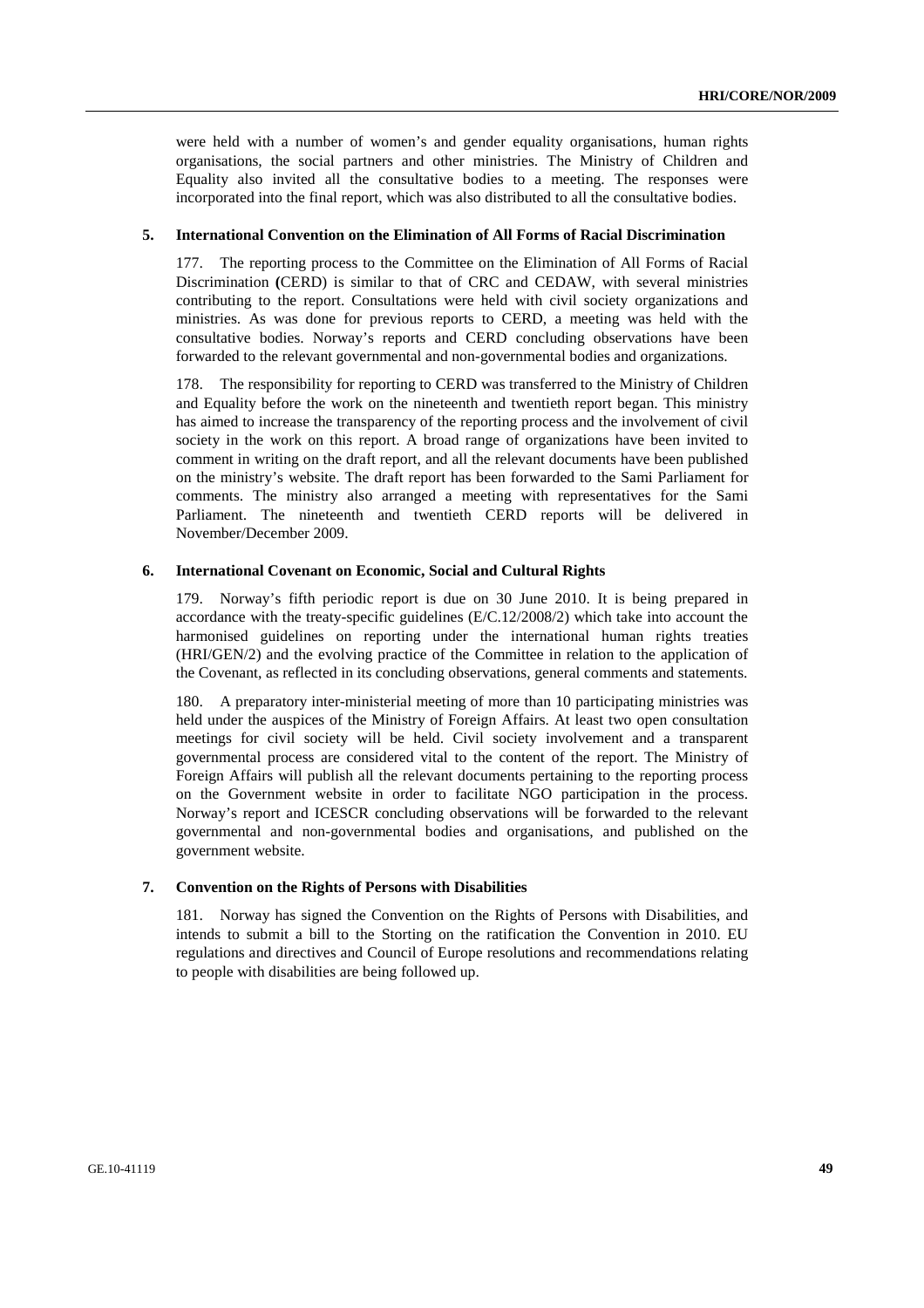## **III. Information on non-discrimination and equality and effective remedies**

## **G. Protection against discrimination – Introduction to the Norwegian legal framework**

182. Provisions relating to protection against discrimination on the grounds of personal qualities or opinions are currently to be found in a number of different acts. The protection measures vary according to the grounds of the discrimination.

183. The Norwegian prohibition against discrimination on the basis of gender includes provisions relating to pregnancy and leave of absence for the birth or adoption of a child, which are set out in the Gender Equality Act of 1978. The Anti-Discrimination Act of 2005 prohibits discrimination on the grounds of ethnicity, national origin, descent, skin colour, language, religion or belief. The Anti-Discrimination and Accessibility Act of 2008 prohibits discrimination on the basis of disability. These acts apply in principle to all areas of society. Chapter 13 of the Working Environment Act prohibits discrimination in employment relationships on the basis of political views, membership of an employee organization, sexual orientation, age, or temporary or part-time employment. Discrimination on the grounds of ethnicity, sexual orientation or disability is also prohibited in the housing legislation.

184. Direct and indirect discrimination, harassment and instructions to discriminate against an individual on the basis of the above-mentioned grounds are prohibited. The antidiscrimination legislation also contains provisions for the protection of a person who brings a suit for discrimination from being subjected to unfavourable treatment (reprisals), on account of his or her action, and the Act also covers being an accessory to discrimination.

185. All these acts have introduced a shared burden of proof and civil law sanctions for violations of the prohibition in the form of redress or damages. A special enforcement mechanism has also been established to supervise and assist in the implementation of the Act, see below. Decisions regarding redress and damages must be made by a court of law.

186. The anti-discrimination legislation is enforced by two bodies, the Equality and Anti-Discrimination Ombud and the Equality and Anti-Discrimination Tribunal, which were established on 1 January 2006. Both are independent agencies administratively subordinate to the Ministry of Children and Equality. The Ombud's opinion may be appealed to the Tribunal.

187. In its *promotional* role, the Ombud promotes equality and seeks to prevent discrimination in society as a whole. Among other things, this entails identifying and drawing attention to factors that hinder equality and equal treatment, raising awareness and educating the public, providing general information and guidance, advising employers on ethnic diversity in working life, and monitoring the nature and extent of discrimination in society.

188. The Penal Code also provides for protection under criminal law against discrimination and hateful expressions.

189. In June 2007 a Commission was appointed by the Norwegian Government to propose comprehensive anti-discrimination legislation and in June 2009 the Commission submitted its proposal for compiled and more comprehensive anti-discrimination legislation.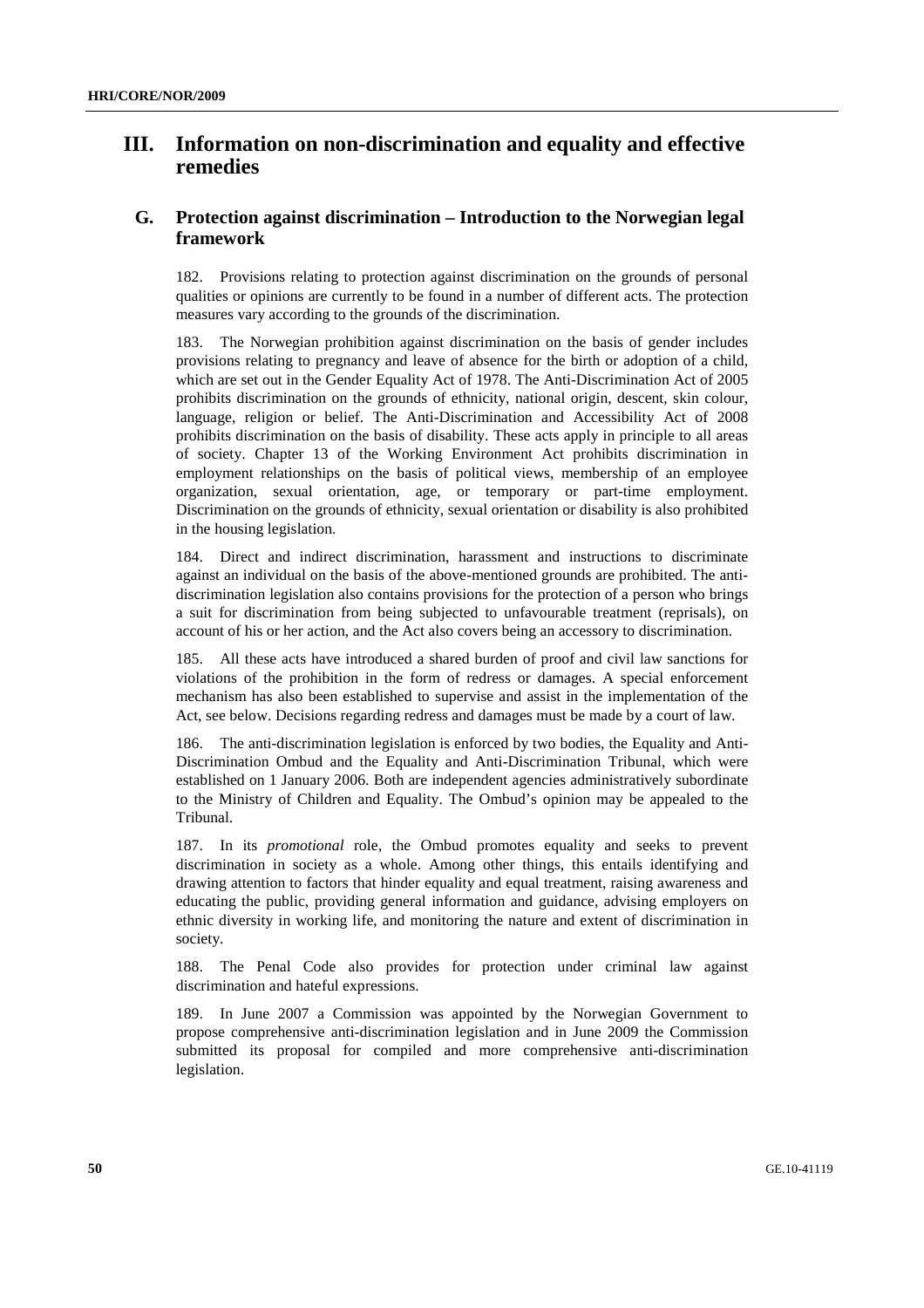#### **1. The Gender Equality Act**

190. The Gender Equality Act entered into force on 15 March 1979. The Act provides the framework for all efforts to promote gender equality in Norway. It prohibits all discrimination on grounds of gender, but is particularly aimed at strengthening the position of women. It applies in all areas of society, with exception for the internal affairs of religious communities. In October 2009 the Government submitted a bill to the Storting to clarify the special exception for religious communities. Such discrimination can only be founded in the general provision for justified unequal treatment. The conditions are to be that the unequal treatment has a just cause, that it is necessary and that it does not disproportionately negatively affect the person or persons subject to the unequal treatment. As well as being an important guarantee against discrimination, the Act provides a basis for proactive measures.

191. The Act requires public authorities to work purposefully to promote gender equality in their own areas of responsibility. It also requires employers to work actively on gender equality and report annually on the activities in their enterprises. The duty to report is implemented in the Accounting Act and in the Local Government Act.

192. The Act enables authorities and others to introduce special measures for one gender for a limited period of time in order to promote gender equality. The provision in the Act concerning representation of both sexes on official committees, etc. has played an important role in promoting women's participation in public governance and has served as a precursor to similar provisions relating to representation on boards of directors of limited companies, etc.

193. The Act is enforced by the Equality and Anti-Discrimination Ombud and the Equality and Anti-Discrimination Tribunal.

#### **2. The Anti-Discrimination Act**

194. The Anti-Discrimination Act entered into force on 1 January 2006. The Act prohibits discrimination based on ethnicity, national origin, descent, skin colour, language, religion or belief.

195. The purpose of this act is to promote equality, ensure equal opportunities and rights and to prevent discrimination regardless of ethnicity, religion, etc.

The Act applies in all areas of society except for family life and personal relationships. As regards the discriminatory grounds of religion and belief, exceptions are made for actions and activities under the auspices of religious and belief communities and enterprises with a religious or belief-related objective, when such actions and activities are significant for the achievement of the community's or enterprise's religious or beliefrelated objectives. Direct and indirect discrimination, harassment and instructions to discriminate against a person on the basis of the aforementioned grounds are prohibited. Under the Act, a person who brings a discrimination case before the court may not be subjected to unfavourable treatment such as retaliation on account of his or her action. In addition, a prohibition against being an accessory to discrimination has been introduced.

197. Differential treatment that is necessary in order to achieve a legitimate objective or that does not constitute a disproportionate intervention for the person or persons affected is not considered to be discrimination under the Act. Nor is positive special treatment that contributes to the achievement of the purpose of the Act considered to be discrimination. The Act prescribes that such special treatment shall cease when its purpose has been achieved.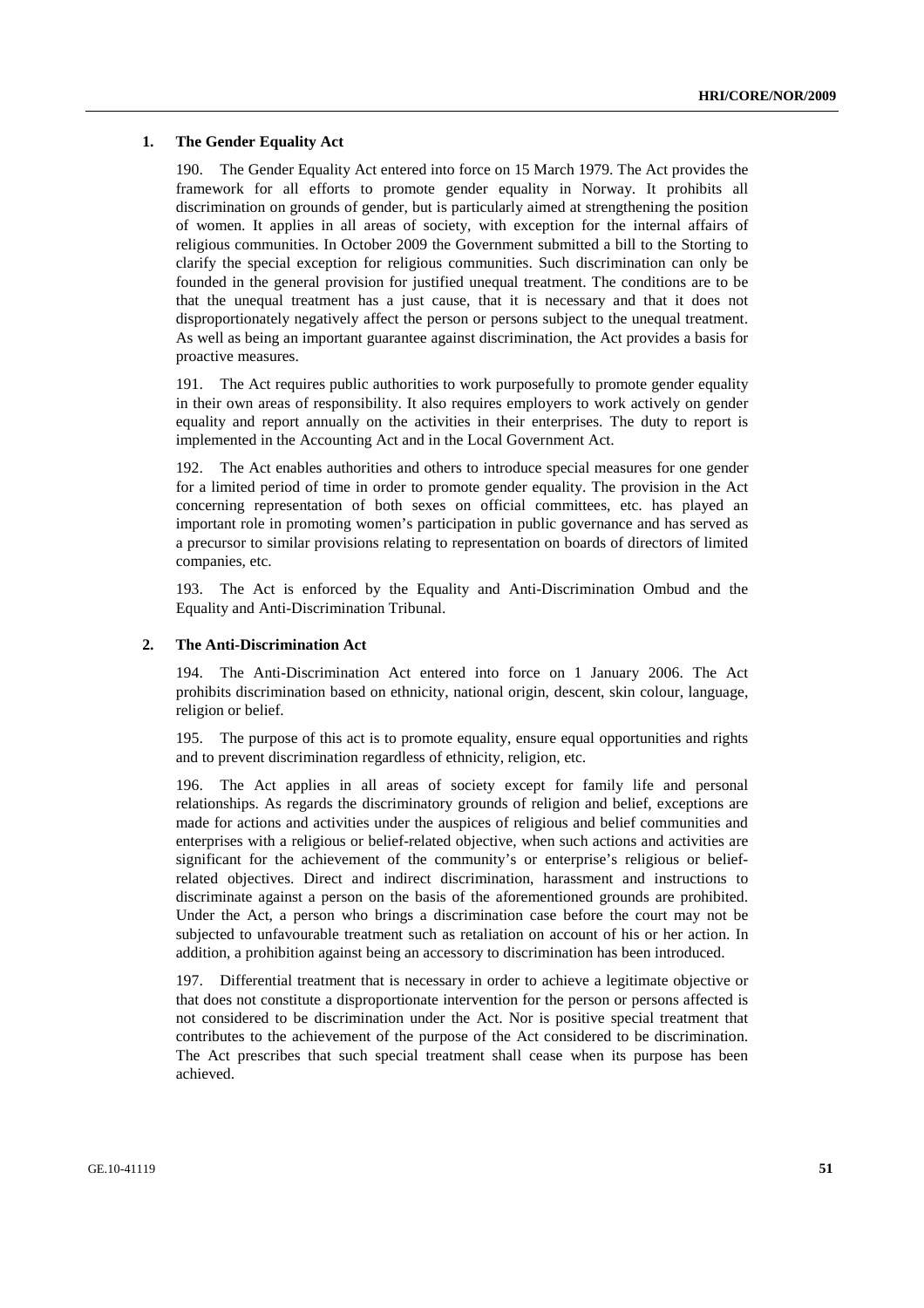198. A provision regarding the shared burden of proof has been included in the Act. The Act introduces civil law sanctions for breaches of the prohibition, in the form of redress and damages.

199. Decisions regarding redress and damages must be made by courts of law. The Act thus ensures coherent protection under civil law against discrimination based on ethnic origin, religion, etc.

200. The Act also covers discrimination committed jointly by several persons, either in loosely-knit groups or in more organised forms.

201. The Act contains a separate penal provision for serious contraventions of the prohibition against discrimination that are committed jointly by several persons. The penalty is fines or imprisonment for up to three years. A person who has previously been sentenced for contravention of this provision may be sentenced even if the contravention is not serious.

202. The Act meets the requirements set out in EU Council Directive 2000/43/EC implementing the principle of equal treatment between persons irrespective of racial or ethnic origin, and EU Council Directive 2000/78/EF establishing a general framework for equal treatment in employment and occupation.

203. The Act requires public authorities to work purposefully to promote equality on the basis of ethnicity in their own areas of responsibility, and it requires employers to make active efforts to promote the purpose of the act in their enterprises. To ensure that small private enterprises are not required to comply with excessively stringent requirements, this duty is limited to enterprises that regularly employ more than fifty people. Corresponding amendments in the Accounting Act and the Local Government Act entered into force on 1 January 2009. For private companies the duty is limited to companies with more than fifty employees.

204. The Act is enforced by the Equality and Anti-Discrimination Ombud and the Equality and Anti-Discrimination Tribunal.

#### **3. The Anti-Discrimination and Accessibility Act**

205. The Anti-Discrimination and Accessibility Act entered into force on 1 January 2009. The Act's purpose is to strengthen legal protection against discrimination on the basis of disability.

206. The Anti-Discrimination and Accessibility Act is divided into two parts – one concerning discrimination and one concerning accessibility. These are closely linked in the sense that a breach of the provisions relating to accessibility may constitute discrimination. On the other hand, discrimination on the basis of disability may take place without there being any contravention of the accessibility provisions.

207. The objectives of the Act are to promote equality, ensure equal opportunities and rights and prevent discrimination on the basis of disability. The Act is intended to help dismantle disabling barriers created by society and to prevent new ones from being created. The Act applies in all areas of society, including working life. Direct and indirect discrimination is prohibited. The Act also contains a prohibition against harassment and against giving instructions to discriminate, harass or make use of reprisals, and against contributing to discrimination. In order to ensure that a person who complains of a breach of the Act's prohibitions is not made subject to negative reactions, the Act also contains a prohibition against reprisals. There are provisions setting out a duty of general accommodation (universal design) and individual accommodation.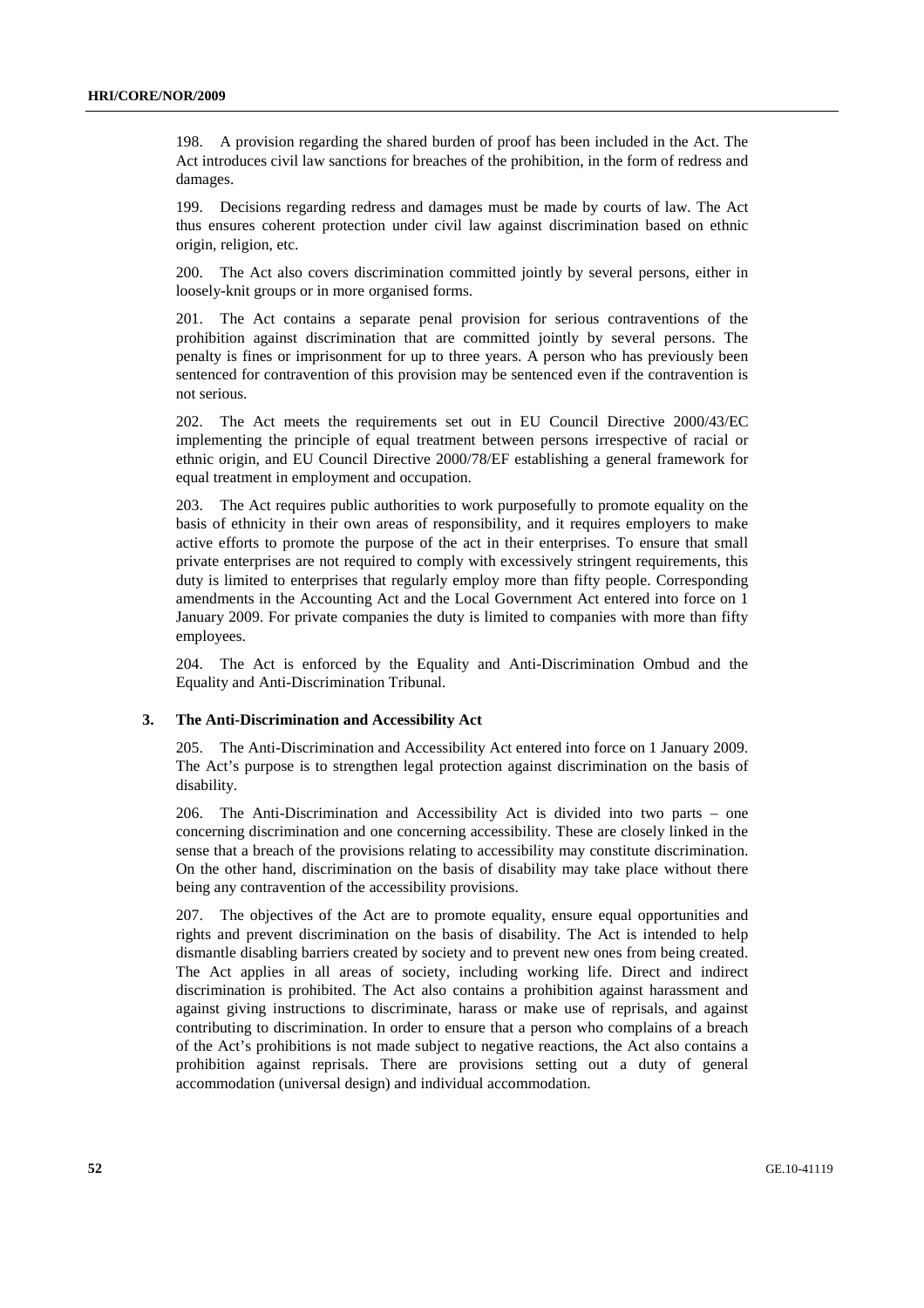208. Universal design is used to mean designing or accommodating the main physical features of the undertaking in such a way that the normal function of the undertaking can be utilized by as many people as possible. This duty applies to undertakings that offer goods and services to the general public. Universal design therefore ensures not only accessibility but also accessibility on equal terms. Pregnant women, parents with young children and many elderly people benefit from greater accessibility in the form of a universally designed society. However, in some cases general accommodation requirements are not enough to ensure accessibility for all persons with disabilities.

209. Where universal design does not benefit everyone, the Act also has a duty to make individual accommodation in the areas of working life, schools and education, day-care institutions and certain municipal services.

210. The sanctions for a breach of the prohibitions of the Act are civil law sanctions: damages for both non-financial and financial losses.

211. The Act requires public authorities to work purposefully to promote equality in accordance with the purpose of the act in their own areas of responsibility, and it requires employers to report annually on gender equality in their enterprises. For private companies, the duty is limited to companies with more than 50 employees.

212. The Act is enforced by the Equality and Anti-Discrimination Ombud and the Tribunal. The time limits for the universal design of ICT (information and communications technology) are enforced by the Agency for Public Management and eGovernment (DIFI).

### **4. The Working Environment Act (chapter 13)**

213. Chapter 13 of the Working Environment Act prohibits discrimination in employment relationships on the basis of political views, membership of an employee organization, sexual orientation, age, or temporary or part-time employment. According to the scope of anti-discrimination Chapter 13 applies to all aspects of employment and to the employers' selection and treatment of self-employed persons and contract workers.

214. In 2009, the Government submitted a bill with amendments to the Working Environment Act to clarify the special exception for religious communities concerning sexual orientation. Such discrimination can only be founded in the general provision for justified unequal treatment. The conditions are to be that the unequal treatment has a just cause, that it is necessary and that it does not disproportionately negatively affect the person or persons subject to the unequal treatment.

#### **5. The Equality and Anti-Discrimination Ombud**

215. The office of Equality and Anti-Discrimination Ombud was established on 1 January 2006. It is an independent body administratively subordinate to the Ministry of Children and Equality. The Ministry cannot instruct the Ombud with respect to the processing of individual cases or the Ombud's other professional activities. Nor can the Ministry amend the Ombud's decisions.

216. The Ombud's task is to combat discrimination and promote equality regardless of factors such as gender, ethnicity, disability, language, religion, sexual orientation or age. The Ombud enforces the Gender Equality Act, the Anti-Discrimination Act, the Anti-Discrimination and Accessibility Act and Chapter 13 of the Working Environment Act with exception for discrimination on the basis of temporary and part time employment. The Ombud also enforces the anti-discrimination provisions in the housing acts (the Tenancy Act, the House-Building Cooperatives Act, the Housing Cooperatives Act and Property Unit Ownership Act). The Ombud must also ensure that Norwegian law and administrative practices are in conformity with Norway's obligations pursuant to the Convention on the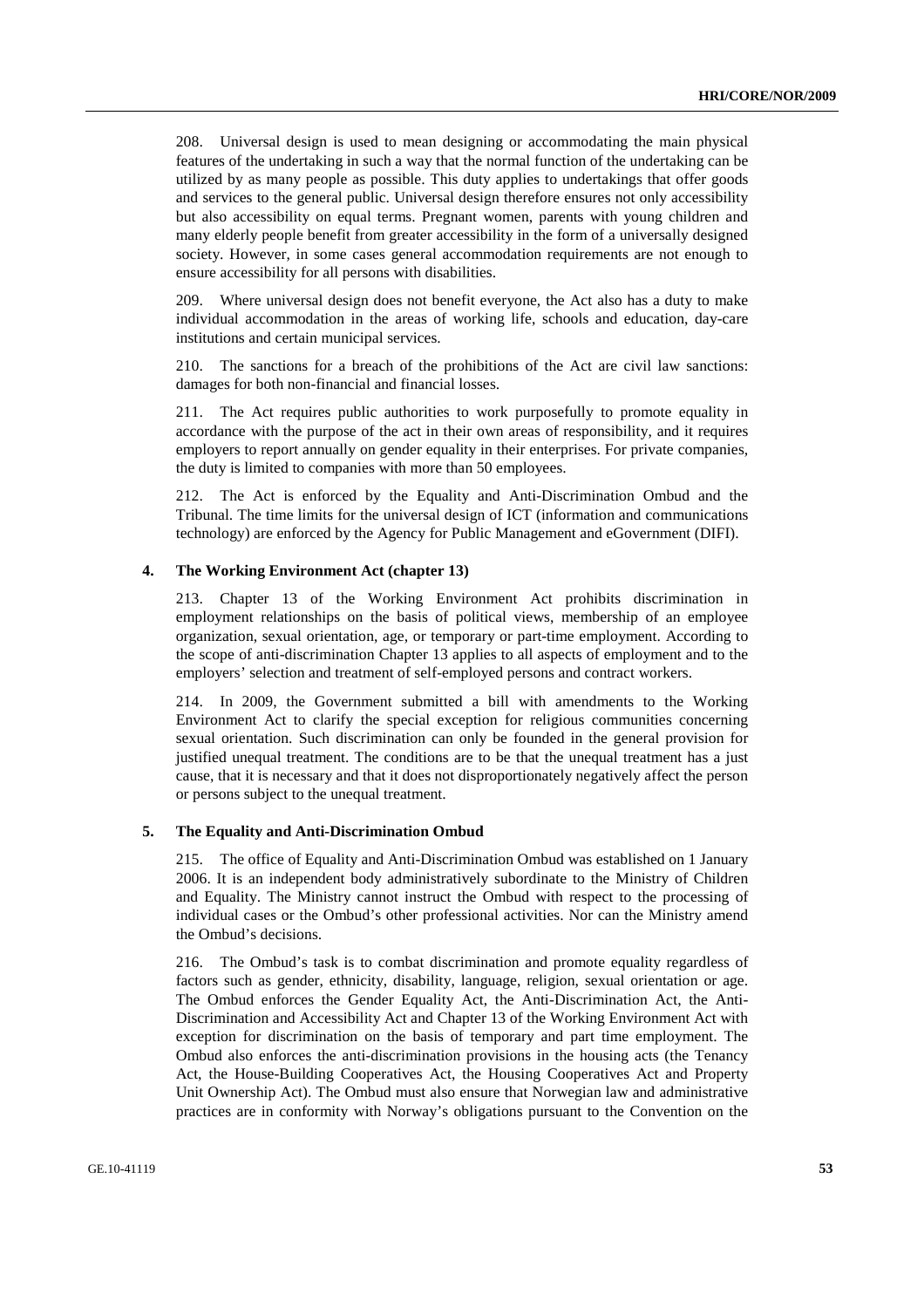Elimination of All Forms of Discrimination against Women and the International Convention on the Elimination of All Forms of Racial Discrimination.

217. The Gender Equality Act, the Anti-Discrimination Act, The Anti-Discrimination and Accessibility Act and the Working Environment Act (Chapter 13) are, as mentioned above, administered by the Ministry of Children and Equality, while the housing acts are administered by the Ministry of Local Government and Regional Development.

218. The *law enforcement role* of the Ombud entails issuing statements in response to complaints about violations of the legislation within the Ombud's sphere of work. Any person who believes that he or she has been discriminated against may submit the case to the Ombud, who carries out an objective assessment of the case and issues a statement. A statement by the Ombud may be appealed to the independent Equality and Anti-Discrimination Tribunal.

219. The Ombud's *promotional* role involves promoting equality and preventing discrimination in society as a whole. Among other things, this entails identifying and drawing attention to factors that hinder equality and equal treatment, raising awareness and educating the public, providing general information and guidance, advising employers on ethnic diversity in working life, and monitoring the nature and extent of discrimination.

#### **6. The Equality and Anti-Discrimination Tribunal**

220. The Equality and Anti-Discrimination Tribunal was established by law on 1 January 2006 and enforces the in paragraph 141 mentioned legislation relating to equality and antidiscrimination.

221. The Tribunal receives government funding but functions as an independent body that is not subject to instruction by the Government. The Tribunal is accessible to the general public and its services are free of charge.

222. Only the Equality and Anti-Discrimination Ombud is competent to investigate alleged non-compliance with the law. A statement issued by the Ombud may be appealed to the Tribunal, and the case may only be considered by the Tribunal after the Ombud has issued a statement.

223. The decisions of the Tribunal are administratively binding, but may be overruled by a court of law. The Tribunal may impose a coercive fine to ensure compliance.

224. As regards administrative decisions made by municipal and state institutions, the powers of the Tribunal are more limited. In such cases the Tribunal may only issue recommendations.

225. The Tribunal consists of eight members and four substitute members appointed by the government. When cases are being considered the members are divided into two divisions with five members each. The chair and deputy chair participate in both divisions, thus ensuring consistency in the practice of the Tribunal. Most of the members are lawyers.

#### **7. The Commission to propose more comprehensive anti-discrimination legislation**

226. The Commission to propose more comprehensive anti-discrimination legislation was appointed by the Norwegian Government on 1 June 2007, and submitted its recommendations on 19 June 2009.13

<sup>13</sup> http://www.regjeringen.no/nb/dep/bld/dok/nouer/2009/nou-2009-14.html?id=566624.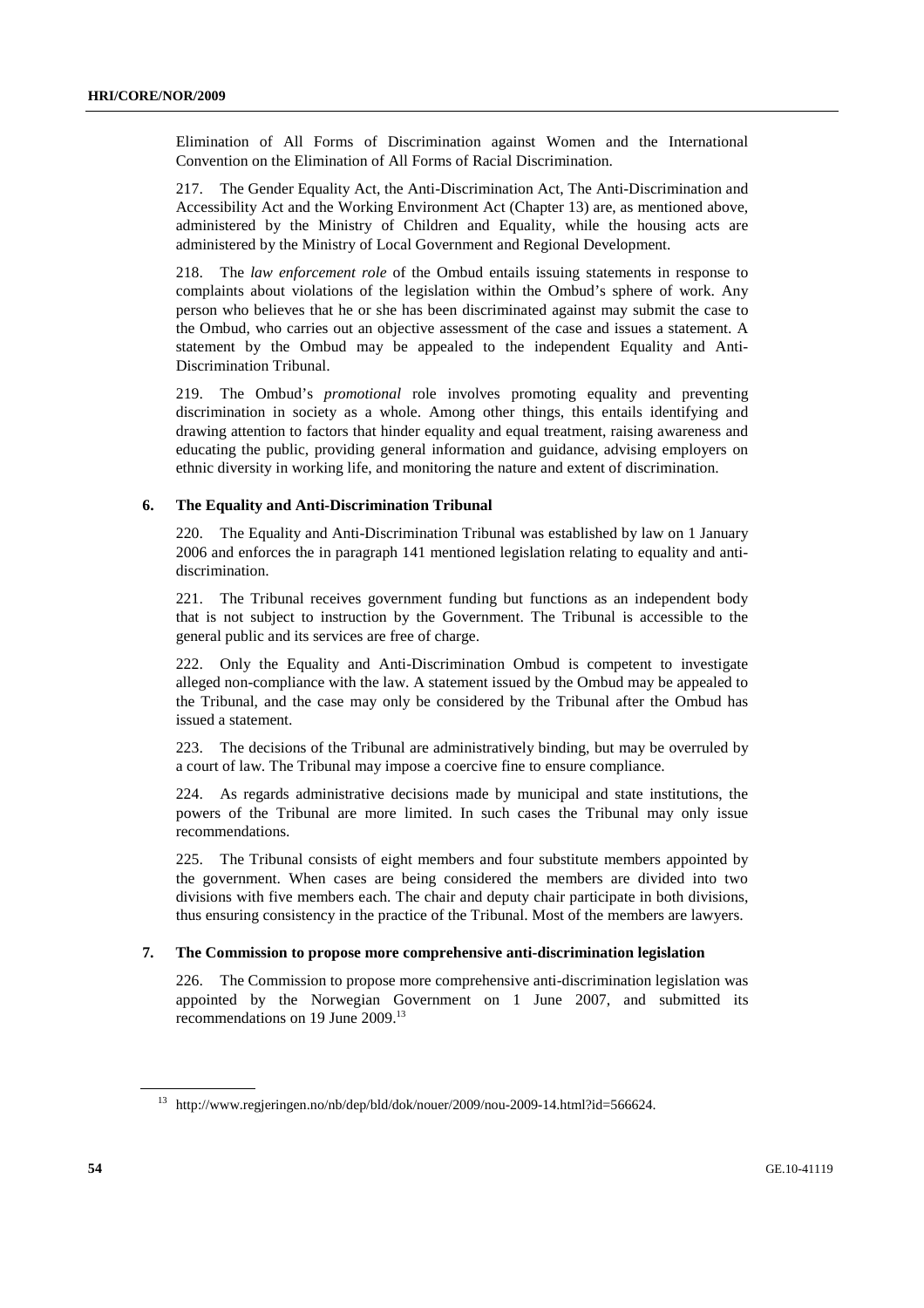227. The Commission's final report is undergoing consultation. The closing date for statements is 30 December 2009.

### **8. Ratification of Protocol No. 12 to the European Convention on Human Rights and Fundamental Freedoms**

The Protocol was signed by Norway on 15 January 2003, and the Commission to propose more comprehensive anti-discrimination legislation has considered whether Norway should ratify it.

229. The majority of the Commission's members recommended that Norway should not ratify the Protocol. They placed special emphasis on the high degree of uncertainty regarding the obligations undertaken by a State on ratification and regarding how the very broadly formulated wording in article 1 of the Protocol will be interpreted by the European Court of Human Rights. The majority also emphasized the fact that ratification of the Protocol would entail greater protection against discrimination for legal entities and that this does not lie within the core area of the prohibition against discrimination under human rights law. The minority of the Commission recommended ratifying the Protocol. They pointed out that the Protocol does not entail any new obligations for Norway, it only entails new procedural benefits for victims of discrimination. The minority also pointed out that protection against discrimination for legal entities is already provided by article 14 of the European Convention on Human Rights. Furthermore, the minority considered it unlikely that protection against discrimination will be interpreted by the European Court of Human Rights as introducing a general requirement of just cause that is independent of the grounds for discrimination.

## **H. Organization of the Government's efforts to promote equal rights and prevent discrimination**

230. In 2007 the overall responsibility for coordinating Norway's efforts to promote equal rights and prevent discrimination was assigned to the Ministry of Children and Equality. Today the Ministry administers the Gender Equality Act, the Anti-Discrimination Act, the Anti-Discrimination and Accessibility Act and Chapter 13 of the Working Environment Act on protection against discrimination. Unifying the administration of the various acts under one ministry is a step in the Government's long-term efforts to combat discrimination, as it makes it easier to view the various forms of discrimination in relation to one another.

231. The Ministry of Children and Equality plays a leading role in the efforts to promote an equal rights perspective in all policy areas and at all administrative levels. However, each ministry is responsible for promoting equal rights and preventing discrimination within its sector, in accordance with the principle of sector responsibility.

#### **1. Gender equality**

232. The Norwegian Gender Equality Act prohibits discrimination on grounds of gender in all areas of society.

233. In Norway today, almost as many women as men have completed higher education. Welfare benefits such as paid parental leave, flexible working hours and well-developed childcare facilities have made it easier to combine family life with paid employment. However, conditions for women and men in working life still differ. For example, far more women work part time and, adjusted for working hours, women's pay is approximately 84.3 per cent of men's.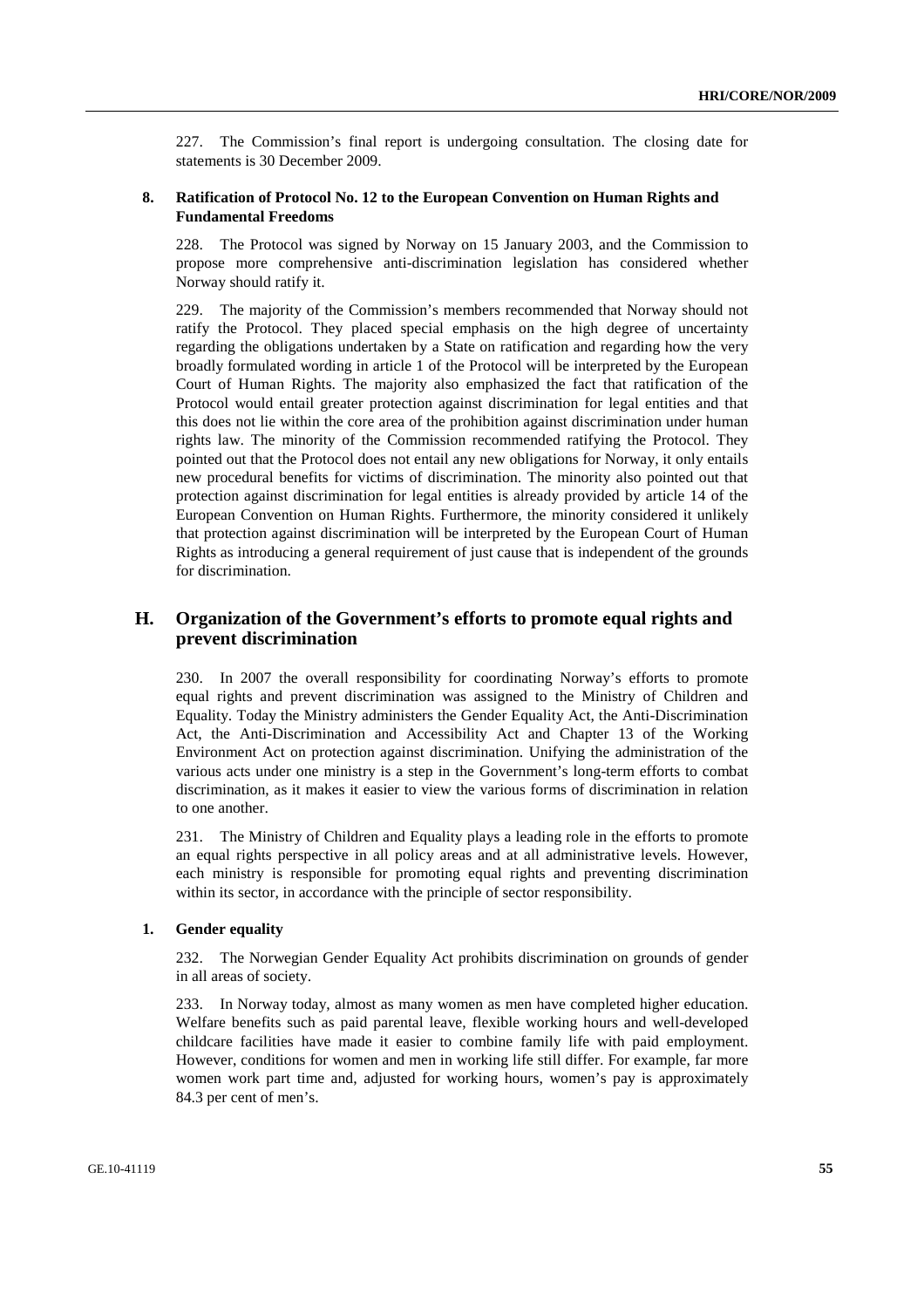234. In order to achieve gender equality both in the workplace and at home, it is important for fathers to take a larger share of responsibility for childcare and family life. Since the introduction of parental leave earmarked for fathers, an increasing proportion of fathers have taken a greater share of parental leave. From 1 July 2009, 10 weeks of parental leave are earmarked for fathers.

235. In 2003, it was decided that Norway would be the first country in the world to require balanced gender representation on the boards of public limited companies. This means that the boards of private and public companies must include a minimum of 40 per cent of each sex. On 1 July 2008, 40 per cent of board members were women. Overall, the figure has risen from approximately 7 per cent in 2003 to approximately 44 per cent in 2009.

#### **2. Equal rights for gay, lesbian, bisexual and transgender people**

236. There have been significant developments in gay and lesbian rights in Norway over the last few years. Under the new Marriage Act (Act of 4 July 1991 No 47) which entered into force on 1 January 2009, same-sex couples are entitled to get married. Registered partners may also apply for their partnership to be legally recognized as a marriage. Samesex couples have the same rights as others to adopt children. Lesbian couples are also entitled to IVF treatment.

237. The Working Environment Act prohibits discrimination on the basis of sexual orientation.

238. In June 2008, the Government launched an action plan 2009–2012 for improving the quality of life for lesbian, gay, bisexual and transgender (LGBT) people, which includes measures to combat the discrimination that many people in these groups experience in various life phases and social contexts. The aim is integration of LGBT perspectives in all areas of society. The action plan focuses in particular on groups that are vulnerable to discrimination on several different grounds. Eight ministries are involved, and the plan includes guidelines for how LGBT interests are to be taken into account in foreign policy, education policy, health policy, children and family policy, employment policy, in connection with immigration, in Sami policy, in the police and justice sector, and in relation to employment in the government sector.

239. The action plan sets out a number of research and development measures to further develop, systematise and disseminate knowledge about LGBT. For example, several textbooks for pupils and teachers have been published and will be distributed to all schools, and studies have been conducted on attitudes among the general public and on the situation of LGBT people, including young people and Sami communities.

240. LGBT organisations have for many years played an important role in putting such issues on the agenda in Norway. In recent years, the national organizations have gained considerable influence; they now act as watchdogs and are important partners for the authorities at both national and local level. These organizations receive annual support from the authorities for their operating expenses, and also project grants.

241. In 2009 Norway has taken part in the Council of Europe Committee of Experts on Discrimination on Grounds of Sexual Orientation and Gender Identity, which during the course of the year is to submit a proposal for a joint LGBT policy for the member countries. The Norwegian Government is also an advocate for LGBT rights and a promoter of LGBT interests in its dialogues with politicians and authorities in other countries.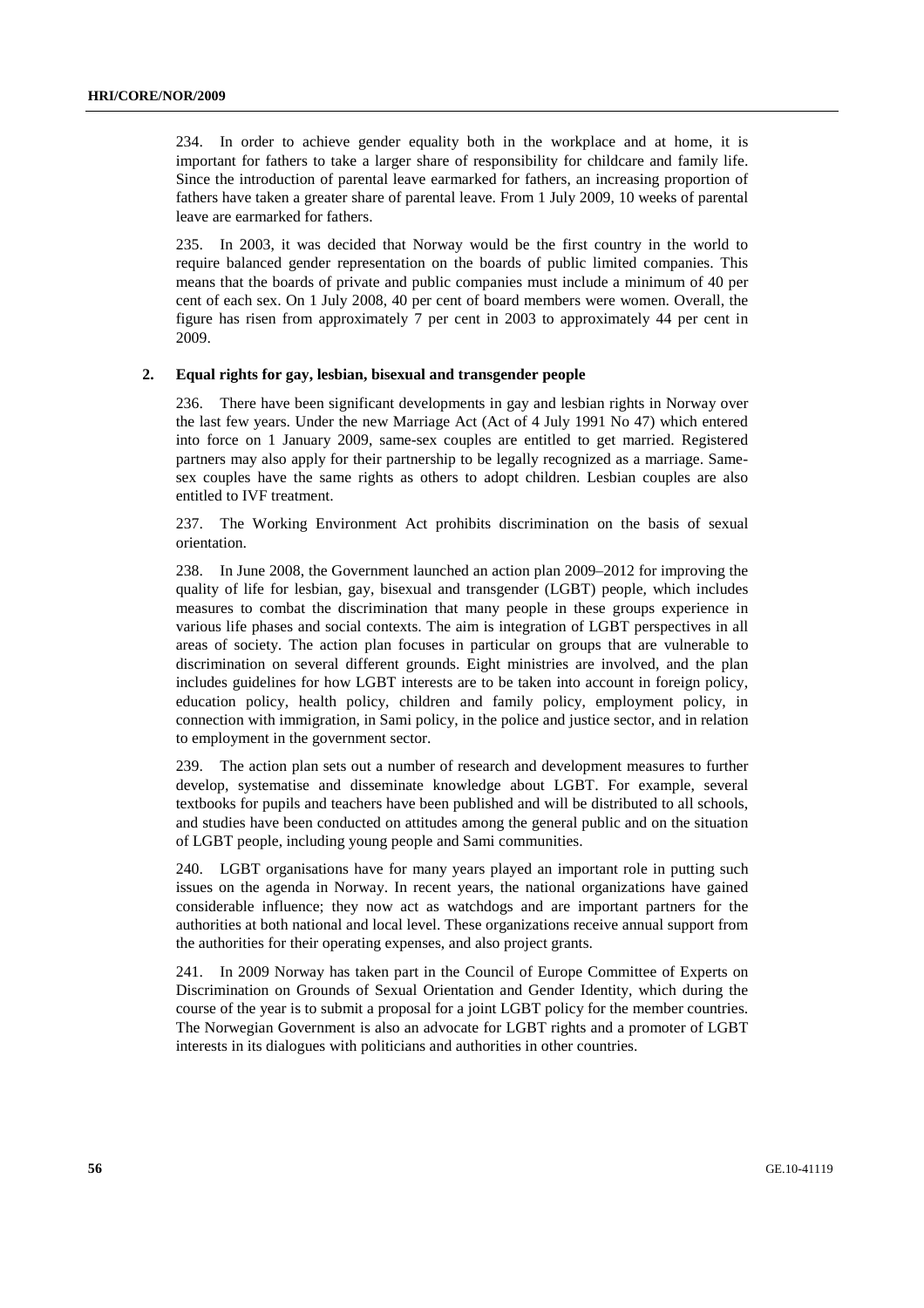#### **3. Equal rights for persons with disabilities**

242. Many people with disabilities encounter obstacles in their daily lives due to lack of accessibility in their physical surroundings. Accessibility is crucial for ensuring full participation in society. The Government is systematically seeking to improve accessibility by promoting universal design.

243. Norway's action plan for universal design and better accessibility for the period 2009–2013. The action plan is intended to support the implementation of the Anti-Discrimination and Accessibility Act, universal design in the Planning and Building Act and other legislation that safeguards the rights of people with disabilities. The priority areas are outdoor areas, planning, buildings, transport and ICT. The Government is also promoting universal design in workplaces in the public sector and in private enterprises that offer goods and services to the general public.

#### **4. Equal rights for ethnic minorities**

244. Discrimination may be experienced by all population groups and in all areas of society. However, discrimination is not always implemented by the majority population against the minority population. Prejudice, scepticism, xenophobia, racism and other forms of discrimination occur between and within minority groups, and may also be directed towards the majority population. The Government believes that all forms of racism, discrimination and harassment must be prevented. Every citizen is responsible for combating unjustified differential treatment. However, the authorities and the majority population have a greater responsibility than others.

245. Protection against racial discrimination is regulated by the Anti-Discrimination Act. The Penal Code also contains provisions against discrimination on the basis of ethnicity, national origin, skin colour, religion and beliefs.

246. Studies show that people from ethnic minorities are particularly vulnerable to discrimination. Many complaints handled by the Equality and Anti-Discrimination Ombud have to do with racial discrimination in connection with working life and the public administration. Hate crime that targets minority groups is another challenge. Although the police receive few reports of hate crime, there is reason to believe that the true figures are much higher.

247. To be effective, the fight against racism and discrimination requires a continuous, systematic effort. The Government has strengthened its work in this field by developing an action plan to promote equality and prevent ethnic discrimination 2009–2012. The action plan focuses on discrimination based on the ethnicity, national origin, descent, skin colour, language, religion or beliefs of immigrants and their children, the Sami and other national minorities.

248. The action plan includes 66 new measures with particular focus on working life, public services, day care and education, and the housing market, and discrimination in restaurants, bars and nightclubs. The Ministry of Children and Equality is coordinating the implementation of the action plan, which involves nine ministries. During the period covered by the plan, the Government will collaborate with the eight main social partners on implementing the measures to prevent discrimination in working life.

249. One of the key objectives of the action plan is to ensure that the new provisions relating to anti-discrimination activities and reporting introduced in the amended Anti-Discrimination Act are properly followed up. Another key objective is to increase knowledge of the nature, scope and causes of discrimination with a view to initiating more targeted measures.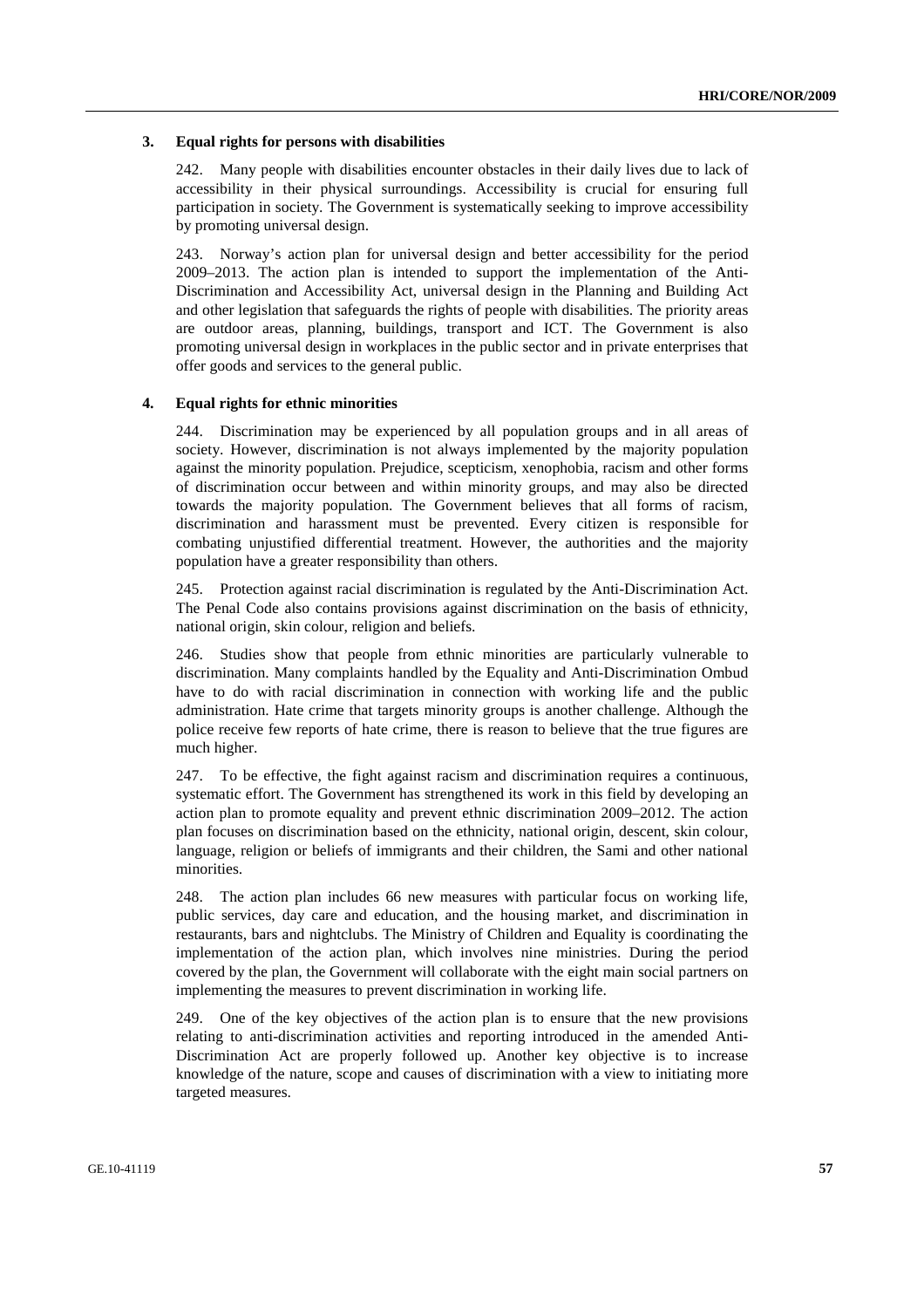#### **5. Indigenous peoples and national minorities**

250. The Sámediggi (the Sami Parliament) was established in 1989 under the Sami Act, as a representative political body for the Sami in Norway, in particular as a party in the dialogue with central government. The Sámediggi has also assumed administrative responsibilities and makes use of policy instruments in certain areas.

251. Almost 14,000 individuals registered on the electoral roll for elections to the Sámediggi in 2009. However, many Sami choose not to register themselves on this electoral roll, and the number of registered voters should not be taken as an indication of the total number of Sami.

252. Because there is no overall registration of the Sami population, it is difficult to generate statistics on the Sami as a group. However, a project aimed at producing more accurate statistics is being carried out by Statistics Norway, and the Sámediggi has recently decided to allow the use of information in the electoral roll, the relevant registers for reindeer husbandry and ethnic data from the census of 1970 for this purpose.

253. In recent years policies towards the Sami have given priority to recognising and strengthening minority and indigenous rights and on development of an infrastructure of institutions in Sami society. Legislation and programmes have been established to strengthen the Sami language, culture, industries and society. Of particular importance are the Finnmark Act, the Procedures for Consultations with the Sámediggi and the Plan of Action for Strengthening Sami Languages.

254. As an indigenous people, the Sami are entitled to be consulted on matters that may affect them directly. The Sámediggi and the central government authorities have concluded an agreement on how these consultations are to be carried out in the Procedures for Consultations between the State Authorities and the Sámediggi of 11 May 2005. The authorities are also obliged to consult with other Sami interests in addition to the Sámediggi, particularly matters that directly affect Sami land use, such as reindeer husbandry.

255. Norway ratified the European Charter for Regional or Minority Languages in 1993 and the European Framework Convention for the Protection of National Minorities in 1999. The following groups are recognised as national minorities in Norway, as they have longstanding ties with the country: Jews, Kven, the Roma, the Romani People/Tater, and Skogfinn.

256. In 2009 the Government presented a plan of action to improve the living conditions of Roma people with Norwegian nationality. Most members of this group live in the municipality of Oslo, and the action plan was drawn up in cooperation with the Roma people themselves and the municipality of Oslo.

257. In order to maintain the necessary dialogue with the Roma, one of the measures in the plan is to appoint a consultative body in which they participate.

258. In cooperation with the Roma, the municipality of Oslo has developed a model for adult education for young Roma. The project started in 2007, and aims to raise proficiency in reading and writing, mathematics and digital skills. The plan of action proposes that the project should be further developed by establishing a centre for advice and counselling on housing, work, social services, etc.

259. The Sami are an indigenous people who traditionally live in the northern and eastern parts of Norway, and in parts of Sweden, Finland and Russia.

260. The rights of the Sami are protected under Article 110a in the Norwegian Constitution, which states that "it is the responsibility of the authorities of the State to create conditions enabling the Sami people to preserve and develop their language, culture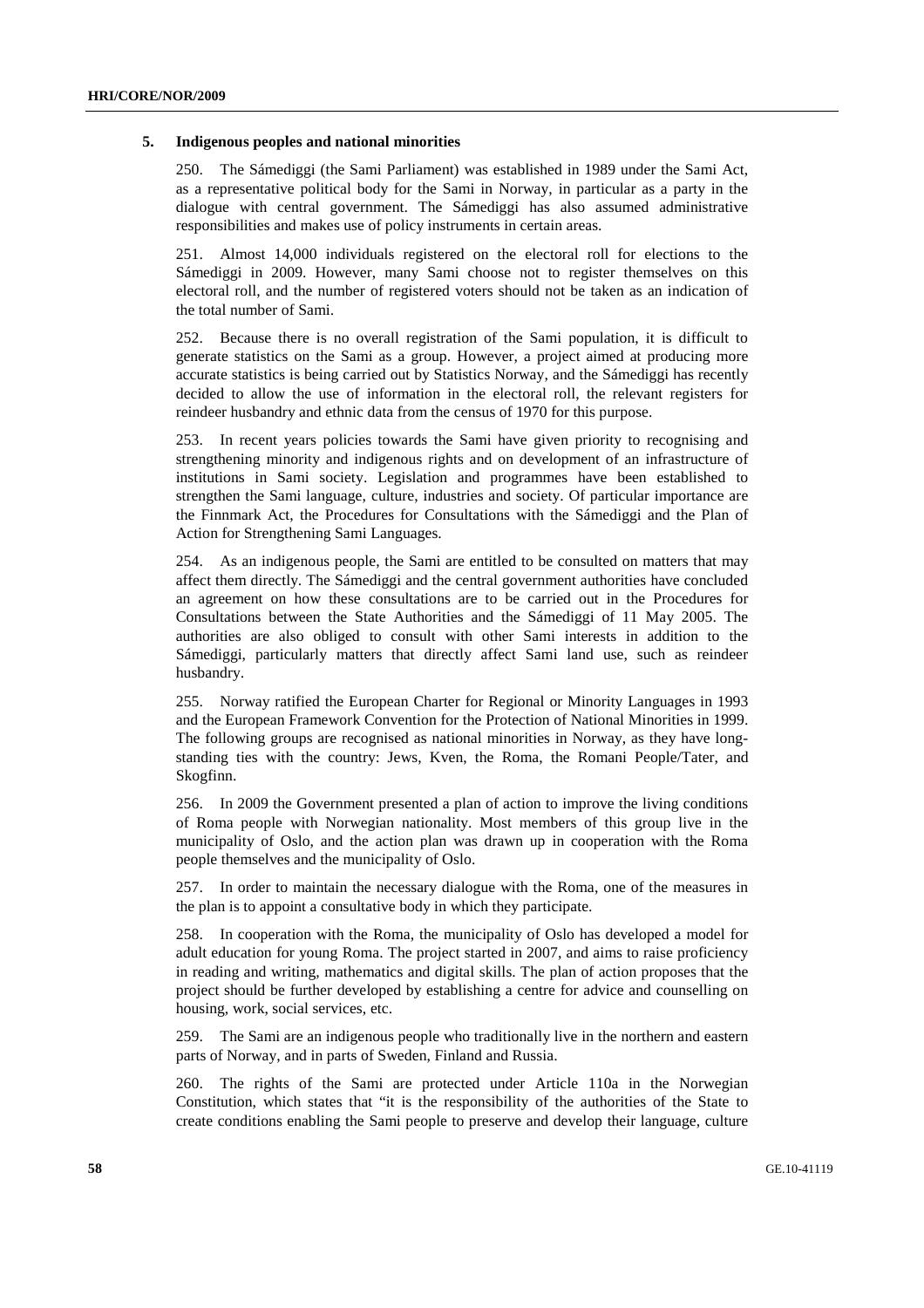and way of life". The rights of the Sami are also protected in more specific provisions in the Sami Act and other legislation, and through Norway's obligations under several international conventions, particularly article 27 of the International Covenant on Civil and Political Rights and ILO Convention No. 169 concerning Indigenous and Tribal Peoples in Independent Countries.

261. Norwegian policy towards the Sami is based on the recognition that the state of Norway was established on the territory of two peoples, the Norwegians and the Sami, and that both these peoples have the same right to develop their culture and language.

#### **6. Immigrants**

262. Some 10.6 per cent of Norway's population has an immigrant background, defined as persons with two parents born abroad. Even though there are large variations between groups and individuals, statistics show that the immigrant population as a whole has poorer living conditions than the general population. In order to improve their living conditions, the Government has introduced an Action Plan for Integration and Social Inclusion of the Immigrant Population. Over NOK 500 million has been allocated to the 40 measures in the plan. It was put into effect in 2007 and continued in 2008 and 2009.

263. Newly arrived immigrants are in a vulnerable position in the labour market. According to the Introduction Act, the municipalities have been obliged since 1 September 2004 to offer such immigrants an introductory programme. The programme is intended for persons between the ages of 18 and 55 who have been granted asylum or a residence permit on humanitarian grounds or collective protection under conditions of mass outflow, and persons who have been given a residence or work permit as family members of these persons. The aim of the programme is to give newly arrived immigrants the opportunity to participate in working and social life and to increase their financial independence. It may last for up to two years on a full-time basis, and provides basic Norwegian language skills, basic insight into Norwegian society and preparation for participation in working life and/or education, at the minimum. Everyone who participates in an introductory programme should have an individually tailored plan and are entitled to an introduction benefit, which is equivalent to twice the basic amount under the National Insurance Scheme (as of 1 May 2009 the introduction benefit is NOK 145,762). In the event of absence that is not due to illness or for welfare reasons, the benefit is correspondingly reduced.

264. The Introduction Act also regulates the right and obligation to participate in a 300 hour Norwegian language instruction and social studies programme free of charge. This applies to those who have been given a residence permit after 1 September 2005 that constitutes grounds for a settlement permit. Migrant workers and their families are also obliged to take part in a 300-hour instruction programme but this is not free of charge. People holding an EEA/EFTA work/residence permit are not obliged to take a language course. The programme consists of 250 hours of language instruction and 50 hours of social studies in a language the immigrant understands. The municipalities are obliged to arrange for further language instruction, up to a maximum of 2,700 hours, if the person concerned needs it. This applies to persons who have a right to take part in language courses free of charge. The right to take part in the programme applies for three years from the date the work/residence permit is granted or from the date of arrival in Norway. The municipality's obligation to provide further instruction applies for five years from the date on which the right or obligation to participate in the programme took effect. In order to obtain a settlement permit and Norwegian nationality, immigrants must complete the 300 hours of Norwegian language instruction.

265. Some immigrants have lived in Norway for several years without a permanent attachment to the labour market and are dependent on social security, and these are also in a vulnerable position. In 2005 the Government started a project called Second Chance, which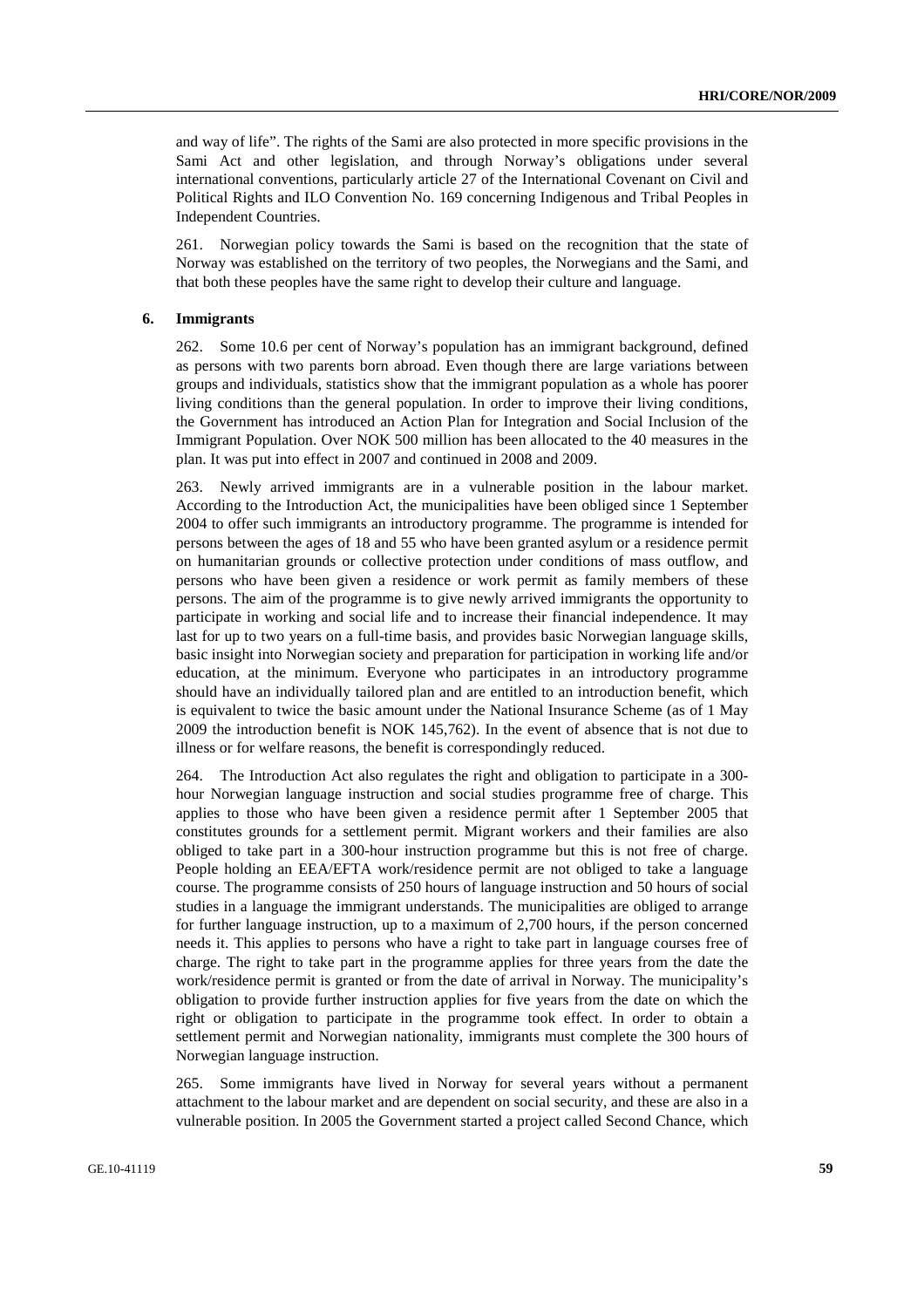is a qualifying programme aimed at immigrants who do not have a secure foothold in the labour market, are recipients of social security benefits and have lived in Norway for several years. The objective is to ensure permanent attachment to the labour market for the participants. The project is intended to test the model of the introduction programme on a new group. The project has been continued in 2007, 2008 and 2009.

#### **7. Asylum-seekers**

266. The Government pursues a humane asylum and refugee policy in accordance with the international provisions by which Norway is bound. The Norwegian provisions relating to protection against persecution are based on the United Nations Refugee Convention.

267. According to the Norwegian Immigration Act, a foreign national who applies for protection in Norway must be offered accommodation while they are waiting for the immigration authorities to reach a decision. The public health services have the same responsibility for asylum-seekers as for the rest of the population, and this applies to both primary health care and specialised health-care services such as psychological help/counselling.

268. If the application for protection has been rejected, the foreign national will be offered accommodation pending his or her exit from Norway.

#### **8. Migrant workers**

269. Migrant workers are in a vulnerable position in the labour market. Norway puts great emphasis on ensuring that migrant workers enjoy the same pay and working conditions as Norwegian workers. Two action plans against social dumping have been put into effect, and contain a number of measures to ensure that migrant workers are paid according to Norwegian standards.

270. Overall labour market policy in Norway consists of three main labour market schemes – vocational training, work practice and wage subsidies. An individual work capability assessment determines whether or not an individual is offered the opportunity to participate in a labour market scheme. There are also two main schemes that are directly targeted at newly arrived immigrants: the above-mentioned introductory programme and a Norwegian language instruction programme.

271. The strong economic growth in Norway in recent years has caused labour shortages, and labour migration, particularly from the new EU member states, has increased significantly. The great majority have come from Poland, which accounted for almost 15,000 immigrants (more than 26 per cent of total immigration) in 2007. Poland has not only been the main origin country of the new wave of immigrants since 2005, it has now replaced Sweden as the single most important origin country of the total immigrant population.

272. During the favourable economic situation that prevailed until recently, many Polish labour migrants found employment in the construction industry. With the strong decline in this industry, immigrants from the new EU countries now have the second highest unemployment rate of any immigrant group in Norway, and their lack of language skills is a major obstacle to employment in other sectors, both now and in the future. Labour migrants from the new EU member countries are eligible for mainstream labour market schemes, some of which include language training.

273. Unemployment benefit for an unemployed person represents partial compensation for loss of income and is intended to provide an incentive to find a new job. In principle, labour migrants have the same right to unemployment benefit as others. However, the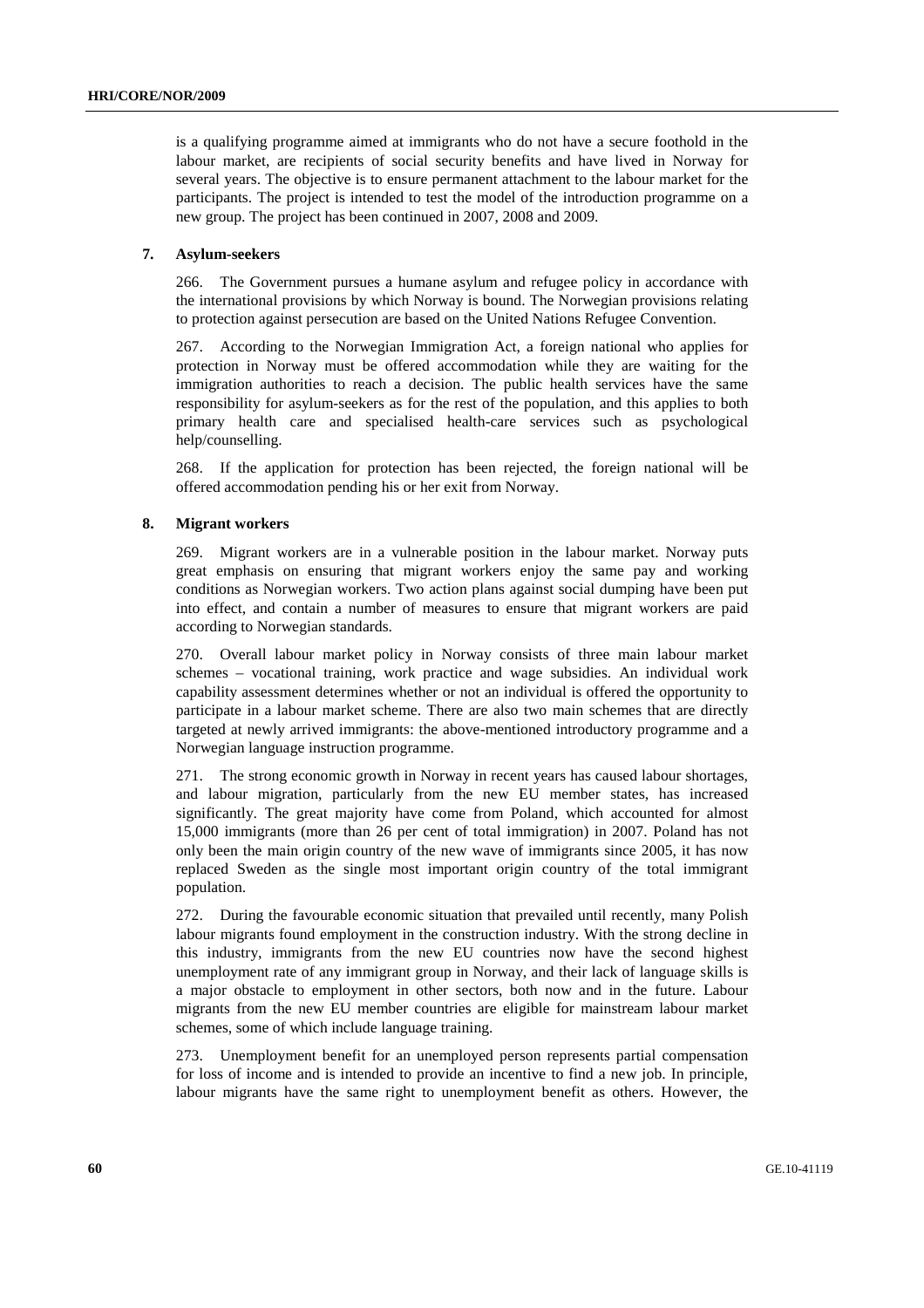duration of their residence permit will determine the period during which they may receive the benefit.

274. EEA nationals may reside and work in Norway for a period of up to three months without a permit. Job-seekers from EEA countries may stay in Norway for up to six months without a permit. Transitional rules apply to persons from the new EU countries Bulgaria and Romania. EEA nationals who have acquired some connection with working life in Norway by working here for a certain period and paying tax as employees, may submit claims for Norwegian unemployment benefit on the basis of unemployment benefit rights earned in another EEA country.

275. The local government sector is responsible for services that ensure that all inhabitants in their respective areas experience good living conditions. The municipality is responsible for implementing the Social Services Act. Those unable to support themselves by working or exercising financial rights are entitled to financial support, which is intended to make the person self-supporting.

276. In spite of the current international financial situation, Norway still aims to achieve a high level of employment, low unemployment and an inclusive labour market with room for everyone who is able and willing to work. The main goals of labour market policy are therefore to facilitate high participation in employment and efficient utilisation of the available workforce by ensuring a well-functioning labour market and inclusive and wellordered workplaces. Extensive labour market and rehabilitation measures are aimed at contributing to high employment and low unemployment, and combating exclusion by helping people with labour market-related problems to find and keep a relevant job.

277. The Norwegian Employment and Welfare Administration is responsible for implementing labour market policy. The Administration facilitates efforts to match job seekers with vacant jobs and to ensure comprehensive help and security for persons who need work-oriented assistance to find and keep employment.

278. In 2006 Norway presented a plan of action for combating poverty. The plan is based on an integrated approach and focuses on measures to prevent persons from experiencing poverty and social exclusion. These include general economic policy, employment and labour market policies, education, social security and other measures to reduce inequalities of income. The goal is that everyone shall be given the opportunity to enter employment. Norway has developed social programmes for those on the margins of the labour market to increase their labour market participation.

279. The efforts to reduce poverty and social exclusion have both a short-term and a long-term perspective. The short-term goal is to reduce poverty and improve the situation for vulnerable groups, and the long-term goal is to protect the next generation from poverty and inequality.

280. There is no simple recipe for action or solution to this problem, and inclusive welfare systems are necessary. The Nordic welfare model is marked by a relatively large redistribution of wealth through the income tax system, universal welfare systems, a comprehensive, publicly financed education system, an active labour market policy and a flexible labour market. The welfare model has resulted in less poverty and inequality and a more equitable income distribution in Norway than in many other countries. Norway continues to build on this model, and is reforming and further developing the welfare system.

281. Norway has also developed strategies and action plans in several other areas that promote social inclusion and poverty reduction by combating inequality, including white papers on education and inequality, a national strategy for reducing social inequalities in health, a National Action Plan on Alcohol and Drugs, and the above-mentioned Action Plan